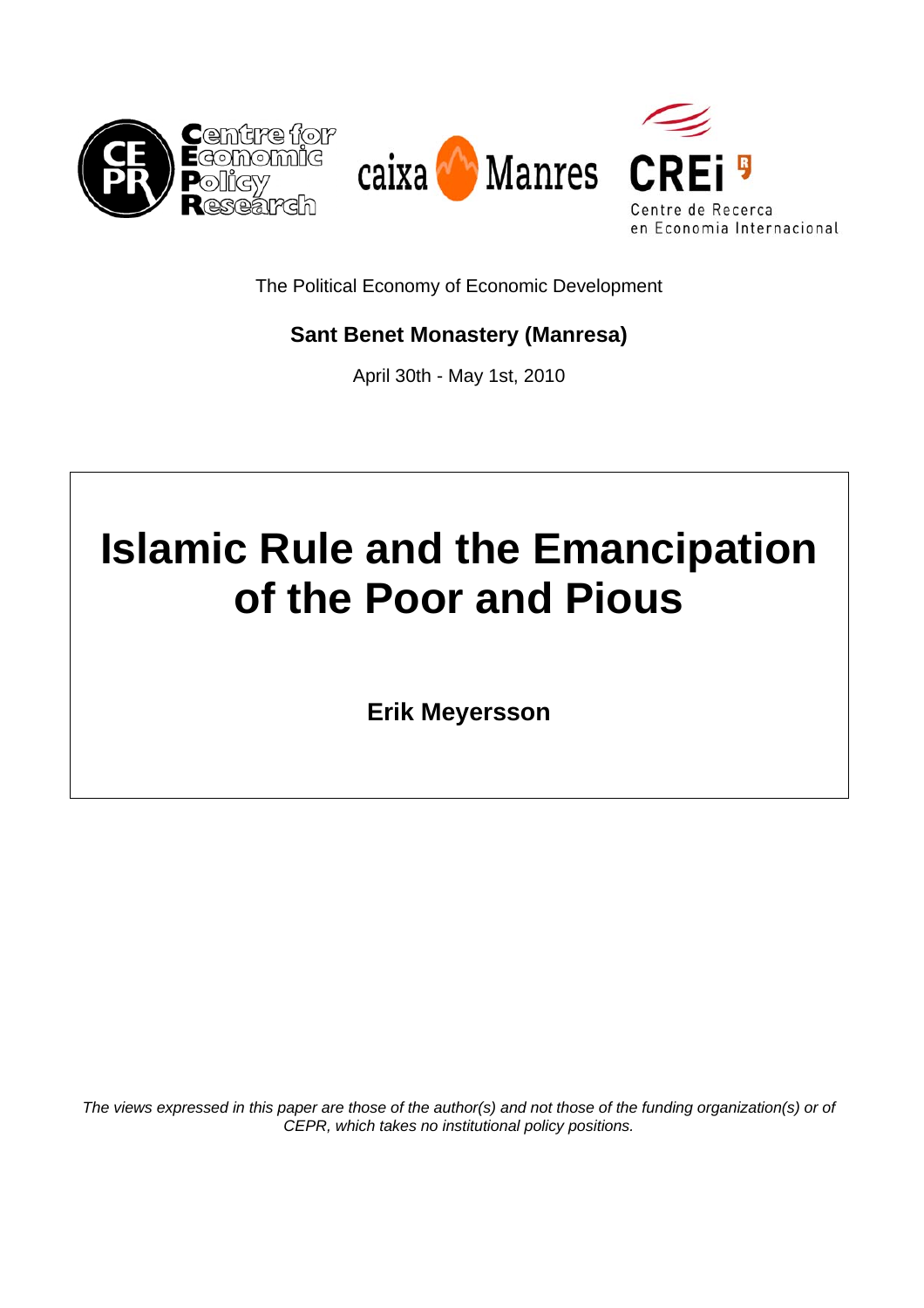# Islamic Rule and the Emancipation of the Poor and Pious

# Erik Meyersson IIES, Stockholm University

March 2010

#### Abstract

I estimate the impact of Islamic rule on secular education and labor market outcomes with a new and unique dataset of Turkish municipalities. Using a regression discontinuity design, I compare elections where an Islamic party barely won or lost municipal mayor seats. The results show that Islamic rule has had a large positive effect on education, predominantly for women. This impact is not only larger when the opposing candidate is from a secular left-wing, instead of a right-wing party; it is also larger in poorer and more pious areas. The participation result extends to the labor market, with fewer women classified as housewives, a larger share of employed women receiving wages, and a shift in female employment towards higher-paying sectors. Part of the increased participation, especially in education, may come through investment from religious foundations, by providing facilities more tailored toward religious conservatives. Altogether, my findings stand in contrast to the stylized view that more Islamic influence is invariably associated with adverse development outcomes, especially for women. One interpretation is that limits on religious expression, such as the headscarf ban in public institutions, raise barriers to entry for the poor and pious. In such environments, Islamic movements may have an advantage over secular alternatives.

Email: erik.meyersson@iies.su.se. Website: www.erikmeyersson.com. I am grateful to Daron Acemoglu, Philippe º Aghion, Jean-Marie Baland, Selva Baziki, Sascha Becker, Tim Besley, Greg Fischer, Olle Folke, Murat İyigün, Asim Khwaja, Andreas Madestam, Gülay Özcan, Gerard Padró i Miquel, Torsten Persson, Nancy Qian, Dani Rodrik, Emilia Simeonova, Alp Şımşek, Jim Snyder, David Strömberg, İnsan Tunalı, Chris Woodruff, as well as seminar participants at Georgetown, Harvard, IIES, Koç, LSE, MIT, the NBER Conference on Economics and Religion, the NEUDC Conference, UC-Berkeley, and Warwick for useful comments. The assistance of the Turkish Statistical Institute is gratefully acknowledged. All remaining errors are mine. The views, analysis, and conclusions in this paper are solely the responsibility of the author.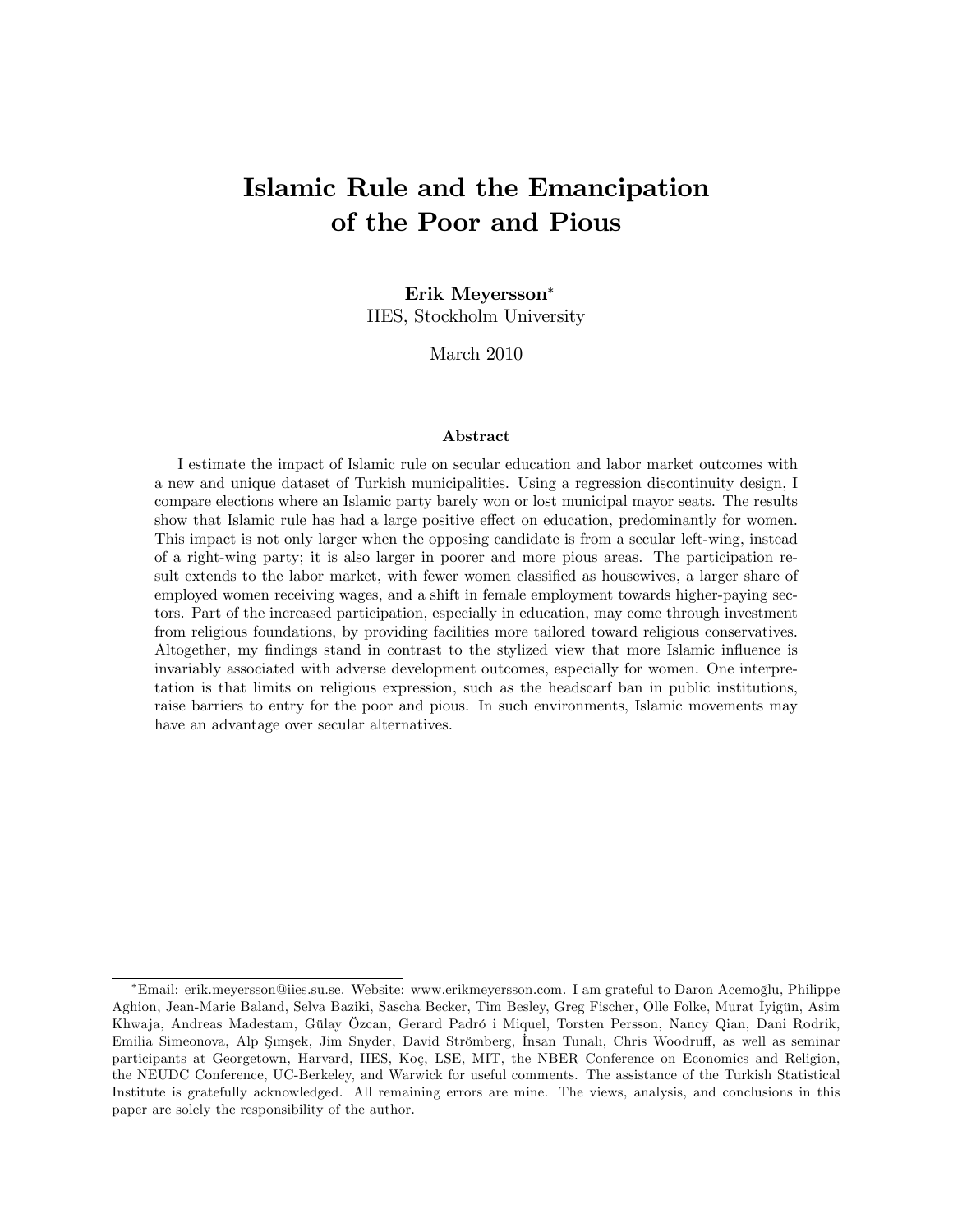#### 1. Introduction

Does Islamic rule prevent or facilitate development? On the one hand, research in both economics and political science has documented a negative association between more Islamic ináuence and various development outcomes (see, for example Barro and McCleary [5]; and Kuran [25]). Women are often singled out as particularly vulnerable to Islamic rule (Fish [15]; and Donno and Russett [11]), raising the question whether they are specifically constrained from participating in education and the labor market. Indeed, many Muslim countries rank poorly in gender equality comparisons because of limited participation, especially in secondary education as well as in the labor force.<sup>1</sup>

On the other hand, a different branch of research documents Islamic organizations' effectiveness in improving the living conditions of underrepresented groups (see, for example Arat [2], Hefner [20], Yavuz [45], and White [40]). This may occur especially when restrictions on religious expression make participation more difficult for religious conservatives.<sup>2</sup> In such circumstances, religious political movements may have a distinct advantage over secular alternatives.

Turkey is a particularly good testing ground for evaluating these contradicting views. It is one of the few countries that have experienced Islamic party participation in the democratic process for a long period. Despite the country being founded as a secular republic, recent migration from rural and socially conservative areas into the cities has made the urban voter poorer and more pious (Rabasa et al. [35]). As a result, Turkey experienced a seismic political change in the 1994 local elections when an Islamic party became the second largest receiver of votes nationally, winning metropolitan mayor offices in both Istanbul and Ankara. This gave political Islam unprecedented representation in the democratic system and accelerated a debate on religious expression in public spaces, which has continued until today.

I study the consequences of this political change using a new and unique dataset of Turkish municipal elections in 1994 and outcomes from the 2000 Population Census. This dataset allows me to track circa 2,700 municipalities, and ask if having a mayor from an Islamic party had any effects on education and labor market outcomes.

Naturally, it is difficult to isolate the causal effect of Islamic rule on development outcomes such as education. Since it is hard to disentangle the effect of Islamic political representation from the

<sup>1</sup> Womenís Empowerment: Measuring the Global Gender Gap, World Economic Forum, www.weforum.org/pdf/Global\_Competitiveness\_Reports/Reports/gender\_gap.pdf

<sup>&</sup>lt;sup>2</sup> Such restrictions include the ban on wearing headscarves for women in Turkey and other European countries like France (Saul [37]). But they may also include restrictions of to what extent Islamic organizations can participate in the political process. In both Algeria and Turkey, electorally successful Islamic parties have been banned for being too religious (Roy [36]).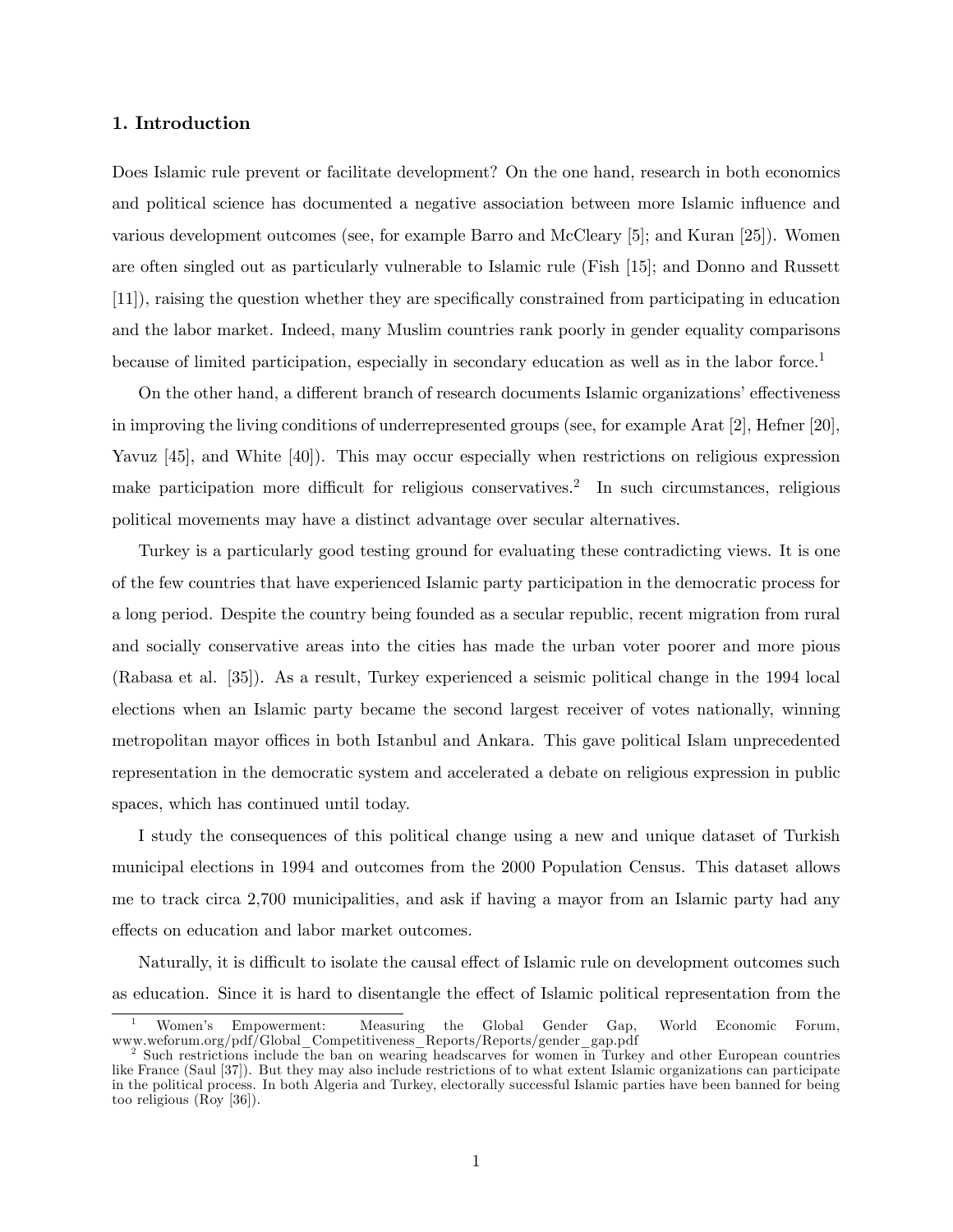effect of underlying demographic trends, an estimate of the causal impact has remained elusive. However, as many local elections are determined with a thin margin for the winning party, a regression discontinuity (RD) design can be implemented. This allows me to estimate a meaningful causal treatment effect by comparing outcomes after elections where an Islamic mayor barely won or barely lost. A convenient consequence of this particular RD design is that the definition of closeness in an electoral environment with many parties provides a heterogenous group of close elections with varying underlying political support. This makes it possible to think of the ensuing estimates as representative and meaningful for a highly relevant subset of elections.

My results show that Islamic rule in Turkey led to substantially higher education, in particular for women. A municipality that in 1994 received a near-randomly assigned Islamic mayor had, six years later, a 3 percentage point higher share of women with high school degrees in the ages 15-20 than secular-run municipalities. I find similar impacts on enrollment but in contrast, I find no evidence of any causal effect on neither religious education, which exists as a voluntary alternative to secular secondary education in Turkey, nor primary education, which is mandatory.

I argue that this impact comes through the Islamic partiesí advantage in mobilizing and increasing access to education for the poor and pious. Education in Turkey is highly correlated with economic status, where children from poorer households face higher opportunity costs of attending education as well as higher barriers to attend better schools.<sup>3</sup> In addition, social constraints such as the ban on wearing the headscarf in public institutions further raise the barriers to participation in more religiously conservative areas.

Consistent with this, I find that the increase in educational attainment is higher in poorer and more pious areas. An analysis using quantile RD shows that the impact of Islamic rule was relatively larger in lower education quantiles. Furthermore, I use multiple measures of religiosity to show that Islamic rule had larger impacts in more religious areas. This is consistent with poor and pious women being more constrained by for example the headscarf ban, and the Islamic party being more capable in improving women's access to education.

While it is difficult to isolate precisely *how* the Islamic party is able to increase participation in education, an examination of urban planning policies suggests one plausible channel. Local governments have relatively little official responsibility for education policy and thus face a challenge of meeting local demands for this type of public goods. In this situation, economically powerful religious foundations,  $vakz$ flar, have become important allies of the Islamic party by building schools,

<sup>3</sup> Admission to both high school and university education is partly determined by national exams. Performing well in such exams often requires private tuition, which not all students can afford (OECD, [33])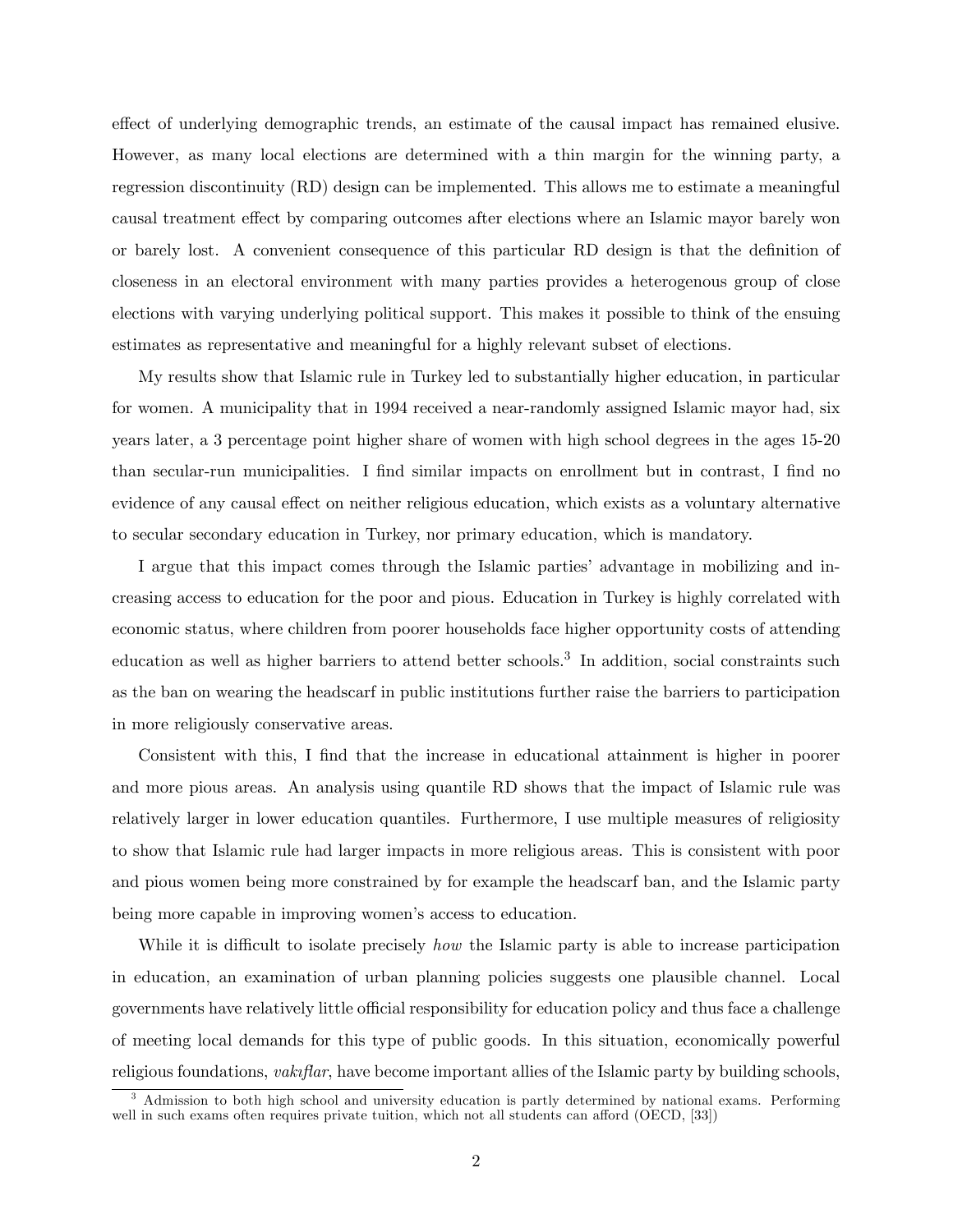dormitories and in general targeting their activities to municipalities ruled by the Islamic party. Such infrastructure has often been seen with suspicion by secularists in Turkey.

I show that municipalities with an Islamic mayor did not significantly shift the allocation of urban space towards more education-related buildings. But they did experience a shift in the composition of education building ownership toward increased *vakif* ownership. Vakif-owned student dormitories, exempt from public monitoring by the Ministry of Education, often house prayer rooms and facilitate extra-curricular religious courses. Such private "add-on" features to the centrallygoverned education system in Turkey may have played an important role in convincing relatively moderate Muslims to send their uncovered daughters to secular high school.

Islamic rule may have affected female participation in a broader fashion—not only by inducing education but also by providing better opportunities for the already educated. Examining economic activity, forms of income, and sector employment in Turkish cities, I find broad evidence of improvements for women in the labor market. Having an Islamic mayor led to fewer women classified as housewives, more salaried employed women, and sector shifts away from agriculture (for women) and construction (for men) towards the service sector.

While there exists a substantial literature on the economic effects of political parties (Ferreira and Gyorko [14], Lee et al. [28], Pettersson-Lidbom [34]), research on the consequence of Islamic rule is scarce. An exception is Henderson and Kuncoro ([19]). Focusing on Indonesia after the introduction of local democracy, they find that corruption decreased more rapidly between 2001 and 2004 in districts with more Islamic party representatives. The findings in this paper also resonate with recent research on local democracy in Muslim countries (see Cheema, Khwaja, and Qadir [8]; and Myerson [32]).

Below, section 2 describes the institutional framework, Section 3 describes the RD design I use to estimate the effect of Islamic mayors, and Section 4 presents the data used in the analysis. Section 5 shows the main empirical results on educational attainment and enrollment, and examines the validity of the RD design. Section 6 extends the analysis to heterogenous effects to examine whether impacts were different for the poor and pious. Section 7 presents evidence on the consequences of the Islamic party in the labor market. Finally, Section 8 discusses the results and concludes the paper.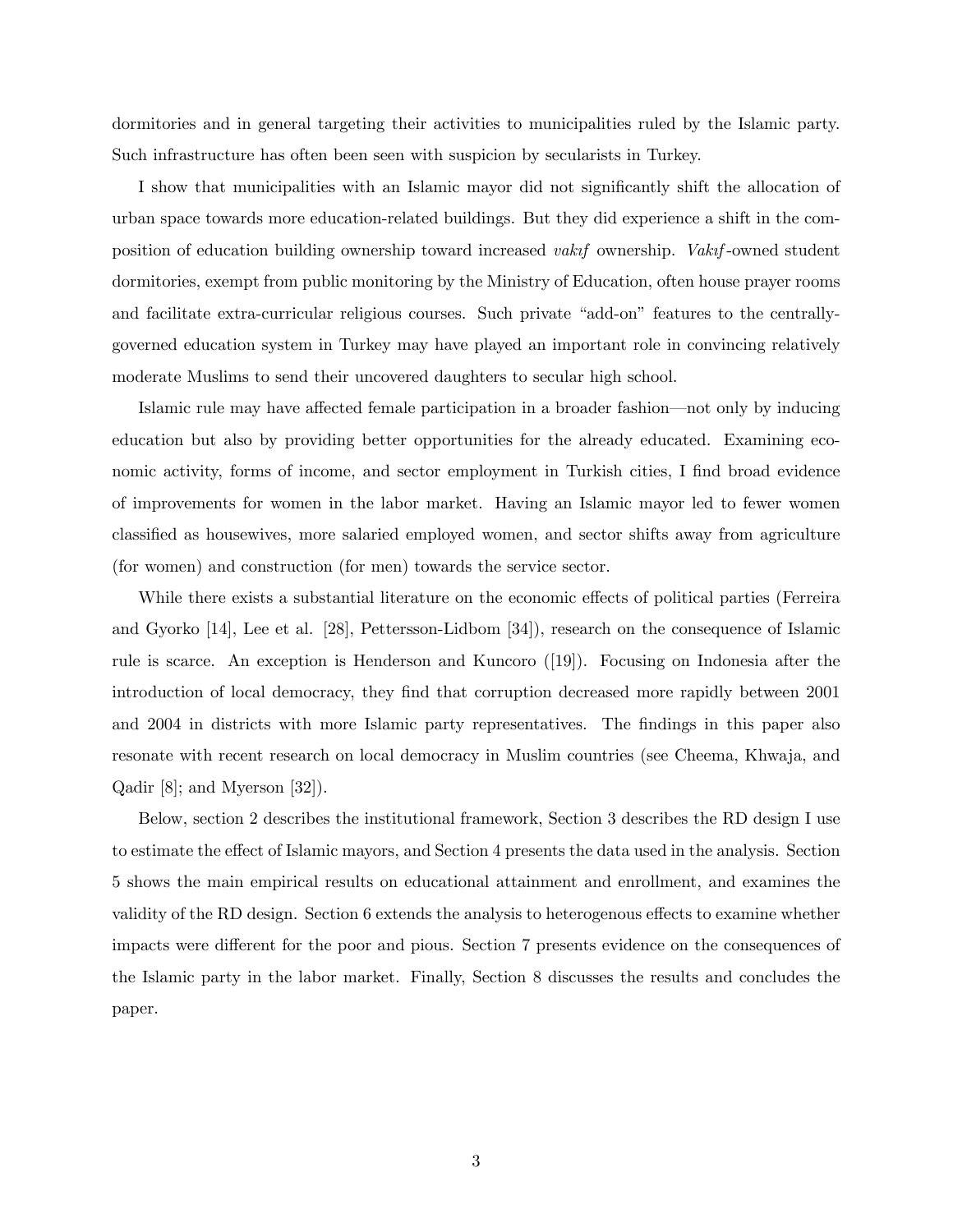#### 2. Institutional Framework - Turkey

#### 2.1. The Welfare Party, the Poor, and Political Islam

The period leading up to the electoral success of political Islam in 1994 had been characterized by economic liberalization policies and rapid urbanization from poor rural areas into the urban slums and lower middle-class neighborhoods. Once inside the cities, migrants often retained their social norms and customs, and for this reason the link between economic status and religious conservatism tightened. The party of the religious right, therefore, became the party of the urban poor.

This is illustrated by Figure 1, with data from a recent survey ( $\text{Carkoğlu}$  and Toprak [7]). Figure 1a shows that individuals in poorer households rank themselves both more religious and more politically Islamist than those in richer households. Furthermore, according to Figure 1b, poorer women are more likely to wear some form of headcover; while on average more than 60 percent of the entire sample did so, the corresponding share was almost 90 percent among the poorest households. This relation also exists at regional level with poorer regions in Turkey being associated with a stronger influence of religion  $-$  as can be seen in the uppermost graph of Figure 2, poorer provinces have a higher proportion of mosques per population than richer ones.

The shifting demographic and political landscape ultimately came to tilt political power in favor of the poor and pious. The 1994 local election for the first time saw an Islamic party, Refah Partisi (eng. "The Welfare Party", henceforth RP), receive nation-wide prominence as Islamic candidates were elected in numerous municipalities, including Ankara and Istanbul. The RP thus united the religious vote that had previously been spread out among the other right-wing parties (Esmer [13]). As a result, mosque construction (Simsek [38]), increased participation in religious schools, and veiled women in public spaces became potent symbols of the religious movement.

A defining characteristic of the RP was its organizational capacity: the party harnessed a network made up of pious entrepreneurs and Sufi brotherhoods *(tarikatlar)*, the latter primarily through religious foundations (*vakiftar*). These organizations provided a valuable source for investment in RP-controlled municipalities and, in the case of the vakiflar, substantial experience in organizing relief for the poor and subsidizing education. For example, one contemporary study suggests that two large Sufi brotherhoods, the Süleymancı and the Fethullahçı, "each accommodate" over one hundred thousand students" (Ayata [3]).

The RP often appears as a representative candidate for an Islamic political party in more general studies on political Islam (Kepel  $[22]$  and Roy  $[36]$ ). As a figurehead of political Islam,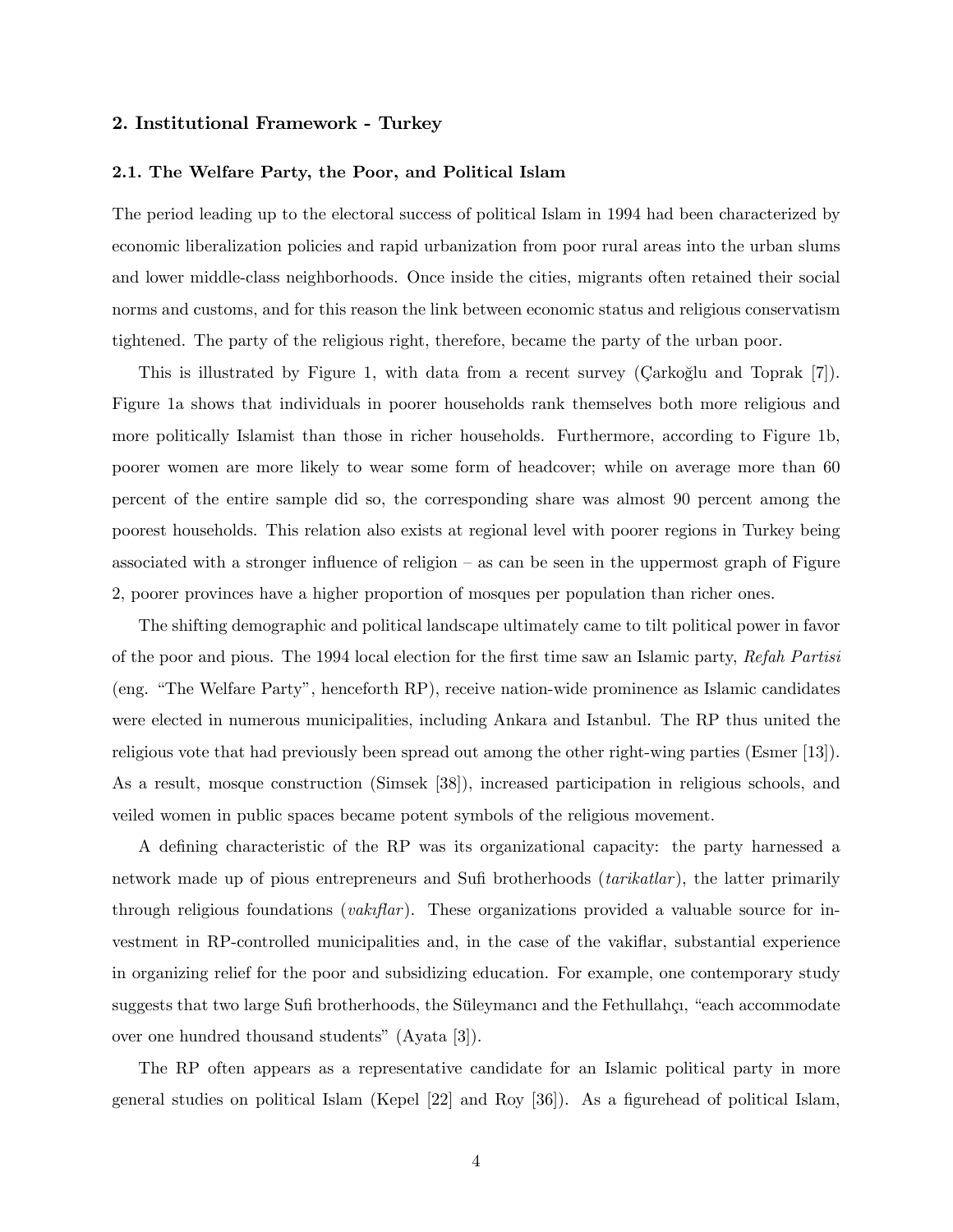secular elites increasingly came to view the actions of the RP as a strategy to turn Turkey into an Islamic state, and the party was banned in 1998. However, the ban served mostly to exclude the top party leadership, while the local component of the movement remained intact.<sup>4</sup> This ban was later upheld by the European Court of Human Rights (ECHR), cementing the labeling of the RP as an "Islamist" party<sup>5</sup>. In the final ruling, the court grouped the RP infringements into three categories; "those which tended to show that Refah intended to set up a plurality of legal systems, introducing discrimination on the grounds of belief; those which tended to show that Refah wanted to apply sharia to the Muslim community; and those based on references made by Refah members to jihad (holy war) as a political method.<sup> $n^6$ </sup>

As such, the RP stands out as a viable candidate for an Islamic political party, with its relatively pro-Islamic agenda but also through operating in an "electoralist and multiparty framework" (Roy [36]).

#### 2.2. Education in Turkey

Both elementary school and middle school (as of 1998), enrolling students aged 6-14, are mandatory in Turkey.<sup>7</sup> General secondary education, enrolling students aged 14-18, as well as higher forms of education, are voluntary.

For secondary school, there is both a secular and a religious option. On one hand, 1.2 million students were enrolled in secular secondary school in 1995. In the same year, about a quarter of a million students were enrolled in so-called *imam-hatip*, or religious, schools. These originally served to train future imams, but more recently have become a more common alternative to secular high school.

One of the main reforms imposed by Atatürk after the foundation of the modern state of Turkey was expanding education to include women (Mango [29]). Yet more than eighty years after, there is still a large education gender gap. In their recent Gender Gap Report, the World Economic Forum ranked Turkey 121th, out of 128 countries included, in terms of overall gender equality.<sup>8</sup> A

<sup>4</sup> A parttial reincarnation of the RP, the FP, was once more banned in 2001, and split the political Islamic movement into the Felicity Party (SP), continuing to subscribe to the policies of the previous Islamic parties, and the Justice and Development Party (AKP), which came to adopt a less pronounced Islamic profile. Several key members of the earlier Islamic parties are today prominent members of the AKP. This includes the current Prime Minister and President of Turkey.<br>
"Turkey Islamists"

<sup>5</sup> ìTurkey Islamists shocked by party ban,î BBC News, July 31st 2001, http://news.bbc.co.uk/2/hi/europe/1467665.stm

<sup>6</sup> See a transript of the ruling on "Case of the Refah Partisi (The Welfare Party) and Others v. Turkey", ECHR Third Section judgment and ECHR Grand Chamber judgment (http://echr.coe.int/echr/en/hudoc)

<sup>&</sup>lt;sup>7</sup> "Turkey in 2007", Office of the Prime Minister, Directorate of General Press and Information, http://www.byegm.gov.tr/yayinlarimiz/kitaplar/turkiye2007/english/index.htm

<sup>8</sup> The Gender Gap, World Economic Forum, http://www.weforum.org/en/initiatives/gcp/Gender%20Gap/index.htm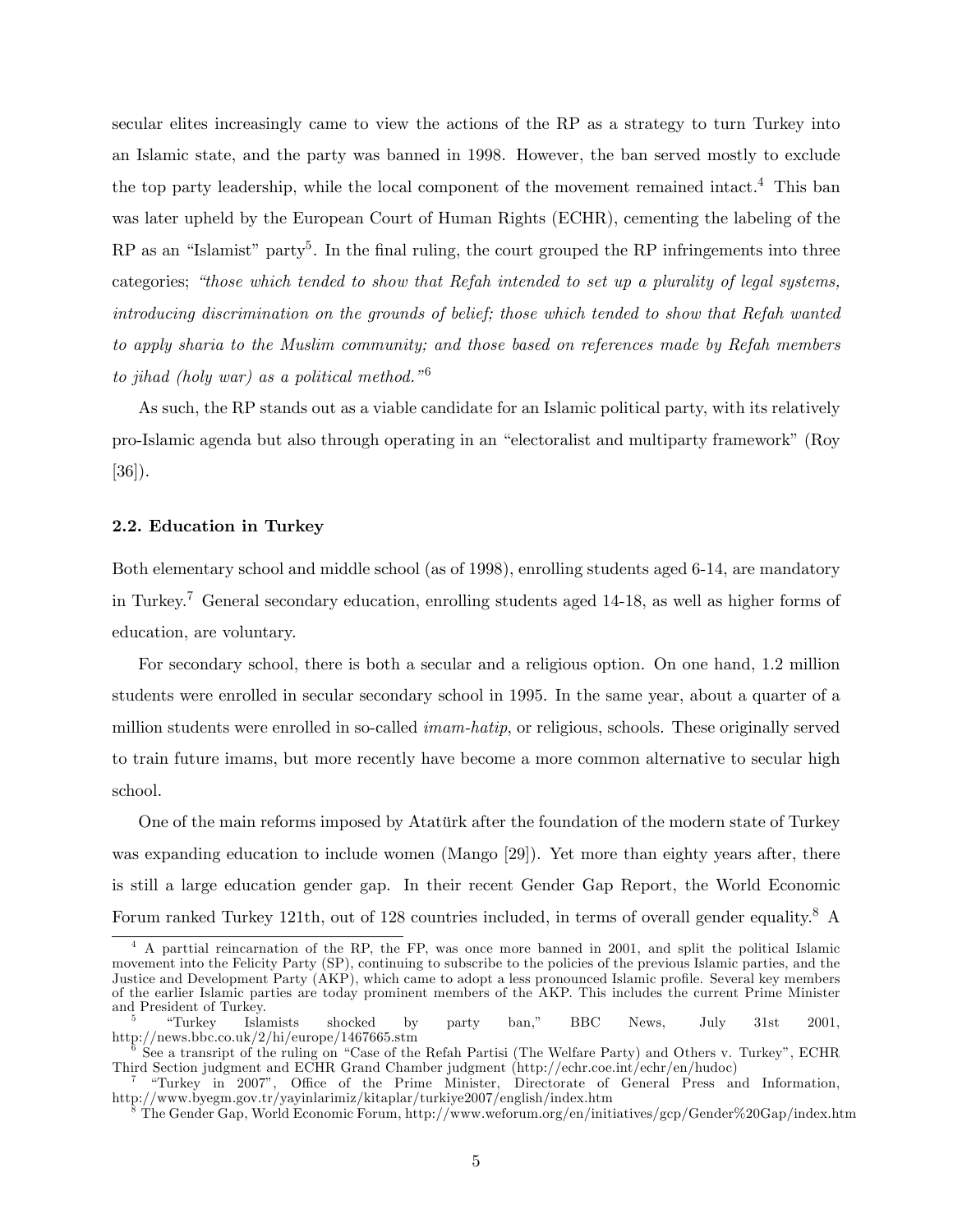significant part of this abysmal score was driven by Turkey's low rates of secondary female education (World Bank [43]). Therefore, the main focus in this paper will be on Turkey's general secondary education, i.e. secular high school.

Women are not allowed to wear the headscarf in any type of schools, neither as students nor as teachers, except in religious high schools.<sup>9</sup> This is part of a general ban on religious symbols in public spaces, which also includes public employment. The stated purpose of these restrictions is to guarantee the equality of religious affiliation and gender, as well as to prevent pressure on students. However, these restrictions may also limit access for children whose parents object to sending their daughters uncovered to school.

Surprisingly many parents, particularly among low-income households, disapprove of their daughters removing the headscarf to attend education. Figure 1c shows that a quarter of the respondents in the previously mentioned survey would disapprove if their daughter removed the headscarf in order to attend education, with a much larger disapproval rate in the low income bracket.

In short, existing rules of participation make access to voluntary education for women difficult among the poor and pious. Policies to improve access needs to overcome not only economic constraints, but also religious customs and norms.

#### 2.3. Local Governments and Elections

The main form of local government in Turkey is the municipality (belediye), of which there are about 3,000 in total. Municipalities are grouped into 923 districts ( $ile$ ) which, in turn, are grouped into 81 provinces (il). About two thirds of all municipalities are township (belde) municipalities, composed of settlements with more than 2,000 inhabitants in the latest population census. Other types of municipalities act as the center of either a district or a province. Moreover, the 16 largest cities in Turkey have metropolitan (*büyükşehir*) municipalities governing the larger urban region, and sub-metropolitan municipalities nested within the metropolitan municipality.

The official budget size of municipal governments are about 4-6 percent of GDP, on par with many West European countries. The largest share of revenues is made up of transfers from the central government, while property taxes are one of few locally determined sources of revenue. Transfers are largely determined by population and whether a municipality is a district- or province center (World Bank [42]). The provision of education and health services are in the hands of the

 $9$  Men also face restrictions, such as the ban on facial hair in high school.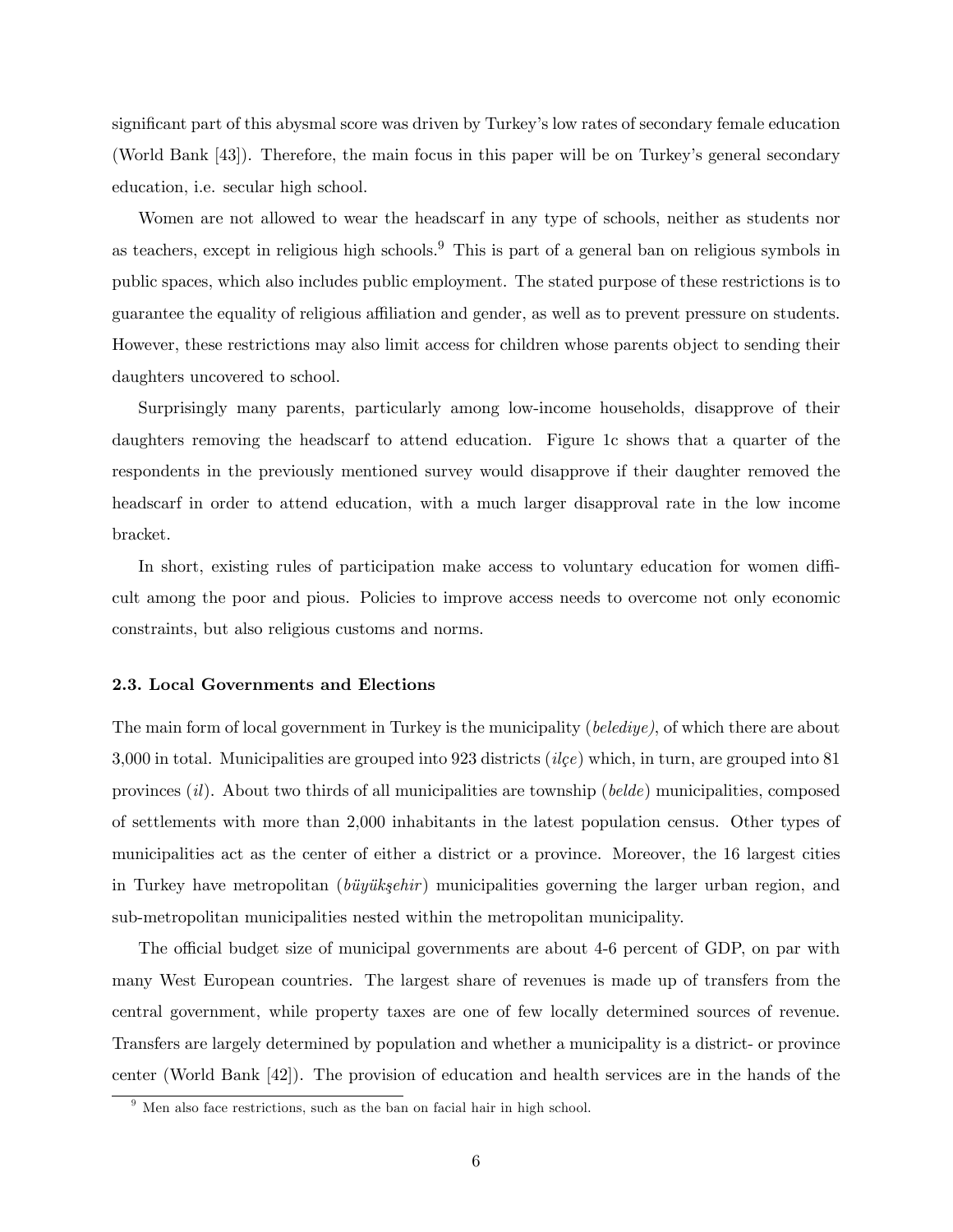central government, leaving local public services and urban development (building permits) as a main formal responsibility of municipal mayors.

However, nothing prevents municipalities from engaging in education or health policy, either directly or indirectly and, in reality, municipal mayors have a considerable influence over their constituencies, even in areas such as education, partly due to urban planning policies (World Bank [42]).

Local elections are held every fifth year, with each municipality electing a mayor (belediye  $baskanlīqi)$  as well as a council (*belediye meclisi*). The mayor chairs the municipal council and all other committees, sets the agenda for council meetings, and approves permits. For this reason, I will exclusively focus on the municipal mayor. Independent candidates are allowed to run for office although the candidates nominated by the large national parties regularly enjoy larger electoral success.

Local mayoral elections are determined by single-round plurality elections, which allows the use of an RD design. Obviously, analyzing local governments allows more variation and easier comparisons of parties than national elections. In contrast, national elections are proportional and also include restrictions on minority representation<sup>10</sup>.

#### 3. Identification Strategy

A key contribution of this paper is the identification of the causal impact of local Islamic rule. The main problem with comparing municipal outcomes by whether an Islamic or secular mayor was elected is that the assignment process of mayor type is not random. As previously noted, the municipalities most likely to vote for an Islamic party may also be those where female participation in education is more constrained or where female returns to schooling are lower. These and other unobserved factors could potentially lead to less education as well as an elected Islamic politician, and thus, traditional regression analysis may not be informative about the causal impact of having an Islamic mayor.

The sharp RD design (Hahn and Van der Klauw [17]; Imbens and Lemieux [21]) exploits a discontinuity in the treatment assignment to identify a causal effect. It can be used when treatment assignment,  $m_i$ , is determined solely on the basis of a *cutoff score*, c, on an observed *running variable*,  $x_i$ . The running variable in this design is the win margin for the Islamic party relative to

 $10$  For a party to receive any representation in partliament, it needs to have recieved at least ten percent of the national vote.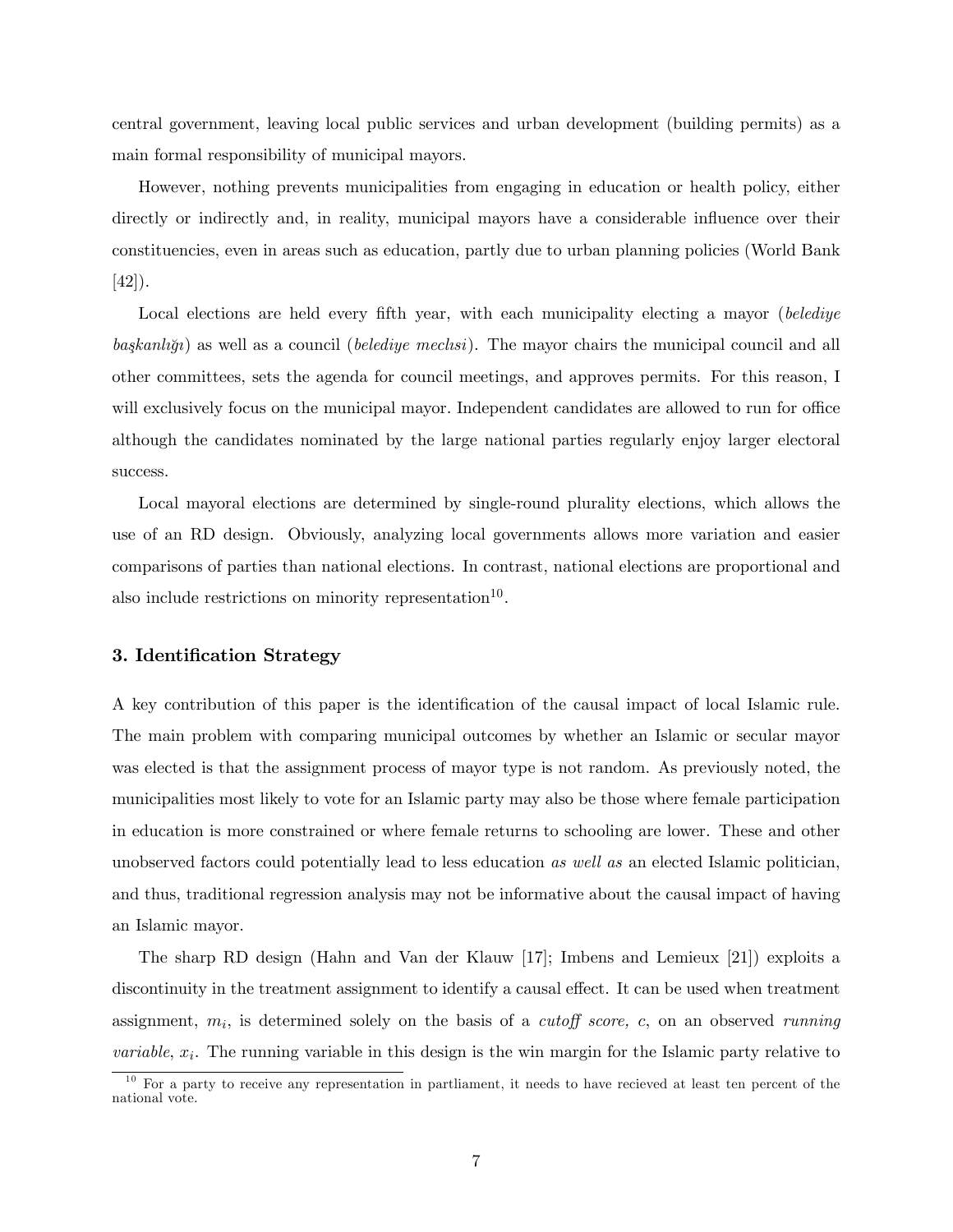the largest non-Islamic party and the cutoff is therefore  $c = 0$ . Those municipalities that fall below the cutoff are placed in the control group  $(m_i = 0)$ , and receive a secular mayor, whereas those above are placed in the treatment group  $(m_i = 1)$  and receive an Islamic mayor. The assignment follows a known deterministic rule:  $m_i = 1 \{x_i \ge c\}$ , where  $1 \{\cdot\}$  is the indicator function.

If municipalities close to the threshold, with very similar values of  $x_i$ , are comparable, treatment can be considered "as good as randomly assigned" close to  $c$ . The causal impact of treatment can then be evaluated by comparing average outcomes with scores of  $x_i$  just above c with those just below. Consequently, the RD design identifies the local average treatment effect (LATE) for municipalities close to the cutoff point.<sup>11</sup> This not only assumes that municipalities are comparable close to the threshold, but also that agents (i.e. politicians and voters) are unable to precisely manipulate the running variable. These assumptions and the validity of the RD design will be investigated in more detail in Section 5 below.

Previous research has used different approaches to RD estimation. One common strategy has been to adopt a parametric control function approach (Heckman and Robb [18]),

$$
y_i = \alpha + \beta m_i + f(x_i) + \varepsilon_i \t\t(3.1)
$$

where  $y_i$  is the outcome in question (for example high school attainment for women). Under valid assumptions,  $f(x_i)$  will be a continuous function of  $x_i$  at the cutoff point and measures the average treatment effect at c. Consequently, as long as  $f(x_i)$  is known and included in the regression, equation (3.1) can be consistently estimated.

An alternative approach is to only include data in a 'discontinuity sample' (Angrist and Lavy  $[1]$ , a neighborhood around the cutoff value. This is tantamount to estimating

$$
y_i = \alpha + \beta m_i + \varepsilon_i
$$
  
\n
$$
\forall x_i \in (c - \delta, c + \delta)
$$
\n(3.2)

for an arbitrarily small neighborhood of  $\delta$  around c. In other words, comparisons of average outcomes to the left and right of  $c$  provide an estimate of the treatment effect that does not depend on a correct specification of the control function. Using this kind of "discontinuity sample", however,

As an illustration to the RD design, suppose that we compare two hypothetical municipalities where the Islamic party, in a race of two parties, received 70 and 30 percent of the vote shares, respectively. In the first municipality, the win margin was 40 percent and in the second it was -40 percent. The large margins will most likely represent certain underlying voter preferences and assignment is therefore unlikely to be random. Comparing outcomes based on party identity will thus not tell us the causal effect of having an Islamic mayor. However, suppose that the Islamic party had instead received 51 and 49 percent of the vote shares in two other municipalities. In the first, the win margin was 2 percent and in the second -2 percent. It is less clear why these two should be systematically different except for which party won the mayor seat. With a sample of such closely determined elections, comparing outcomes by treatment status may yield a better estimate of the causal effect.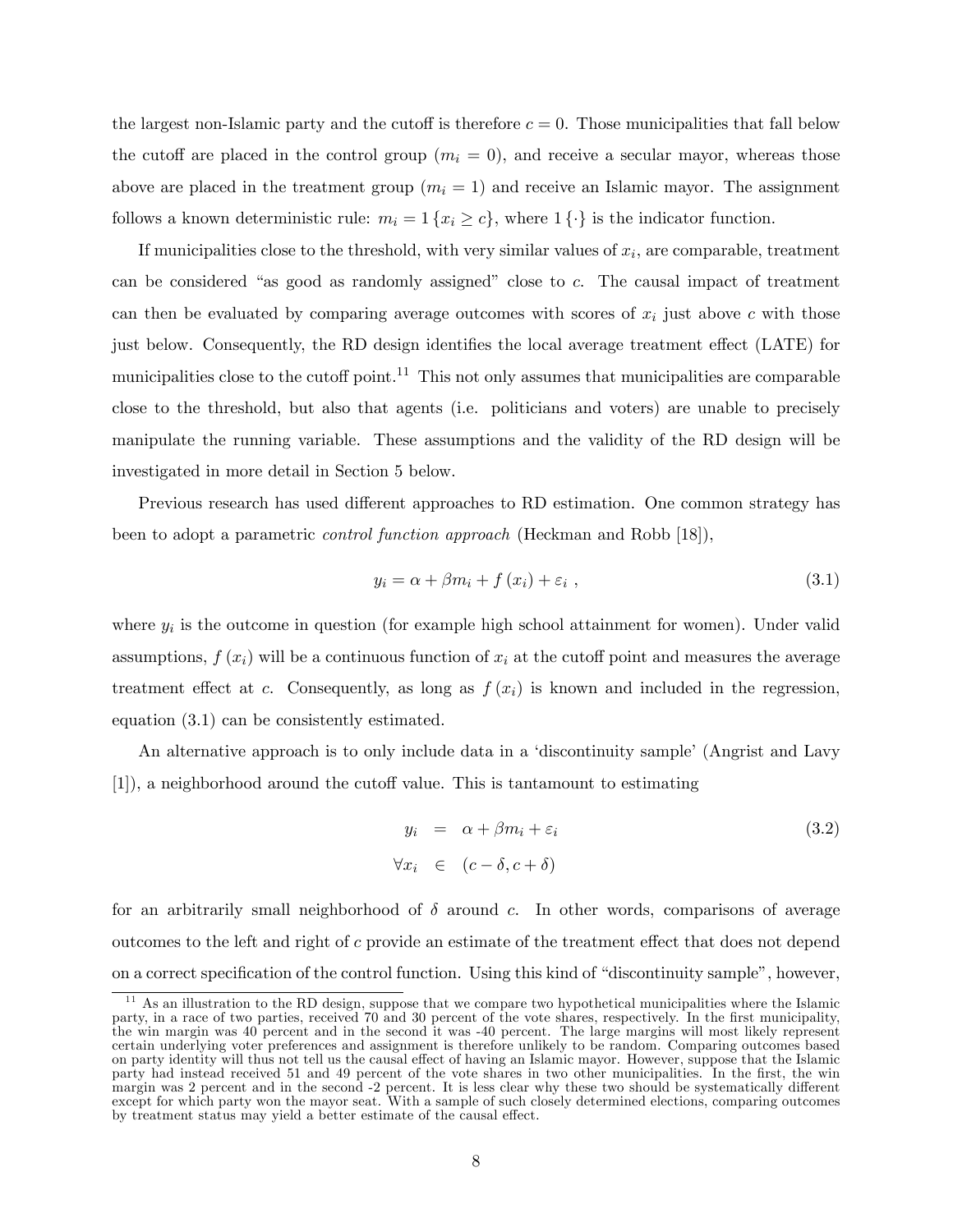means disregarding a substantial amount of the data. In this paper, I use both a polynomial specification (hereby called the  $RD$  Control) method and a discontinuity sample (hereby called the RD Sample) method as complements.

#### 4. Main Data Description

Data for local mayoral elections come from the Turkish Statistical Institute (henceforth TurkStat) and are reported by municipality. In 1994, elections were held in 2,710 municipalities. These include township, district center, province center, metropolitan, and sub-metropolitan mayors. Fourteen parties received votes and numerous independent candidates also ran for election<sup>12</sup>. Islamic parties, mainly the RP and one fringe party, received about 21 percent of the total vote share and won 340 mayoral seats. Since all mayoral elections are determined by plurality, the main explanatory variable, Islamic mayor in 1994, is an indicator variable, which is one if an Islamic party had the largest amount of votes and zero otherwise.

The running variable used in the RD design is defined as the *difference in vote share between* the largest Islamic party and the largest secular party with a cutoff point of zero.<sup>13</sup> Consequently, the Islamic mayor indicator is one when this measure, hereby labeled the Islamic win margin, is positive and zero when it is negative. Each municipality will have a score of the Islamic win margin anywhere between  $-1$  and 1. The running variable is therefore not tied to any particular absolute vote share (such as fifty percent in a two-party race) but will encompass a heterogenous group of elections (this is covered in more detail in section  $5.4$ ).<sup>14</sup>

To check that there is no obvious sorting on each side of the cutoff, Figure 3 shows the histogram of the running variable, for the entire range in bins of Öve percent in the upper graph, and for a shorter range around the threshold in bins of one percent. Inspecting the density of the running variable close to the threshold in the lower graph, it is comforting to note that it appears to be smooth around the cutoff point (a more formal test is conducted in Section 5.3).

The main outcome variable and the control variables come from TurkStatís Population Census of 2000. Data on educational attainment (primary, high school, and vocational) and demographics

 $12$  TurkStat reports vote totals for all independent candidates combined. For this reason, the elections where the total vote share of the independents is either the highest, or the second highest, are removed. None of the results are affected by this procedure.

<sup>&</sup>lt;sup>13</sup> More formally  $x_i \equiv \max \left\{v_i^{I_1},...,v_i^{I_K}\right\} - \max \left\{v_i^{S_1},...,v_i^{S_M}\right\} \in [-1,1]$  for the set of K Islamic parties and M secular parties with  $v_i^{I_k} \geq 0, v_i^{I_m} \geq 0, k \in K, m \in M$ .

 $14$  For example, suppose that two secular parties A and B receive 55 and 25 percent of the votes, respectively, while the Islamic party only receives 10 percent of the votes. The value of the Islamic win margin will thus be -45 percent.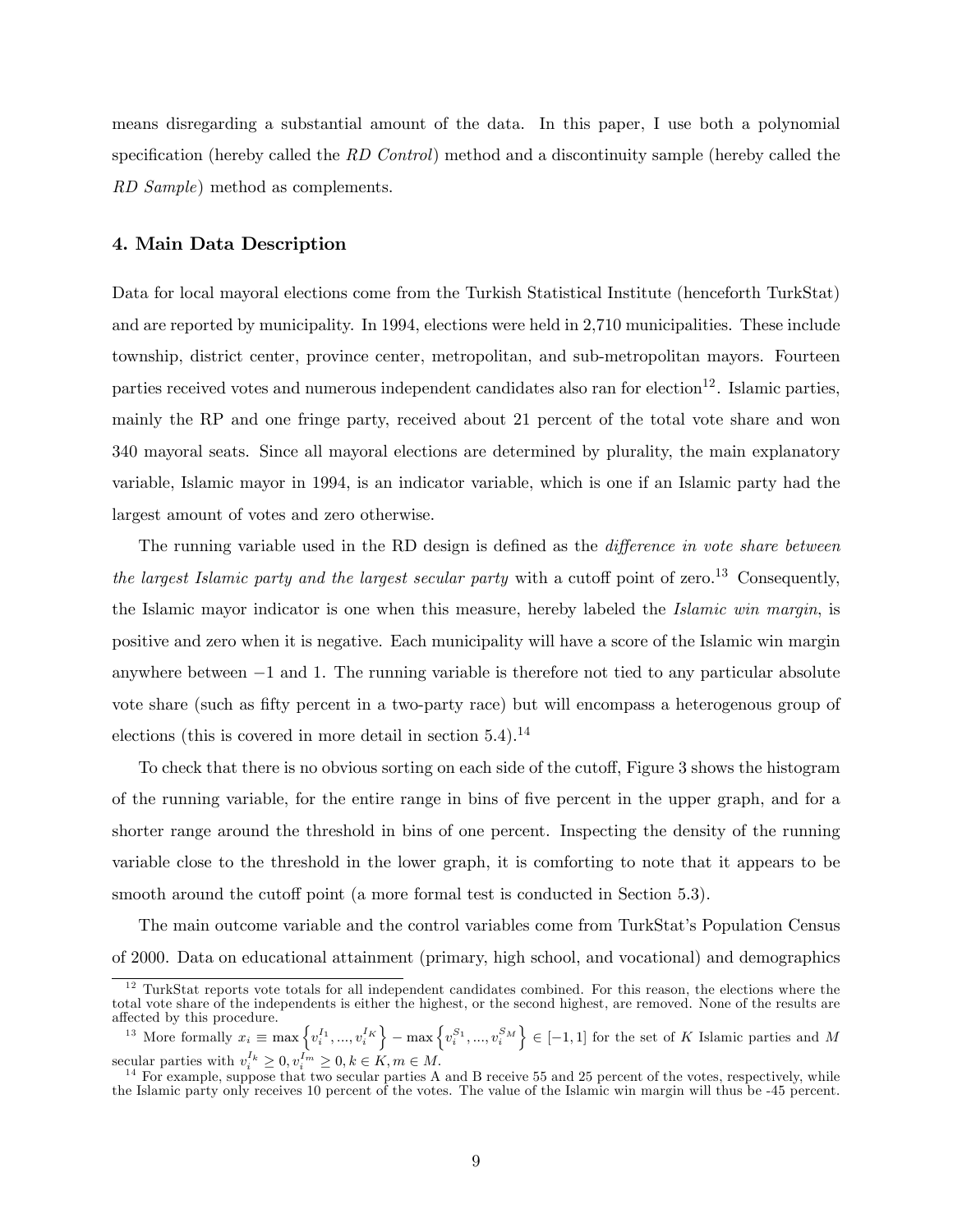like population, age, gender, and economic activity (including individuals classified as students) are reported by neighborhood (*mahalle*) for cities (*şehir*), and by individual villages ( $k\ddot{o}y$ ) outside of cities. One candidate measure of municipality size is population as reported in the 2000 Census. Another is population as reported in the 1994 election data. The results in this paper hold for both measures, but I use the latter because of it being recorded at the beginning of the term. An important missing control variable is income, and in later sections I use a number of different of proxies for income. For most of the analysis, the census data are aggregated to the municipal level. For the 1990 Population Census the lowest level of aggregation is the municipality.

Matching municipalities across time periods is somewhat intricate. As cities have grown, new provinces and districts have been created, with the result that municipalities change names and associated districts and provinces. Metropolitan municipalities have grown to incorporate an increasing amount of smaller (i.e. district center- and township) municipalities. For this reason, when data from the 2000 Population Census are aggregated to metropolitan levels, I use 1994 metropolitan borders. The matched municipal dataset of 1994 elections and 2000 census data has 2,661 observations (see Appendix A for more details).

The main focus of the paper is on high school attainment for the 15-20 cohort, namely the share of the population between 15 and 20, female or male, that in 2000 reported their education level attained as at least a high school degree. As can be seen from column 1 in Table 1, the average high school attainment for this cohort is 16.3 and 19.3 percent for women and men, respectively. The table also reports demographic and administrative variables. Columns 2 and 3 show group means for municipalities with secular and Islamic mayors while column 4 shows the differences between columns 2 and 3. On average, Islamic municipalities have 2.6 percentage points lower female attainment rates than secular municipalities and no corresponding difference for men. A naive conclusion would be that the cause of the lower education is Islamic rule. Yet, Table 1 also shows that Islamic areas differ from secular ones in several other ways. On average, municipalities that elected Islamic mayors in 1994 are larger, younger, have larger households, and more likely to be large cities. The following section therefore employs the RD design to estimate the causal impact of local Islamic rule.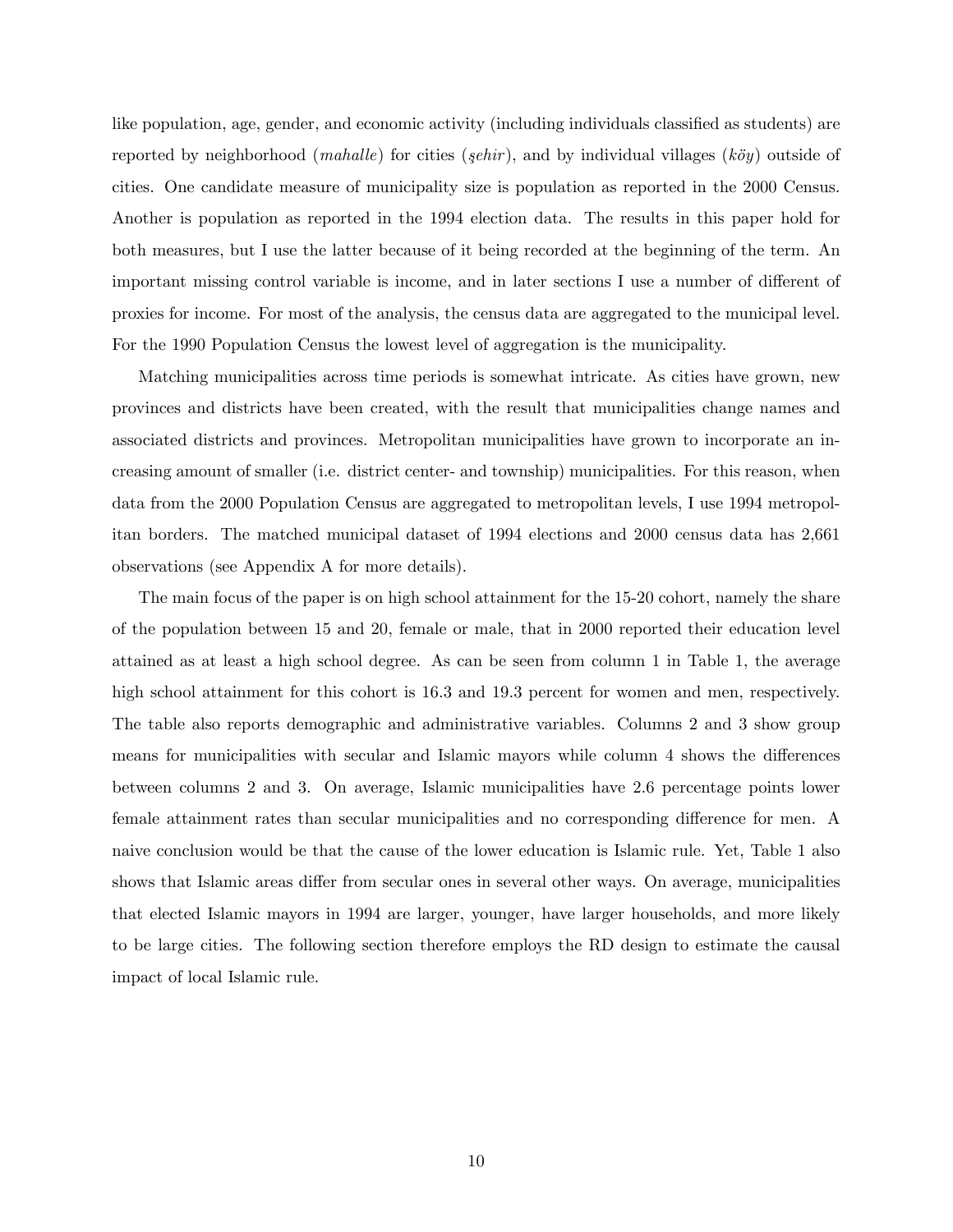#### 5. Main Results

#### 5.1. Graphical Analysis

Figure 4 shows graphical illustrations of the RD design, where local averages of high school attainment for women (panel A) and men (panel B) in the 15-20 cohort are plotted against the Islamic win margin in bins of one percent. A vertical line showing the cutoff at zero and a parametric fourth-order polynomial is fitted to the data on each side of the cutoff. Panel A reveals a clear negative association between female education and the running variable, in line with earlier sections' claim that women are more constrained from participating in education in the more Islamic municipalities. The most striking feature of this graph, however, is the clear positive jump in high school attainment at the cutoff. The size of the jump is quite large, around 3 percentage points.

Panel B shows a different picture for men. Not only is there little negative relation between the outcome and the running variable per se, but there is also less evidence of a jump at the threshold  $-\frac{1}{2}$ the jump is smaller in magnitude and less precise. This is consistent with men being less constrained than women in participating in education, and the Islamic mayor consequently having a less clear impact on their education.

Figure 5 also compares graphically the impact on high school education with that of other education types. As show in panel B there is essentially no effect on primary school attainment for the 15-20 cohort, nor is there one for vocational high school (panel D), which includes religious education. The existence of a jump in enrollment of 15-30-year-olds (panel C), on the other hand, verifies the impact on participation in post-primary education.

The rest of this section will mostly serve to estimate more precisely, and robustly, the impact on female participation in education uncovered in Figure 4.

#### 5.2. Basic Regression Results

To refine the analysis, Table 2 reports education results in 2000 for women in panel A, men in panel B. In each panel, the first two rows show the mean and standard deviation for the dependent variable of the relevant sample. Columns 1-6 use the share of the 15-20 cohort with high school degrees, where even columns are without covariates and odd columns include controls for log population, the share of the population below 19, the share of the population above 65, five gender-specific age cohort controls, gender ratio, as well as dummies for type of municipality. Columns 1 and 2 report OLS regressions of each outcome on Islamic mayor in 1994. For women, the correlation is signifi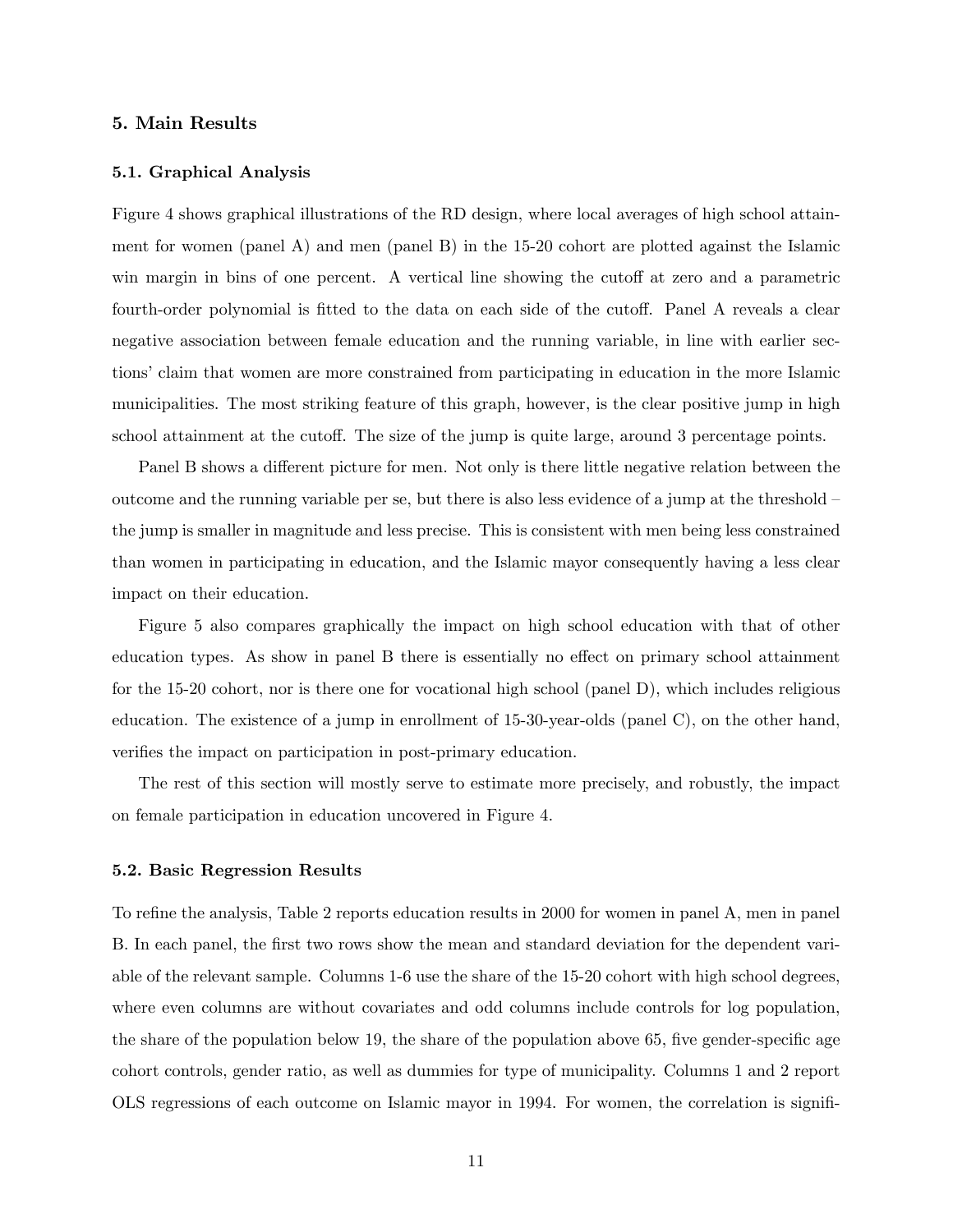cantly negative both with and without controls, while for men the correlation is indistinguishable from zero.

Columns 3 and 4 report results from the RD Sample method, i.e. the same as in columns 1 and 2 but now only including those observations where the absolute value of the Islamic win margin was lower than 2 percent. In column 3, the coefficient for women is positive at 2.9 percentage points and marginally statistically significant. This confirms the finding from Figure 3 of a relatively large jump at the cutoff. Adding the covariates in column 4 increases the precision of the point estimate to significant at 1 percent, but does little to change its magnitude.

The following regression is estimated for the RD Control method:

$$
y_i = \alpha + \beta m_i + f(x_i) + \mathbf{w}_i' \boldsymbol{\gamma} + \varepsilon_i , \qquad (5.1)
$$

where

$$
f(x_i) = \sum_{s=1}^{4} \left(\lambda_s^0 + m_i \lambda_s^1\right) x_i^s
$$

is the control function, and  $\lambda_s^0$  and  $\lambda_s^1$  are estimated parameters. Using this method in columns 5 and 6 yields almost exactly the same coefficients, statistically significant at five and one percent. respectively.

Column 7 and 8 show RD Control results for two alternative measures of female participation in education. The first is the share of women with high school degrees in the age cohort 21-25. For this cohort, any impact on education attainment should come through inducing them to finish high school, and the similar estimates for both the 15-20 and 21-25 cohorts suggest that the impact of the Islamic mayor comes both through starting as well as finishing high school. The second column uses a measure of enrollment; the share of women in the cohort 15-30 classified as students, and gives very similar results.

In contrast, for men, the OLS, RD Sample, and RD Control method yield estimates that are either close to or statistically not different from zero. Consequently the broad impact on female cohort education attainment and enrollment found is absent for men.

That Islamic mayors have a positive impact on female attainment of higher education is somewhat striking. So is the finding that the impact is more pronounced for women than for men. Moreover, this phenomenon seems to occur predominantly in voluntary and secular forms of education. Before exploring further this Önding, however, the next subsection examines the validity of the RD design.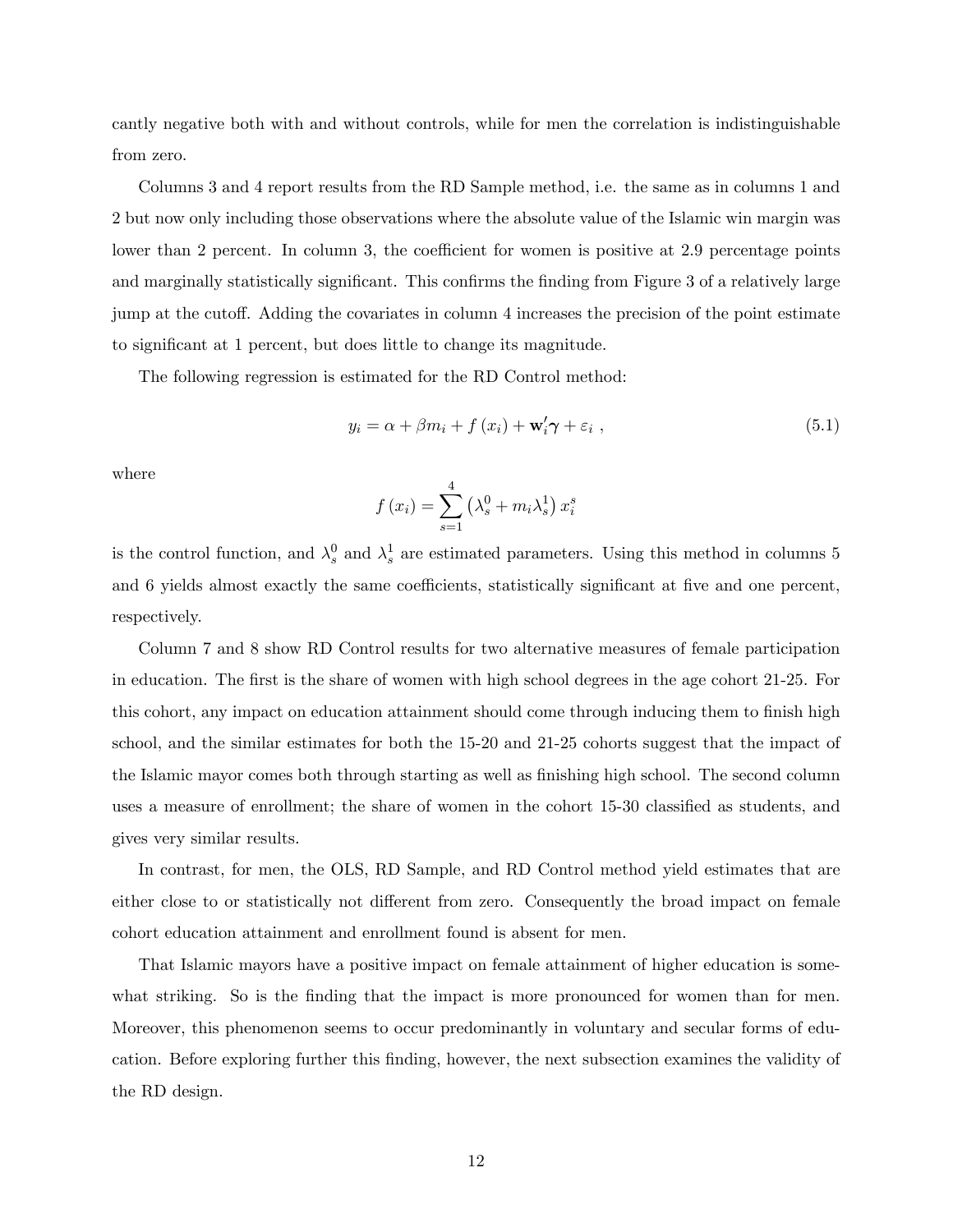#### 5.3. Validity and Robustness Checks

In the previous section, estimates by the RD Sample and the RD control method yielded almost identical estimates. This is reassuring as each of the two methods has its own strengths and weaknesses. So is the result that adding covariates to the estimation only makes the estimates more precise without affecting the magnitude of the point estimate. Yet, these estimates can be interpreted as causal only as long as the assumption of random assignment of party identity around the threshold is upheld. If elections could be perfectly manipulated around the threshold, the assumption is violated. Still, the mere existence of election fraud is not sufficient to invalidate the RD design (Imbens and Lemieux [21] and Lee and Lemieux [27]). Instead, as long as politicians, municipalities or voters do not have *precise* control over the running variable, random assignment is still valid.

A common validity check is to examine whether baseline covariates are continuous around the threshold. Figure 6 shows that there are no clear and statistically significant jumps at the threshold of the control variables. The lowest right-hand side graph in this Ögure is a placebo check to show that there is no evidence of any effect on high school attainment for the 15-20 cohort in 1990.

Another testable hypotheses underlying the RD design is local continuity in the density of the running variable at the threshold ex post. If the running variable can be manipulated, there could be sorting around the threshold. The histogram in Figure 3 showed no visible evidence of sorting but is not a formal test. McCrary [31] proposes a two-step procedure for explicitly testing for a discontinuity in the density of the running variable. In the first step, the running variable is partitioned into equally spaced bins and frequencies are computed within those bins. The second step treats the frequency counts as a dependent variable in a local linear regression. This is shown graphically in Figure 7. This test rejects any discontinuity in the density at the threshold with a comfortable margin.<sup>15</sup>

A more subtle issue is distinguishing an "Islamic-party" effect from a "Right-wing-party" effect. The Islamic parties examined in this paper are all right-wing parties and thus, the estimate could potentially confound the impact of an Islamic mayor with that of a right-wing, mayor. The first three columns in Table 3, which has female high school attainment as the dependent variable, investigates this possibility with the two different RD methods. Column 1 shows results from the regression

$$
y_i = \alpha + \beta_1 m_i + \beta_2 L_i + \beta_3 m_i L_i + f(x_i, L_i) + \mathbf{w}_i' \gamma_0 + L_i \mathbf{w}_i' \gamma_1 + \varepsilon_i , \qquad (5.2)
$$

 $15$  See McCrary [31] for more details on the test.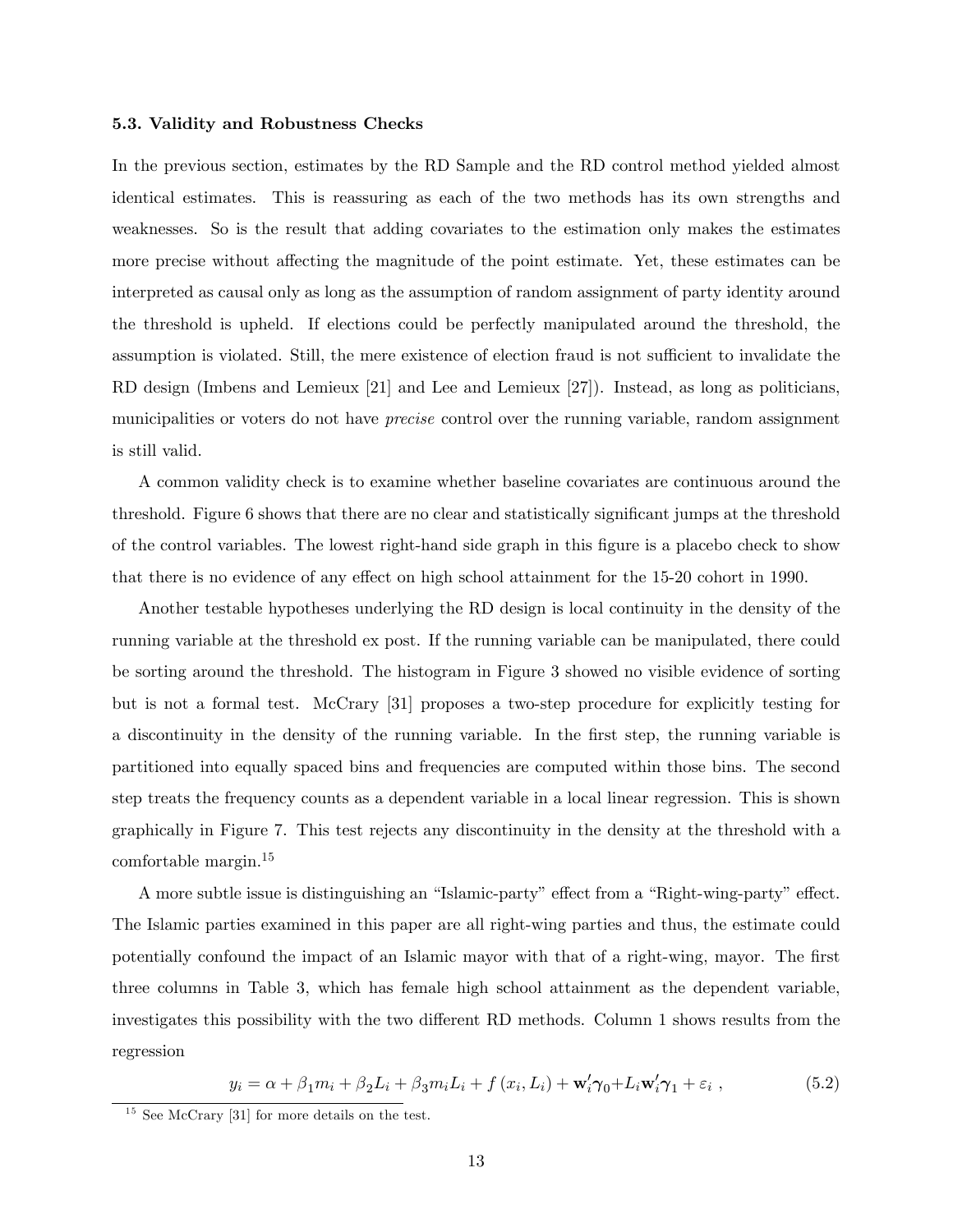where  $L_i$  is a dummy for whether the two adjacent parties on each side of the cutoff constitute an Islamic and a left-wing secular party. Consequently, this dummy variable is interacted with the indicator for Islamic mayor, the control function and all covariates.<sup>16</sup> The coefficient  $\beta_1$  reflects the effect of an Islamic mayor when the close contest is between an Islamic and right-wing candidate. The effect of an Islamic mayor in a close contest with a left-wing secular candidate is captured by  $\beta_1 + \beta_3$ . The  $\beta_1$  coefficient can thus be interpreted as the "Islamic party" effect and  $\beta_3$  as the Example if  $R$  is a contest with  $\Gamma$  is effect of an Islamic party, in column 1 of Table 3, in a contest with a right-wing secular party is just slightly lower (2.4 percentage points) than the results in Table 2. But the effect of an Islamic party winning against a left-wing party is larger, with an estimate of 7.4 percentage points, although this is not statistically significant. Columns 2 and 3 verify that the positive effect of Islamic parties are more pronounced when competing against a left-wing party, although it should be noted that the number of close elections between Islamic and left-wing secular parties are just a small fraction of the total number of close elections. Consequently, independent of the right-left divide in Turkish politics, there is a clear positive effect on female education of having an Islamic party. (The issue of why the effect is larger vis-a-vis left-wing parties will be further discussed in Section 6).

Column 4 adds a set of controls for various outcomes from the 1990 Census.<sup>17</sup> These include, respectively, the female share of the population with high school attainment, the share that is employed, and the share that is married. The education in 1990 variable is useful as it is likely to be a good proxy for income. These controls may also be helpful proxies for how socially conservative a municipality is. The resulting estimate of having an Islamic mayor in 1994 when controlling for pre-treatment education is positive and significant, yet somewhat smaller. Column 5 is a differenced equation in the outcome variable and the controls, measuring the impact of Islamic mayor 1994 on *changes* in the share of women with high school degrees between  $1990$  and  $2000$ .<sup>18</sup> The resulting estimate is very close to that of the baseline specification.

The rest of Table 4 adds additional controls: 1990 levels of log population density, total building space (in log square meters) as well as the education share of all building spaces in column 6; province fixed effects in column 7; an indicator of whether the municipality received an Islamic mayor in the mayoral election of 1989 in column 8; and a polynomial fourth-order function in all

<sup>&</sup>lt;sup>16</sup> The control function is  $f(x_i, L_i) = \sum_{s=1}^4 \left[ \lambda_s^0 + m_i \lambda_s^1 + L_i \left( \Lambda_s^0 + m_i \Lambda_s^1 \right) \right] x_i^s$ <br><sup>17</sup> Adding the controls in this paragraph does not affect the negative significant coefficient in the simple OLS regressions. <sup>18</sup> The equation is  $\Delta y_i = \alpha_0 + \beta_1 m + f(x_i) + \Delta \mathbf{w}' \gamma + \varepsilon_i$ , where  $\Delta$  is the difference operator between 1990 and 2000, and  $f(x_i)$  is defined as in equation (5.1).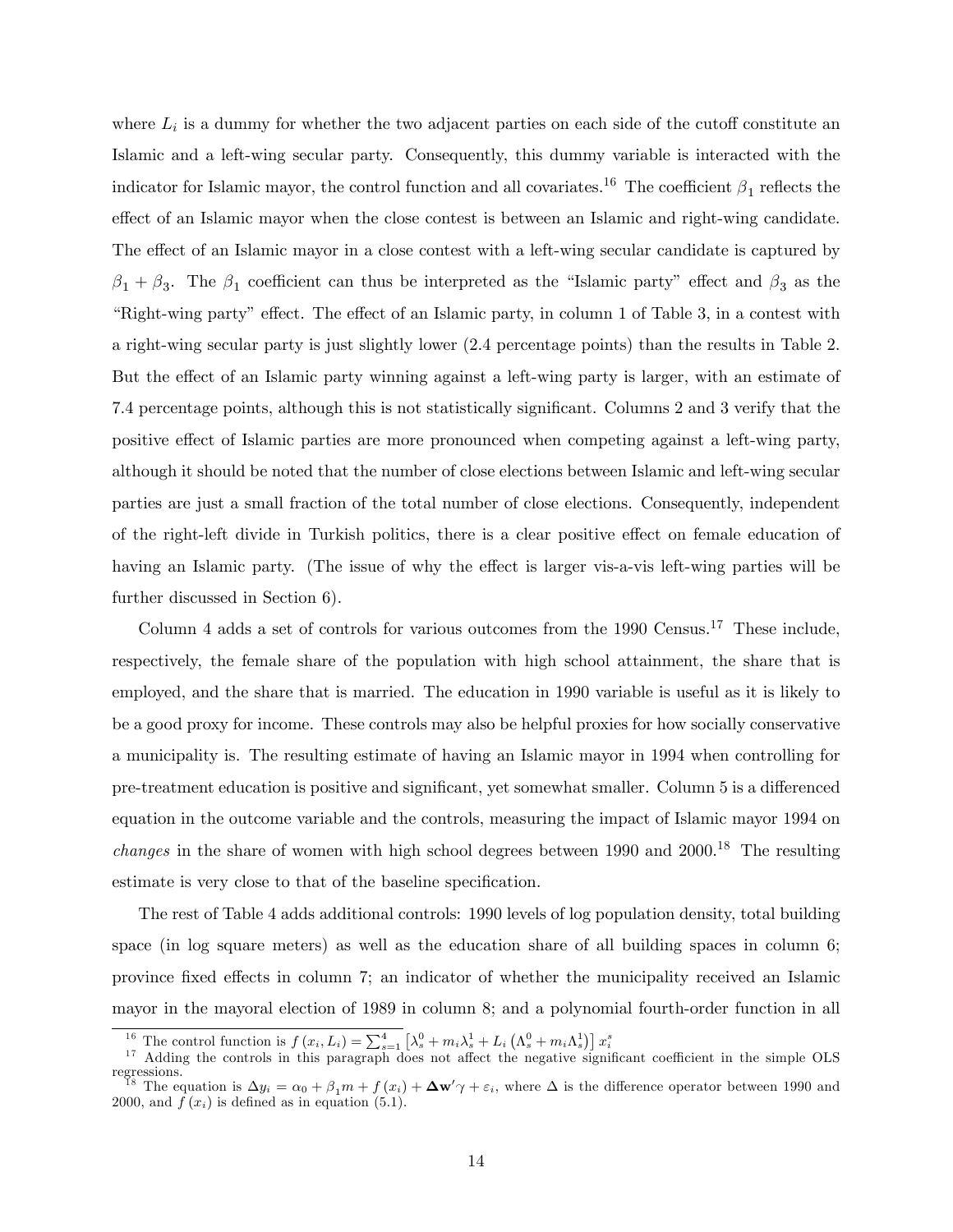continuous covariates in column 9. Columns 10 and 11 show RD Sample regressions where the sample are those observations with the absolute value of the running variable being less than 4 and 1 percent (rather than 2 percent). As is evident from the results, estimates from the RD Sample method converge towards the OLS estimate as the interval of the running variable around the threshold grows.

A concern might also be the existence of additional discontinuities in the running variable at values other than zero which, although not necessarily invalidating the RD design, are usually considered to be unwanted. Figure 8 pursues this by estimating placebo RD Control estimates at other points along the running variable. The absolute values of the t-statistics are then graphed on the left-hand side of the figure, with the red line indicating the "true" discontinuity. These t-statistics are then collected in a histogram on the right-hand side with the purpose of showing that the discontinuity at zero is an outlier in the empirical distribution (shown as a black circle in the graph). $^{19}$ 

Another concern could be that the results for women in younger cohorts, especially for students, are driven by the older cohorts. Table 4 shows results for female high school attainment for the 31-64 cohort, essentially a parent cohort. As can be seen from column 1 there is a positive impact of having an Islamic mayor even on this cohort. For example, if the Islamic mayor attracts welleducated conservative parents who immigrate partly so their daughters can attend high school in a more Islamic environment instead of attending high school in a more secular environment, the implications might be different.

This phenomenon is most unlikely for several reasons. First, any effect on older educated women is not large enough to explain the effect on students. Second, allowing for the parent cohort to have a direct effect on the student cohort, leaves the impact of Islamic rule on enrollment largely unaffected.

As an illustration, how many women aged 31-64 would need to be attracted to explain the effect on students in the age 15-30? To compute this, on would need to know the average number of daughters in the age 15-30 per woman aged 31-64. In the absence of detailed data about this, consider the following guesstimate. The average household size is around 4.4, and subtracting 2 parents while assuming equal probability of sons and daughters yields an average 1.2 daughters per household, regardless of daughter age. Since the examined student cohort only includes ages

 $19$  I also run goodness-of-fit tests, as suggested by Lee and Lemieux [27], including bin dummies to show that, as the order of the polynomial control function increases, the joint significance of the bin dummies becomes insignificant (see Table B3).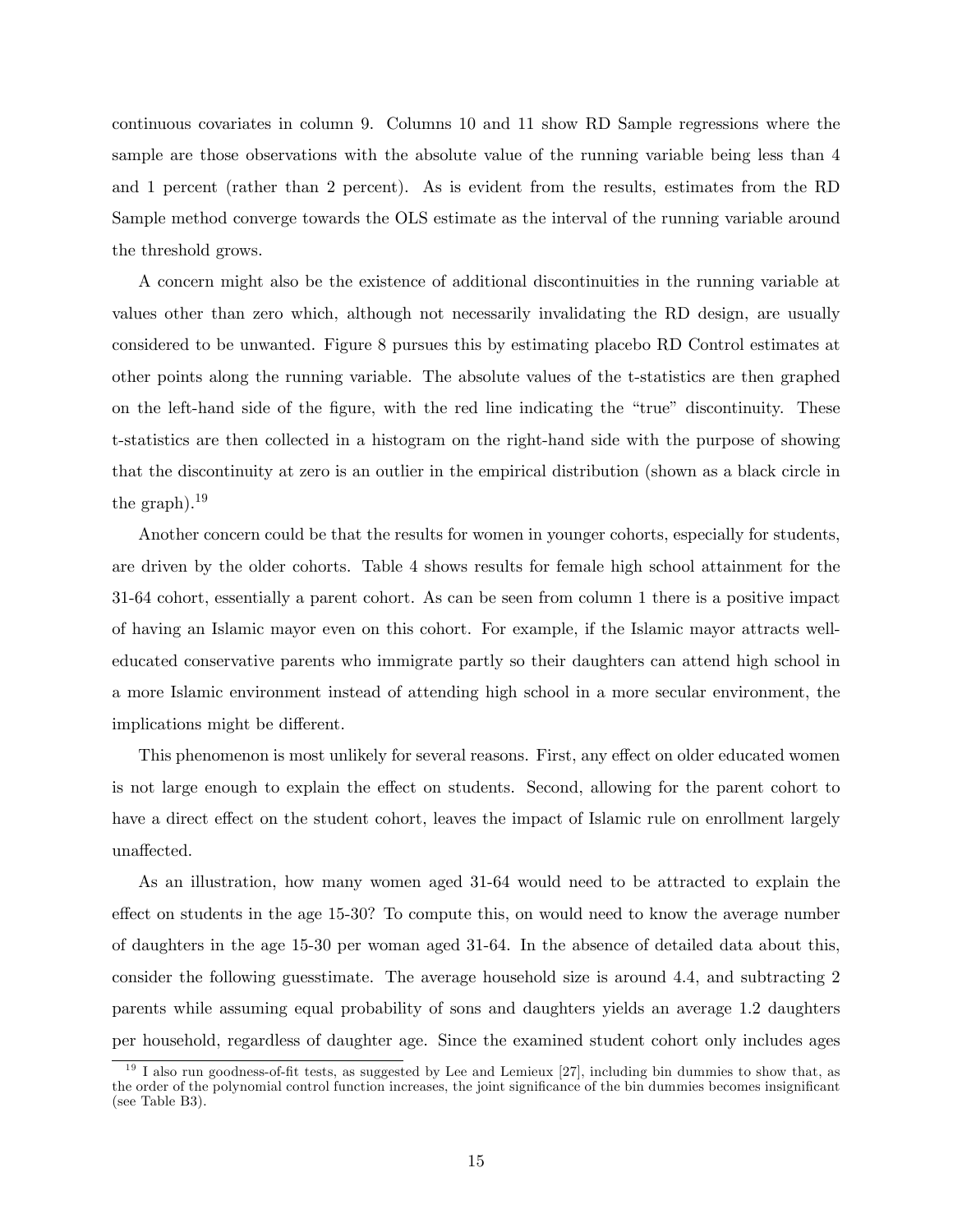15-30, assuming further that half of the daughters are above 15, this results in a guesstimate of 0.6 daughters in the age 15-30 per woman aged 31-64. Thus, as long as the impact on students in levels is about half that of the impact on the female cohort 31-64, this would be consistent with no inducement of education above what is due to migration of older cohorts.

This alternative hypothesis is examined in Table 4. Columns 1 through 3 show the impact of Islamic rule on the number of 31-64 year-old women with high school education, the number of 15-30 year-old women who are students, and the number of 15-20 year-old women who have high school degrees.

Comparing columns 1 and 2 shows that the impact on the student cohort relative to the parent cohort, two cohorts of roughly the same size, has a ratio of 2.9. This seems too large an effect to be caused solely by the number of potential well-educated mothers—for every 0.6 potential students resulting from well-educated mothers, an additional 2.3 students are induced. Column 4 shows that adding as a control the number of women with high school degrees aged 31-64 does little to affect the impact of Islamic rule on female enrollment. The coefficient on Islamic rule is circa 70 percent of the original estimate in column 2. Since this coefficient is, if anything, underestimated at least 70 percent of the previously estimated impact on students seem to come from actually inducing students of less-educated parents, as opposed to students who would otherwise have gotten the same secular education in less Islamic environments.<sup>20</sup> The same thing holds for using the  $15{\text -}20$ cohort with high school degree in column 5.

#### 5.4. Conveniently LATE

One potential concern with RD designs is that they estimate *local* average treatment effects (LATE), specifically at a fixed covariate of the running variable. In the presence of heterogenous effects, the RD LATE will often differ from the average treatment effect. This may be particularly problematic in a political economy setting if politicians' incentives are correlated with the level of political competition. If a candidate wins an election with a very thin margin, she may have incentives to allocate more time towards reelection, perhaps pursuing a moderate policy, as opposed to pursuing her preferred policy. A related issue is whether close elections only occur in very few areas of a certain type, distinct from the population as a whole. The main concern is therefore a combination of unrepresentative and homogenous close elections in an environment with heterogenous treatment

 $20$  The coefficient on the parent cohort is likely to exhibit an upward bias as omitted factors affecting the returns to schooling for the old are likely to be positively correlated with similar factors affecting the same for the young. Thus, under reasonable assumptions the impact of Islamic rule on the student cohort exhibits a downward bias.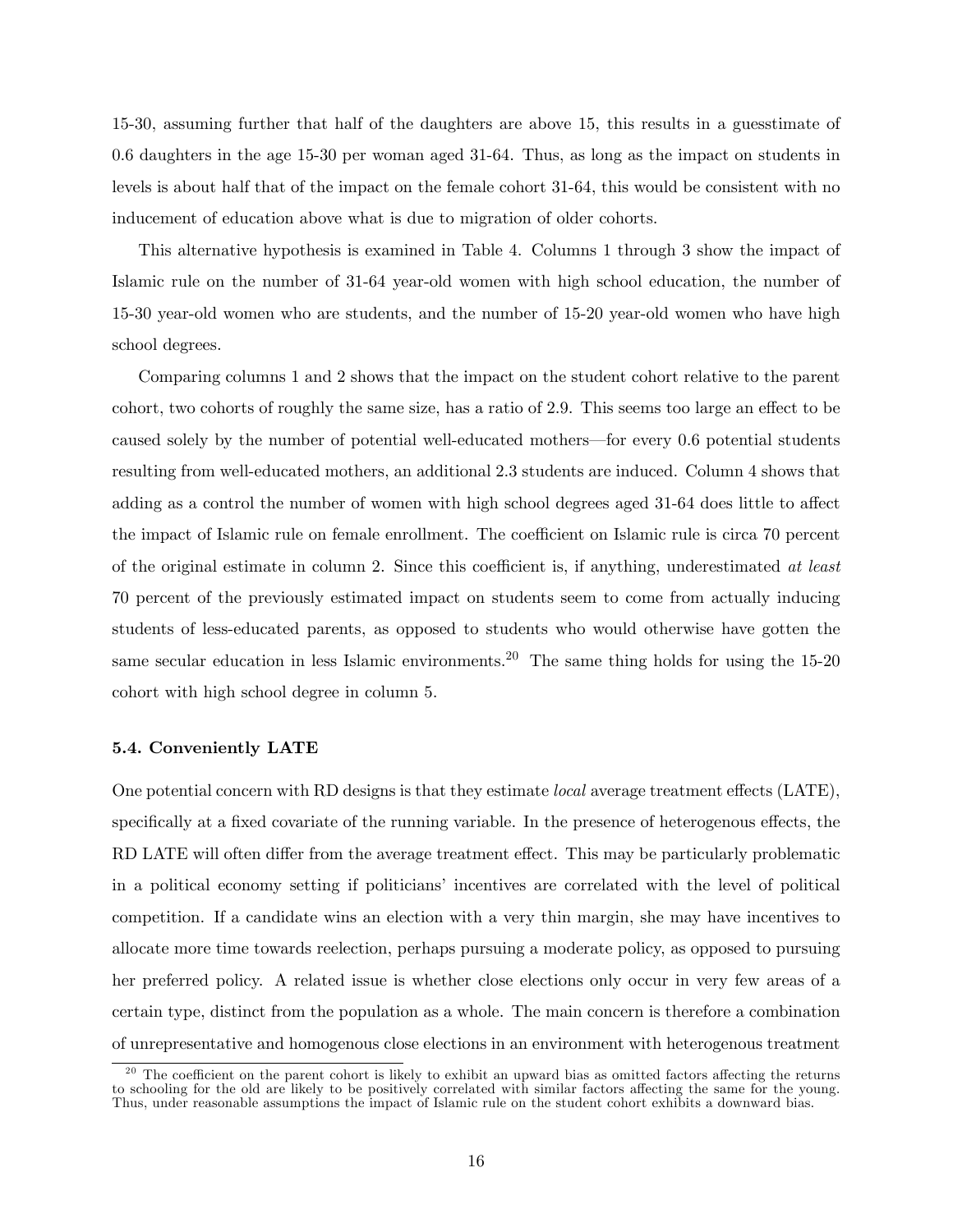effects.

Due to the system of Turkish local politics and, consequently, the definition of the running variable, these limitations are less damaging in this particular design. Instead, I argue that the RD LATE estimated is informative about a substantial and highly relevant group of municipalities.

In elections where only two parties participate (such as most areas in the US), a close election means being close to a majority at a fifty percent share of the total vote. This hypothetical one-toone relationship is illustrated by the diagonal line in Figure 9. Such close elections are more likely to be ideologically "moderate" and may also lead politicians to pursue more moderate policies than otherwise.

In contrast, in the current design close elections comprise a heterogenous group  $-$  by defining the running variable as a win margin between the Islamic party and the largest of several secular parties, this creates a much larger surface of different close election constellations<sup>21</sup>. As can be seen in the figure, the absolute Islamic vote share of the close elections ranges from the high teens to the low Öfties. Around a third of the total sample has absolute Islamic vote shares within this range. As a result, several close elections involving Islamic parties occur in municipalities that would vote in a secular mayor with a wide margin if only two parties ran for office. However, due to fragmentation in either block, even a secular-majority municipality may receive an Islamic mayor.

Municipalities with recent close elections are, over time, only marginally more competitive than the average. Factors determining the fragmentation of different political blocks are often quite idiosyncratic, and therefore, so is the incidence of having a close election.<sup>22</sup> For example, analyzing all election periods between 1989-2004, I find that 12 percent of all non-close elections were close in the next election and the corresponding number for close elections was a meagre  $19$  percent  $\sim$  a politician who just barely won is therefore not meaningfully more likely to subject to a close election the next time around. Consequently, the close elections studied here are not just an eclectic sample of "moderates", but are characterized by heterogenous political compositions and incentives facing the winning candidate.

An important point is also to what extent close elections are observably representative of Turkish municipalities in general. Table 5 reports summary statistics of several municipality groups and

 $21$  The median number of parties with non-zero votes in the sample is 5.

 $^{22}$  An interesting example is the metropolitan municipality of Ankara, where the divide between the city's secular upper-class and the poorer, and more pious, community evenly divides the electorate to the right and left. In the 1989 mayoral election, the left-wing SHP candidate Murat Karayalçın won with a comfortable margin since an uncoordinated right-wing bloc (including the RP) received substantial vote support for each party. In the 1994 election, the right-wing bloc was much more concentrated, resulting in a razor-thin win margin for the RP's Melih Gökçek.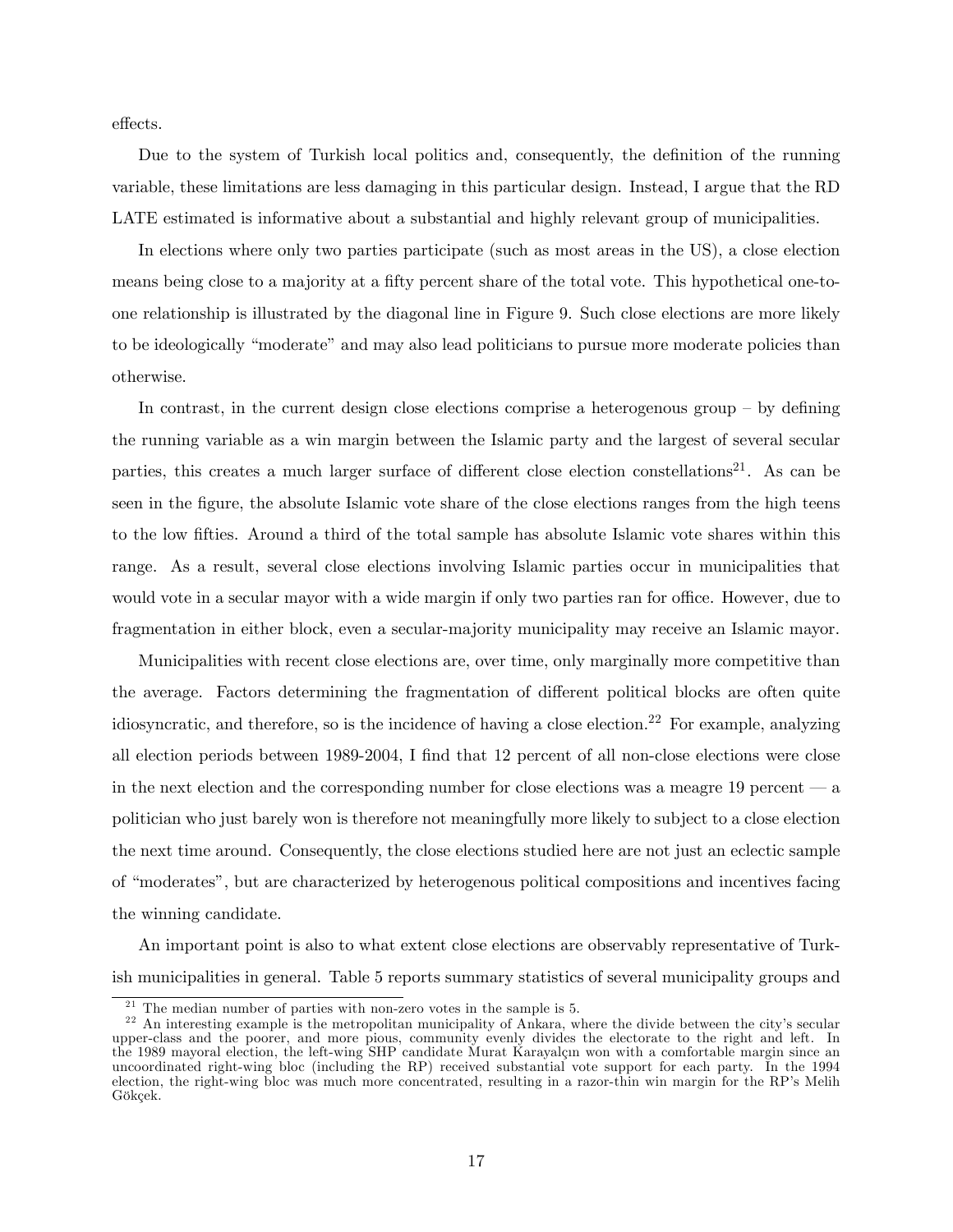the comparisons among them. In addition to the full and close-election sample, the table includes two groups of municipalities won by either an Islamic or a secular politician with an absolute win margin exceeding 2 percent. These two latter groups are referred to as Far Islamic and Far secular municipalities, indicating that they are far on either side of the political spectrum. Columns 5 reveals no systematic differences between the sample of close elections and Far Islamic municipalities (with the exception of having slightly older inhabitants and marginally more men). Most noteworthy is the absence of any real differences in education, household size, and children-to-women ratio—useful proxies for social conservatism and income. Given this, it is less surprising that column 6 shows systematic differences between close elections and Far secular municipalities since, as was shown in Table 1, there are differences between Islamic and secular municipalities.

In summary, not only does this RD design capture a kaleidoscope of close elections in terms of underlying voter support and politician incentives, but the close election sample is also observably similar to Turkey's poorer and more socially conservative municipalities. It is thus particularly informative from a development perspective, as it may be helpful in understanding the impact of Islamic rule for the poor and pious. This is the aim of the next section.

#### 6. The Emancipation of the Poor and Pious

How can a religiously conservative mayor from an Islamic party lead to more female participation in secular education? I argue that the mechanism comes through Islamic parties being more effective in mobilizing those groups where the barriers to entry in education are higher, namely the poor and pious. From the household perspective, these barriers may include parents lacking sufficient Önancial resources to send all or any eligible household members to high school (or university). Equally important, other barriers may be a lacking willingness by pious parents to send their daughters to school without headcover. When social norms and religious practice at the local level conflict with centrally decided rules of secularism, these groups may be the most vulnerable.

The result in column 1 of Table 3 showed that the effect of the Islamic party is larger when the contestant to the Islamic party is a left-wing, rather than a right-wing, party. This is surprising since many left-wing parties have women's rights among their top platform issues.<sup>23</sup> Yet the leftwing parties are also more likely to adhere to Kemalist principles of bundling social and economic reform, thereby raising the barrier to educational participation. In contrast, the Islamic parties'

 $^{23}$  See the latest party program of the largest secular left-wing party, the CHP available at

http://www.chp.org.tr/index.php?module=museum&page=show&entry\_id=1659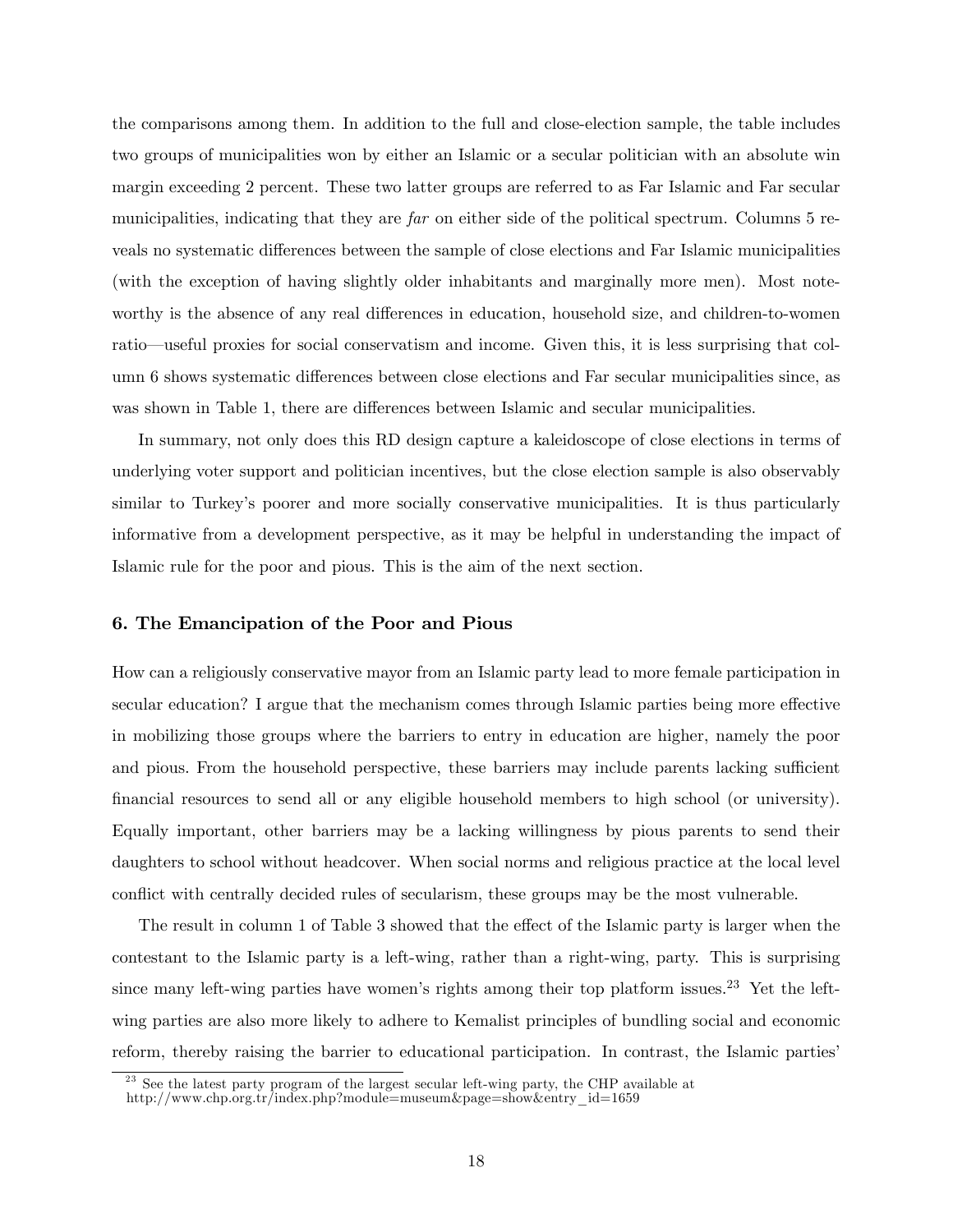advantage in harnessing local culture and social norms is well documented in Turkey (Yavuz [45] and White [40]) and in other countries (Hefner [20]). If this is the case, then the groups that are most restrained under the current education system, the poor and pious, should be those benefitting the most from having an Islamic mayor. This is investigated in the next two sub-sections

A related question is how Islamic parties are capable of affecting education with limited formal resources. Part of the answer may come from the RP's close connection with other religious organizations, especially religious foundations which provide an important source of investment in Islamic-ruled regions. This is investigated in the third sub-subsection.

#### 6.1. Who gets mobilized?

The Poor So far, the analysis has mostly centered on the (local) *average* treatment effect of Islamic rule, but one may also wonder whether the impact varies along the distribution of education; i.e. is the impact different in relatively uneducated and relatively well-educated areas? Educational attainment is also a credible proxy for income, and for this purpose, I use quantile regressions (Koenker and Bassett  $|24|$ ) to estimate the quantile RD (QRD) effects of having an Islamic mayor. This means estimating the same equation as in equation (5.1), but instead of using least squares to minimize the sum of squared residuals, I minimize a sum of asymmetrically weighted absolute residuals giving differing weights to positive and negative residuals. This allows me to estimate impacts of local Islamic rule at different percentiles of the distribution of education, rather than just at the mean.

Figure 10 illustrates the results for the share of women in the 15-20 cohort with high school degrees The estimates are essentially flat, and seem to track the RD-OLS estimate well, with the exception that estimates become increasingly imprecise at the highest quantiles. The similar magnitude of the quantile coefficients hide the fact that the quantile means vary along the distribution. For example, the QRD estimates for 15-20 year-olds in the 25th and median quantiles are almost identical at 2.7 percentage points (both statistically significant), yet the quantile means are 8.2 and 15.6 percentage points, respectively. Consequently, the proportionate increase is almost twice as large in the lower quantile.

The above analysis shows that the impact of the Islamic parties on educational choices have been largest in the lower education quantiles, i.e. the relatively poorer municipalities.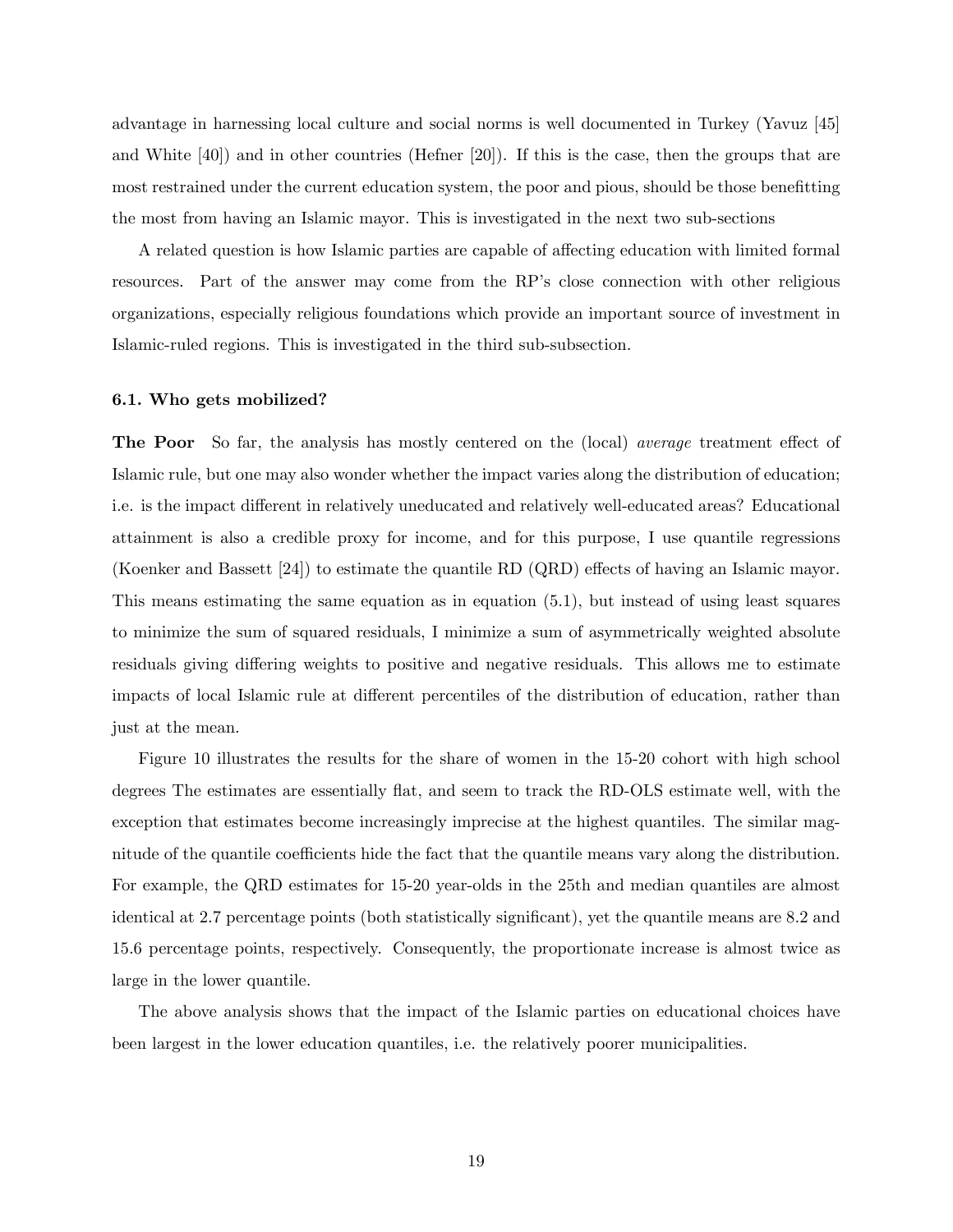The Pious If Islamic parties help mobilize women in religiously conservative regions, this suggests that the effect of having an Islamic mayor should be relatively larger in those areas within the municipality that are more religiously conservative. The detail of the 2000 Census is helpful in this respect, as it has data on educational attainment and demographics by neighborhood for the 923 city municipalities. The neighborhood, of which there are about 10,000 in total, is the administrative unit below the municipality. While data for the local election of 1994 only exists at the municipal level, for the 1995 parliamentary elections data exists by neighborhoods, and the major Islamic party was the same in both elections. Therefore, in order to examine whether the Islamic party effect varies by the neighborhood-level support of the party, I specify the following regression model

$$
y_{ij} = \alpha + \beta_0 m_i + \beta_1 m_i s_{ij} + \delta s_{ij} + f(x_i, s_{ij}) + \mathbf{w}'_{ij} \gamma_0 + s_{ij} \mathbf{w}'_{ij} \gamma_1 + \varepsilon_{ij} , \qquad (6.1)
$$

which is similar to equation (5.2) with the exception that the measure of religiosity is defined as  $s_{ij} =$  $v_{ij}^{RP}/v_i^{RP}$ , the ratio of the vote share for the Islamic party in neighborhood  $j$  in municipality  $i$  to that of the entire municipality  $i$ . Scaling the religiosity variable by the aggregate municipal vote share makes it easier to distinguish variation within municipalities from variation across municipalities.<sup>24</sup> Moreover, introducing an additional margin at the neighborhood level also allows me to test whether Islamic mayors have adverse effects in more secular neighborhoods.

Even though the RP represented the main political party of religious conservatives, the neighborhood level RP vote share is an imperfect measure of religiosity - other parties such as the ANAP and various regional Kurdish parties may also have received support from such groups. However, I would argue that this measure is still very informative. First, surveys show that voting for the Islamic party is highly correlated with religious intensity (Esmer [12]). Second, the hypothesis is that the effect should be relatively larger for women than for men. If the variable  $s_{ij}$  is solely a measure of relative electoral support, then there should be no difference between men and women in this direction. Thus, evidence of a relatively larger effect in neighborhoods with higher values of  $s_{ij}$  for women but not for men would be hard to explain by patronage.<sup>25</sup>

 $^{24}$  Allowing the effect of the Islamic party to vary by religosity at the municipal level would be less informative about this issue since any resulting heterogeneity could just as easily be interpreted as varying the type of competitive elections between a close election in a concentrated (e.g. only two parties and close to 50 percent vote share for the Islamic party) race versus a close election in a less concentrated race (e.g. four parties with around a quarter of the vote share each).

 $^{25}$  If parties rewarded different neighborhoods more or less depending on whether they voted more or less for the party, one would expect the effect in more supportive neighborhoods would be expected to be equal for men and women. This is because votes are secret and the party should have no good way of determining whether men or women voted in one way or the other, only the neighborhood total.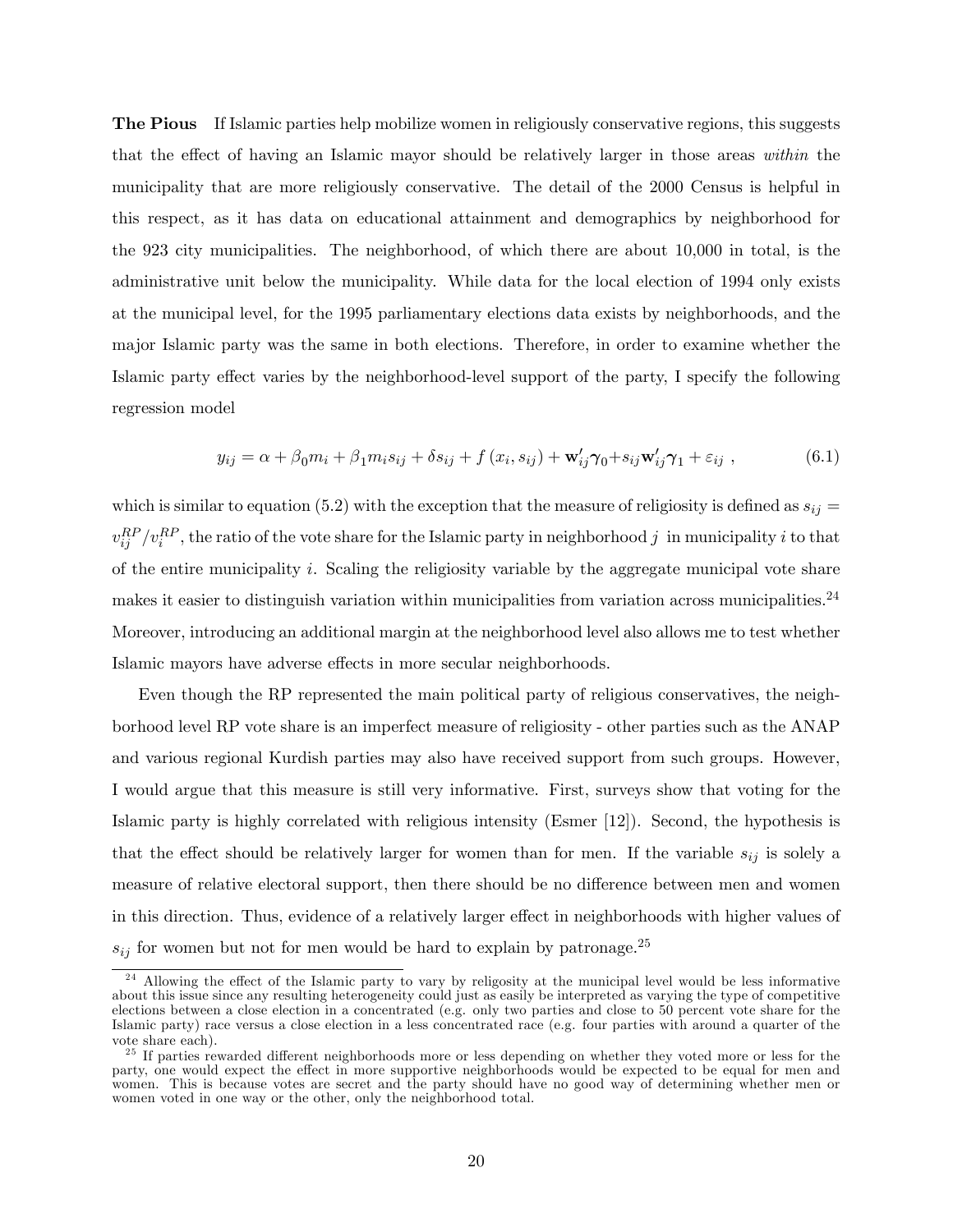While in equation (5.2) each municipality received equal weight in the regression, estimating equation (6.1) unweighted instead gives each neighborhood equal weight and thus puts more emphasis on larger municipalities (which have more neighborhoods). For this purpose, the regression is weighted by the inverse of the number of neighborhoods within each municipality. Moreover, standard errors are clustered by municipality to allow for correlation within municipalities.

In contrast to the interaction model in equation (5.2), the religiosity measure is not a binary but a continuous variable, and so it is more informative to graph the partial derivative  $\beta_0 + \beta_1 s_{ij}$ for relevant values of  $s_{ij}$  rather than just reporting the individual coefficients (these are reported in Table B1). This is done in panel A of Figure 11 through three graphs representing the heterogenous effect of having an Islamic mayor on high school attainment for women in the uppermost panel, men in the upper-middle panel and the ratio of the female-to-male outcomes in the lower-middle. The bottom graph in panel A shows the histogram of the religiosity variable. The value on the y-axis at  $s_{ij} = 1$  denotes the average effect of the Islamic party  $(\beta_0 + \beta_1)$ , which is positive for both men and women. For high school attainment, what is striking is how the effect of the Islamic party is clearly larger for women but not for men in neighborhoods with higher religiosity. For men, the line is almost completely flat. Moreover, while the effect for women in more religious neighborhoods is clearly positive, the corresponding effect for the more secular neighborhoods is not significantly negative. This relatively larger impact in more Islamic neighborhoods is also present when the outcome is the ratio of female-to-male high school attainment.

As an alternative measure, I examine a measure of religious infrastructure in panel B, the share of a municipalityís building space made up by religious buildings in 1990. This amounts to estimating 6.1 at the municipal level, with the religious building share as the interacting variable. Results on high school reveal very similar findings with the estimate being clearly larger in municipalities with relatively more religious buildings.

Altogether, areas that can be considered more religiously conservative saw the largest effects on female education from having an elected Islamic mayor.

#### 6.2. Education, Islamic Networks and the Vakif

So far, the analysis has solely focused on educational attainment and enrollment, with less time spent on what actual policy might have triggered these changes. The results are not only striking because of their sign and magnitude but also because local governments in Turkey have little o¢ cial responsibility for education policy. Education spending is almost entirely within the realm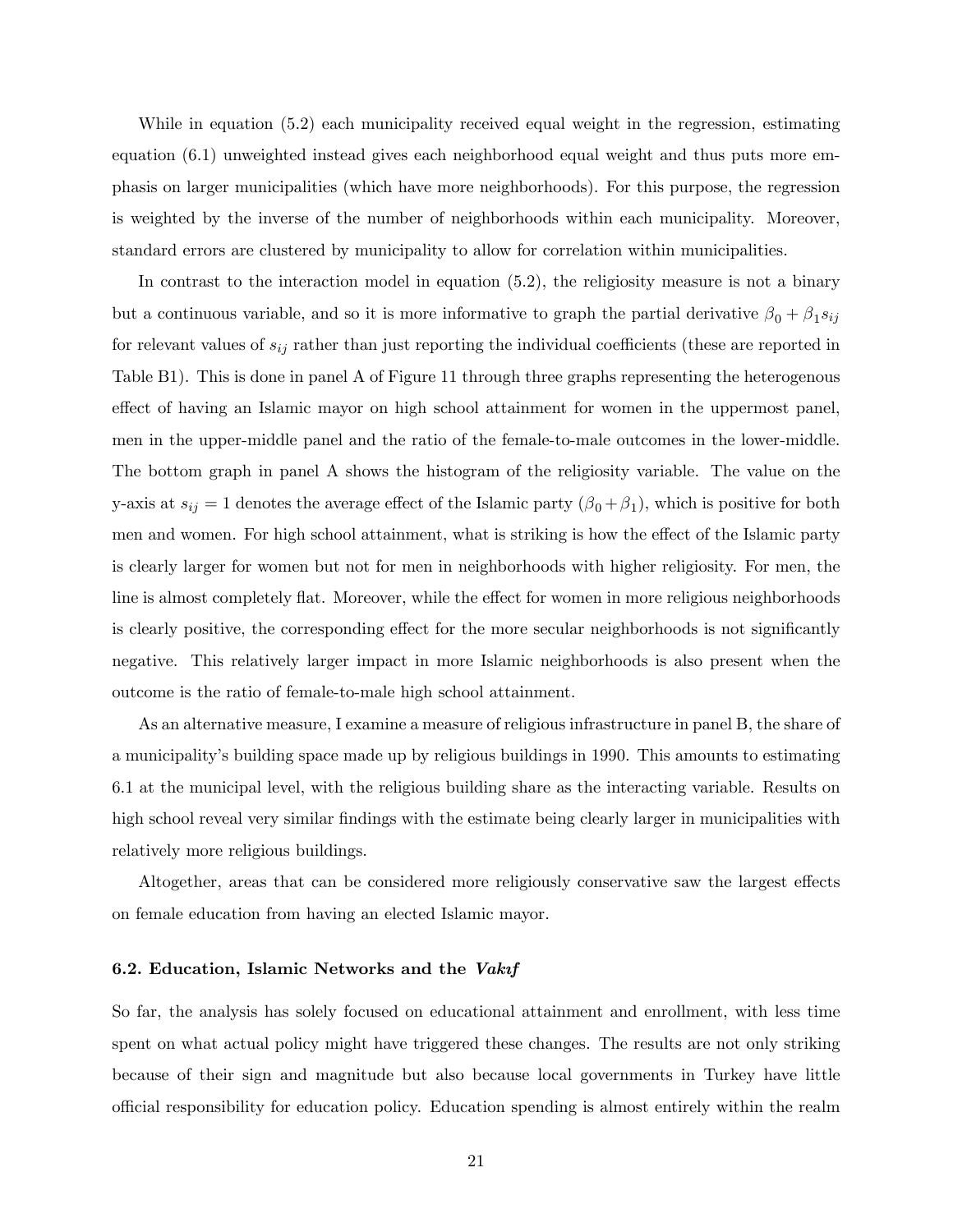of the central government. Yet, even though municipalities' official responsibilities do not include education, they are not prohibited to engage in this policy area. In fact, municipalities do build schools and cater to their constituencies' demands for better schools in several ways. Municipalities indirectly affect education through urban planning policies, including building permits.<sup>26</sup> Any construction or large repair of buildings, including education-related buildings, needs the approval of the municipal mayor.

Focusing on urban planning, i.e. buildings constructed and permits given, also allows me to examine the role of the Islamic party's link with other religious organizations, in particular the *vakif.* The vakif, a common form of organization in the Muslim world with roots in Islamic Law (Kuran [26]), is a religious foundation that is legally distinct from other civil society organizations, and has larger economic freedoms (White  $[40]$ ). The *vakif* also achieves its preferred legal status versus general associations (*dernekler*) once it is endowed with property as collateral. A *vakif* may engage in a wide number of charitable activities including education (Yavuz [46]). Granting scholarships, selling subsidized school supplies at school starts, as well as building student dormitories and schools are a few examples.

When a *vakif* builds a school, either a religious or a secular one, it will be subject to monitoring by the state through the Ministry of Education, and must consequently also adhere to a centrally determined curriculum. But a substantial amount of activity also goes into building student dormitories. Such dormitories may house students attending religious as well as secular schools, and do not fall under the umbrella of state monitoring. Being able to wear the headscarf, use prayer rooms, and take part in religious courses outside the main education curriculum, may enable religious segments of the population to participate in education. At times, rapid construction of dormitories has also led to suspicions of unmonitored spread in religious education (Balli [4], and Kinzer  $[23]$ ).<sup>27</sup> Nonetheless, the legal and economic strength of such private civil organizations, in a country where associational freedoms are relatively restricted, is an important source of social aid and local public service delivery.<sup>28</sup> Even though the link between the Islamic party and the *vakif* is largely implicit, anecdotal evidence provides numerous examples of the connection between the two. Indeed, "a strong selling point for the Welfare Party  $-$  at least among many parents  $-$  has

<sup>&</sup>lt;sup>26</sup> Building permits are an important and common form of local policy area (see for example Bertrand and Kramarz [6])

 $^{27}$  In addition, the existence of dormitories, in conjunction with boarding schools, may be particularly beneficial for poorer households by reducing the direct costs of education. This comes as children in such facilities often receive free school uniforms, textbooks, and free meals, as well as certain stipends which can be shared with their families (World Bank [44]).

<sup>&</sup>lt;sup>28</sup> For an extensive source of indices of associational freedoms, see the World Freedom Atlas (http://freedom.indiemaps.com/)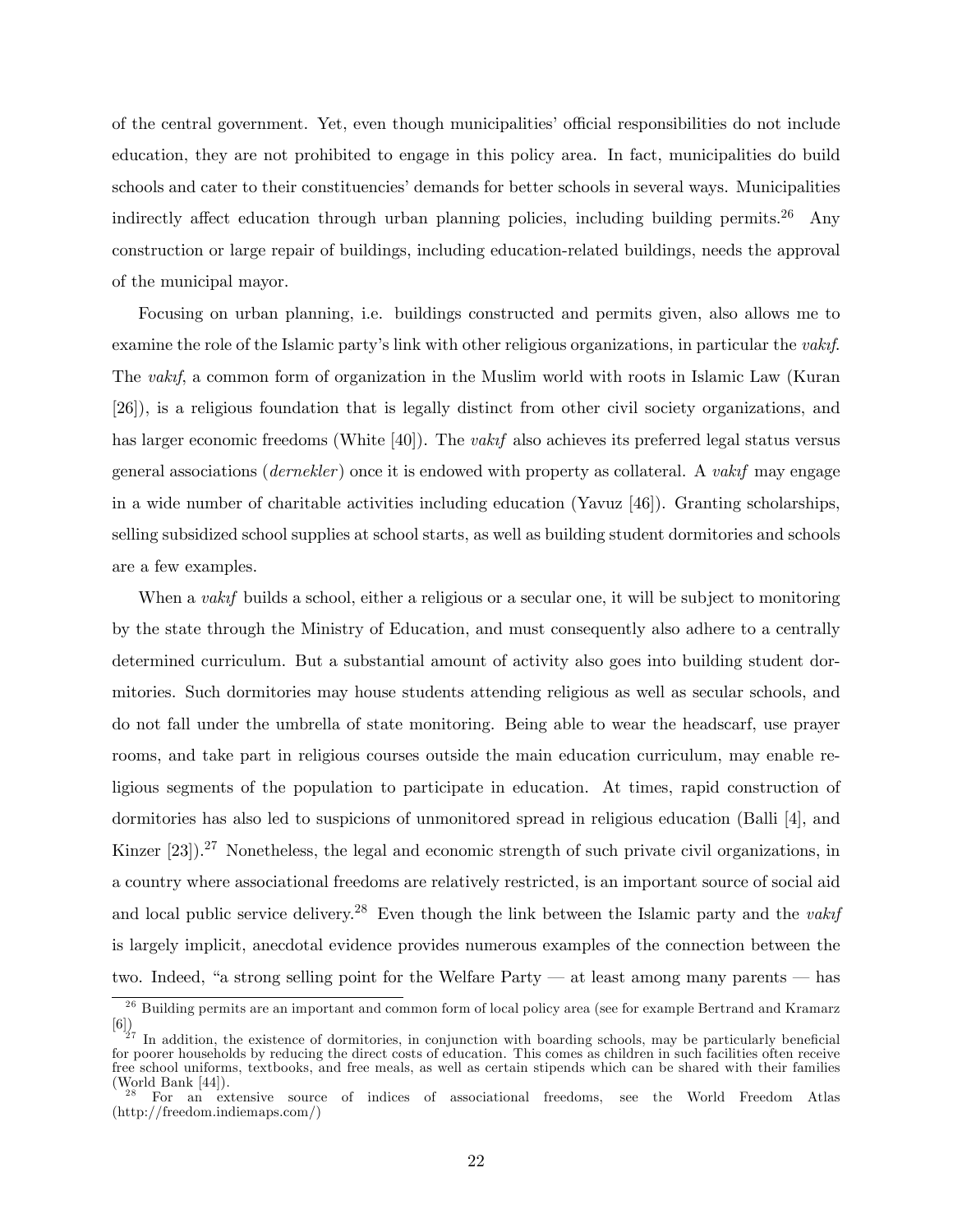been its readiness to provide dormitories for women who as students are coming to the big cities for the first time." (Cowell [10]). Moreover, White [40] notes that officially independent *vakiftar* often received offices in RP-controlled municipal buildings.

Against this background, the aim of this section is to determine whether Islamic mayors shift the allocation of the urban space towards education, and to assess the role of *vakif* physical investment in education. For these purposes, two datasets were collected. The first comprises completed buildings between 1990-2000 by type, financier and owner from the 2000 Building Census. The second comprises building permits for the years 1991-2004 by type and financier. Both datasets come from TurkStat.

Panel A of Table 8 reports the effect of an Islamic mayor on buildings completed 1990-2000 as estimated by the RD Control method set up in equation (5.1). Row 1 reports averages of the share of all building space (in square meters) that comprise education buildings (schools, dormitories etc.). On average, about 4 percent of the construction between 1990 and 2000 consisted of such buildings. A fifth of all the education buildings constructed during the period were privately Önanced, regardless of who eventually became the owner of the building. Most education buildings, i.e. 58 percent, are owned by state-controlled organizations (mostly the Ministry of Education). Also shown are the average ownership shares of municipalities  $(2.3$  percent) and private *vakif* ownership share  $(1.6 \text{ percent})$ . Column 2 and 3 report OLS and RD Control estimates the effect on these shares according to equation (5.1). The results in this panel show that Islamic rule, while not leading to more education facilities per se, did result in a larger share of them being financed privately and subsequently owned by religious charities.

Panel B of the table shows results for building permits given between 1991-2004 in panel regressions specified as

$$
y_{it} = \alpha + \beta m_{it} + f(x_{it}) + \mathbf{w}'_{it}\gamma + \mu_t + \varepsilon_{it}
$$
  

$$
f(x_{it}) = \sum_{s=1}^{4} \left(\lambda_s^0 + m_{it}\lambda_s^1\right)x_{it}^s,
$$
 (6.2)

where the variables are defined as previously except for the dependent variables and an additional time-specific effect  $\mu_t$ .<sup>29</sup> The data is averaged over election periods, so the effect of the 1989 election will have one effect on the years 1990 through 1994, and so on. The first column in panel B shows an average áoorspace share of permits given to schools at 3 percent, while the share of these 3 percent allocated to privately-financed schools is around 50 percent. Neither the OLS specification

 $29$  Adding fixed effects to the equation does not change the results.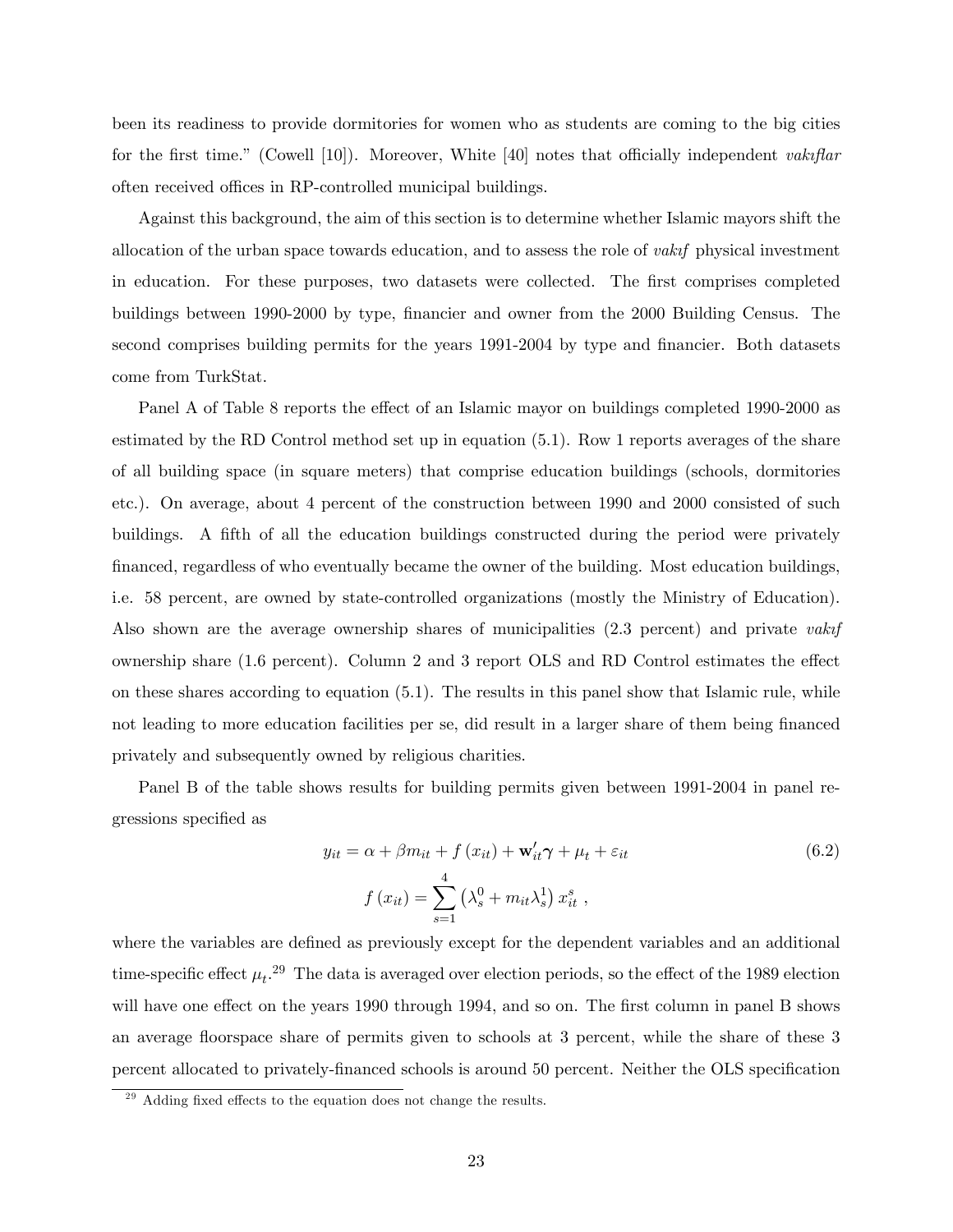in column 2 nor the RD specifications in columns 3 show any clear effect on the school share of building permits. In contrast, the effect of an Islamic mayor on the private share of school permits is both large and significant, with the RD specification in column 3 showing estimates of around 10 percent.

These results suggest that Islamic mayors did not necessarily increase the share of school and other education buildings. But they did affect who financed and owned them. More specifically, having an Islamic mayor meant that newly constructed educational buildings were more likely to be financed by private organizations and more likely to be owned by religious foundations. As such the increase in participation, especially with regards to enrollment in post-primary education, may have been facilitated by building particular facilities more tailored to religious conservatives.

#### 7. Labor Market Outcomes

Given the results on increased female participation in education, a logical follow-up question is whether female participation in labor markets were also affected, and this section therefore examines direct effects of having an Islamic mayor on labor market outcomes. Unfortunately, detailed and consistent labor market data exist for cities only. For the 923 city municipalities, the Population Census reports neighborhood-level data on several measures of labor market activity, forms of income and sector employment. Since the number of municipal observations is on the low side, and more disaggregated data by neighborhood is available, I focus on RD regressions at the neighborhood level. Regressions are weighted (as in Section 6) by the inverse number of neighborhoods within a municipality and standard errors are clustered by municipality.

Table 9 shows results on economic activity, forms of income and sector employment. The columns also show sample means and standard deviations, as well as specifications for OLS, RD Sample, and RD Control, while the final column reports an unweighted RD Control specification.

For labor supply, i.e. the share of the population classified as participating in the labor force, average female labor market participation is a paltry 8.5 percent compared to 46 percent for men. A substantial share, on average 70 percent, of women are classified as housewives  $(ev\ kadm)$ . The OLS results in column 2 show negative correlations for both female employment and the share classified as housewives, consistent with Islamic municipalities being poorer and more socially conservative. The RD estimates, on the other hand, show no significant effects on female employment (with some specifications having positive coefficients) and a reduction in the share classified as housewives. This is consistent with the result obtained earlier of increased participation in education, although not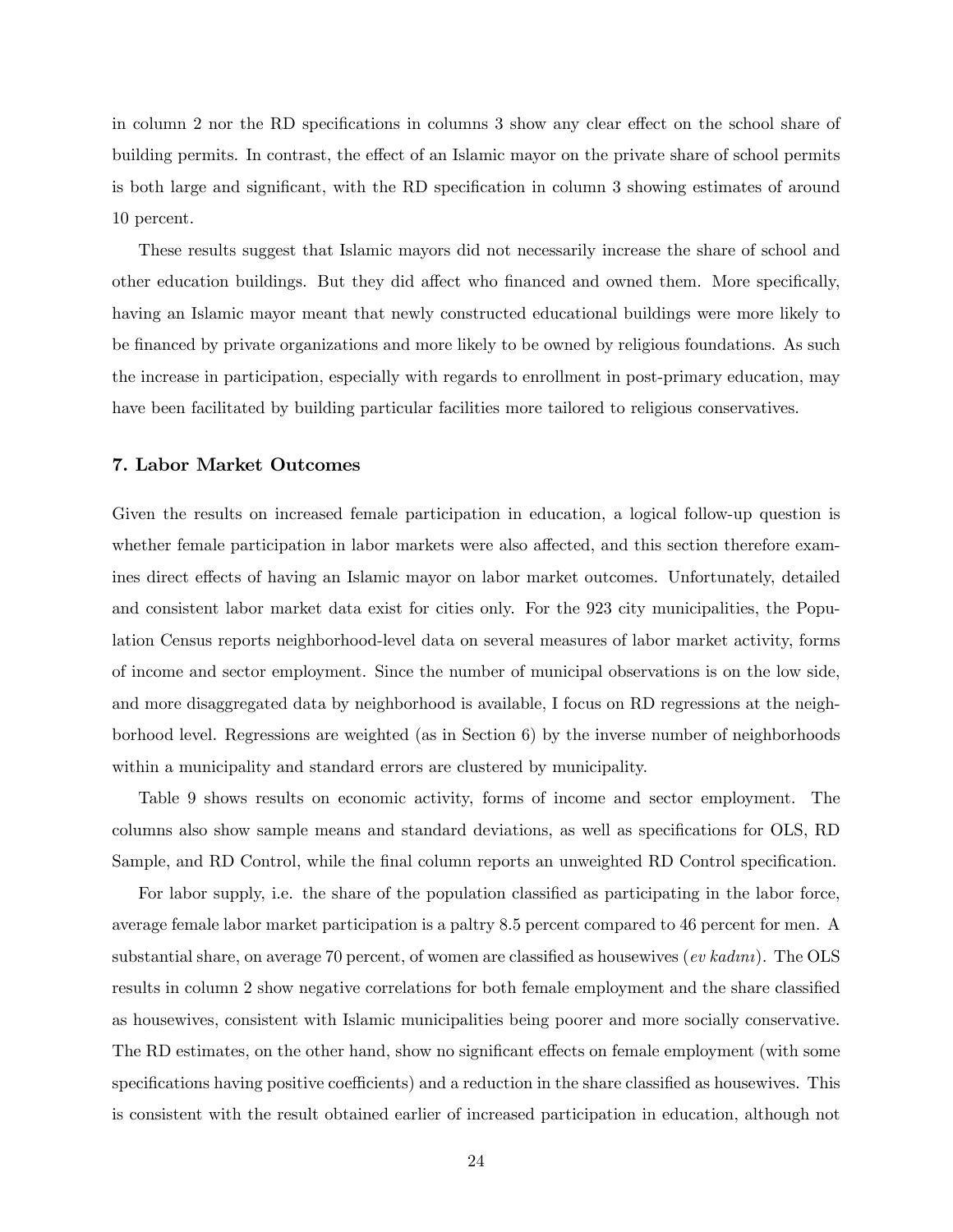necessarily increased participation in the labor market per se. On the other hand, if Islamic parties increase educational attainment for the purpose of later labor force participation, this may not show up as early as in 2000. A successful high school graduate could just as well continue university education as taking a job. Therefore, it may be more informative to look at measures of the quality of employment among the employed.

As for the form of income in Panel B, a substantial amount of women in the labor market are family-employed and non-salaried (almost 20 percent) as opposed to being wage-earners, a much larger number than for men (8 percent). This can be explained by the prevalence of domestic piecework among women in poorer neighborhoods. This form of exchange is often met through the organization of the family through a male entrepreneur, often without monetary payments (White [41]). While not all members of such organization of labor are necessarily Islamist, "the Islamist" segment of the business class comes primarily from this sector" (Gülalp  $[16]$ )

The RD estimates, however, show the opposite effect namely that the share of wage-earners is actually higher at the expense of the proportion of family-employed. This resonates well with the findings in preceding sections of a more well-educated female population in older cohorts. Moreover, the RP and its affiliated organizations' use of educated female labor is well documented.<sup>30</sup>

Finally, as can be seen in Panel C for sector employment, a substantial share of the labor force is employed in agriculture. The largest employer for women is the service sector. The results show a shift of employed women from the agricultural sector (and partly the manufacturing sector, although the estimates are statistically insignificant) to the service sector. For men, there is also a shift to the service sector, in particular from the construction sector.<sup>31</sup>

Altogether, these results confirm the view that Islamic rule has improved the situation for a large group of people, not only with regard to getting an education but also in terms of labor market prospects. While no aggregate labor force participation effects were found, having an Islamic mayor is conducive to a lower share of women being classified as housewives, which is consistent with the finding of increased participation in education. Whether such participation will ultimately lead to subsequent inclusion in the labor force is too early to tell (although if this is the case, the next 2010 Population Census should reveal more evidence on this).

 $30$  Female Islamic activists have been an important tool in campaigning for the Islamic parties, not only as a symbol at political rallies. In socially conservative neighborhoods, veiled female activitsts provided a practical advantage over male activists. Whereas it would be culturally inapppropriate for a male to enter a house with only women present, female activists had no restrictions against doing so (White [40]).

<sup>&</sup>lt;sup>31</sup> The construction sector in Turkey is the sector where occupational accidents end in the highest mortality rates among all sectors (see for example Colak et al [9])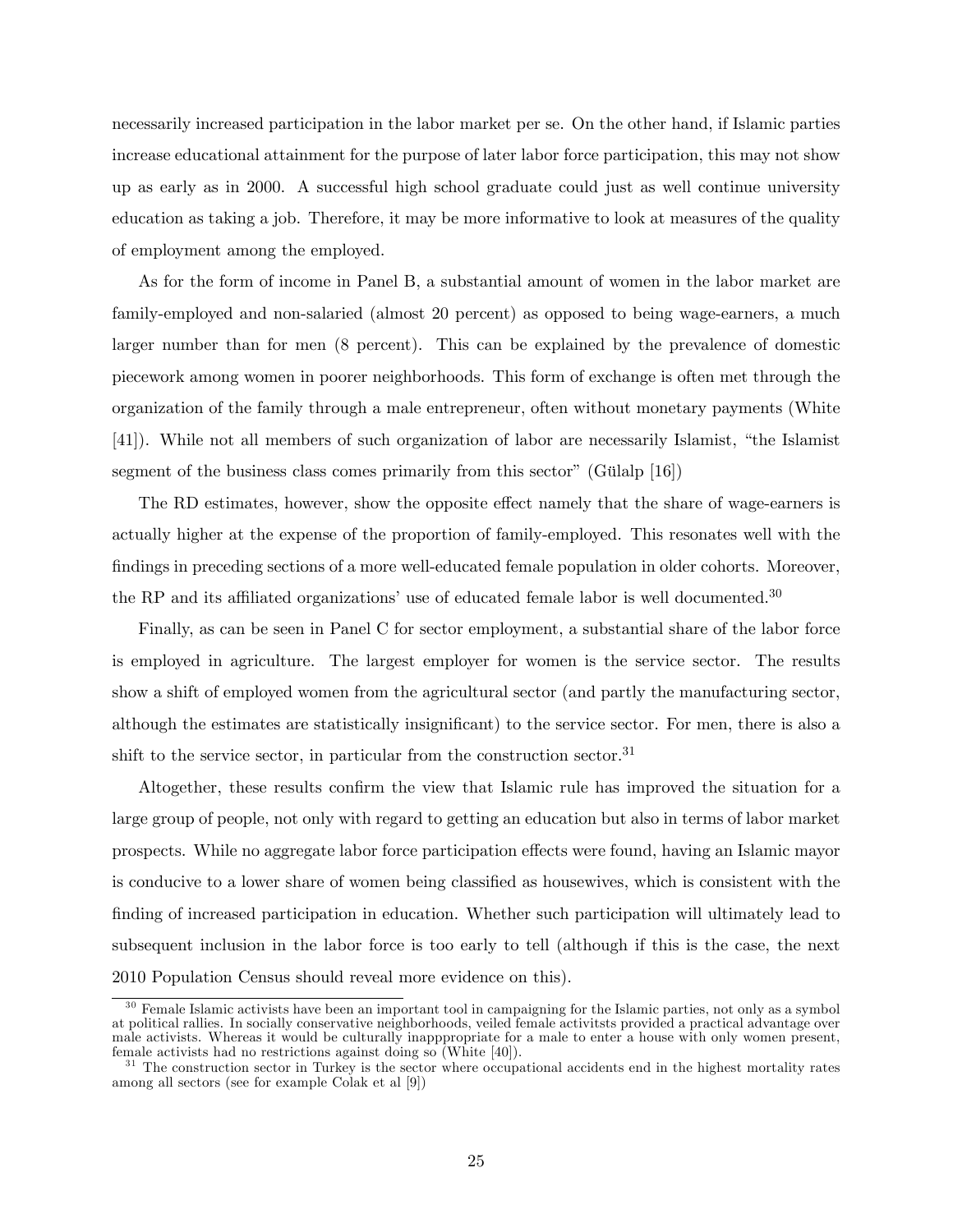#### 8. Concluding Remarks

The institutional setting of local politics in Turkey provides a powerful test of the consequences of Islamic rule on education and labor market outcomes. Since women are often proclaimed to be most vulnerable in an occurrence of Islamic rule, I focus on this group.

My findings show that despite its pro-Islamic and often socially conservative characteristics, Islamic rule has had a large and positive impact on education. An "as good as" randomly-assigned Islamic mayor increased educational attainment, and relatively more so for women than for men. This finding is robust to enrollment and other voluntary forms of secular education. An examination of direct impacts on labor market outcomes provide further evidence of a remarkable phenomenon: a religiously conservative Islamic party can be more effective in educating and providing better jobs for women than secular parties, despite the latter parties often having womenís rights as a key policy issue.

This points to a delicate tradeoff between restrictions on religious expression and constraints to participation for religious conservatives. In Turkey a large majority of women wear some form of headcover. Consequently, the ban on wearing the headscarf in public institutions makes the barriers to participation highest among those who need it the most. Policymakers thus face a double challenge of alleviating economic constraints, as well as social constraints, to participation.

One observed mechanism behind the increase in education seems to be investment by private religious charities, the Islamic *vakif.* These facilities are examples of a different type of public goods with less focus on the exclusion of religious expression in public spaces. For opponents of political Islam, this has been one out of several threatening symbols of creeping Islamification. Yet the Islamic partyís capacity to mobilize women may instead have resulted from the unbundling of social and economic reforms. Secular  $-$  especially left-wing  $-$  parties often pursue a two-fold agenda of economic as well as social modernization. In contrast, the Islamic party seems to have focused more on the economic reforms while harnessing, rather than attempting to change, existing social norms and customs.

My results stand in contrast to some cross-country evidence documenting a negative correlation between Islamic influence and development, as well as gender-related outcomes. To be fair, the approach here differs from previous research in several aspects, and generalizations to other contexts should be done with utmost care. As the RD design only provides for a local average treatment effect in close elections, it may be less informative about the impact of Islamic rule far away from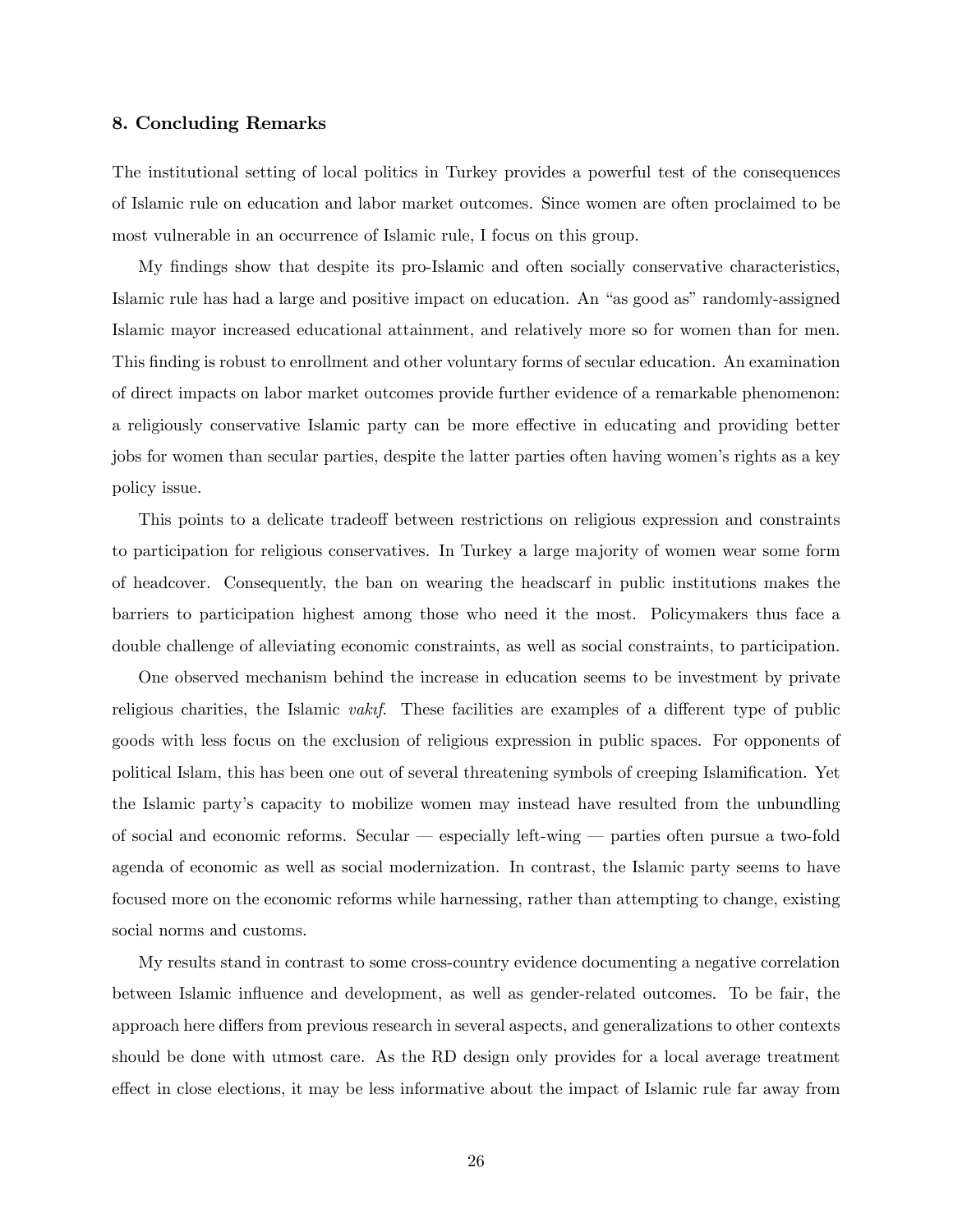the threshold, i.e. for uncompetitive elections. Yet, a consequence of this particular design is that the treatment effect estimated can be considered particularly informative for areas where Islamic rule was plausible. The RD local average treatment effect is therefore economically meaningful for a substantial and highly relevant subgroup.

However, other concerns about external validity also deserve to be mentioned. The impact and nature of the Islamic party, or rather parties, may or may not have changed character over time. The focus on local democratic politics excludes evaluating the impact of Islamic rule on national policies and outcomes, or the actions of Islamic political organizations in autocracies.

Finally, much of the discussion about cross-country-level Öndings and discussions about allowing Islamic parties or not is inherently tied to institutions. The approach here has been to evaluate the treatment of local Islamic rule, holding the institutions Öxed. Therefore, it is important to point out that the results in the paper do not imply a judgment on secular institutions or regulations per se. It might just be the strong secular nature of Turkeyís institutions that led Islamic parties to participate in democratic politics, as opposed to engaging in violent struggle.

Even though it may be tempting to dismiss the results found here as a particular trait of Turkey's Islam or institutions, I argue that the uniqueness of this study comes not from the institutional setting, but from the possibility of identifying a meaningful causal treatment effect of Islamic rule. The initial negative association between Islamic influence and development is the same as in many other settings around the world. It is the identification of the causal impact, not the initial setting, that makes the difference. Regarding the nature of Islam, even though Turkey never experienced the kind of Salafist and Deobandi influence that became prevalent in other Muslim countries (Rabasa et al  $[35]$ , the influence of the Sufi brotherhoods like the Naksibendi, Nurcu, and Süleymanlı movements which make up the backbone of the *vakif* in Turkey are shared across most of Central Asia (Yavuz [46]).

The irony in the positive impact of Islamic parties on female participation in education and labor markets may not have been completely lost on secular and especially left-wing parties in Turkey.<sup>32</sup> Nonetheless, the headscarf as well as a more general debate on religious expression in public spaces remain contentious. In this regard, Turkey is not the only country with such restrictions, nor is it the only country where the manifestation of political Islam in democratic politics is highly divisive.

<sup>&</sup>lt;sup>32</sup> There is some evidence that secular parties may be trying to soften their secular stance in a attempts to broader their appeal to a wider public. For example, the party leader of the CHP recently made headlines appearing on stage at a campaign rally together with women wearing the chador. "Chador not political symbol, opposition leader Baykal says," Today's Zaman, November 28, 2008, http://www.todayszaman.com/tzweb/detaylar.do?load=detay&link=159821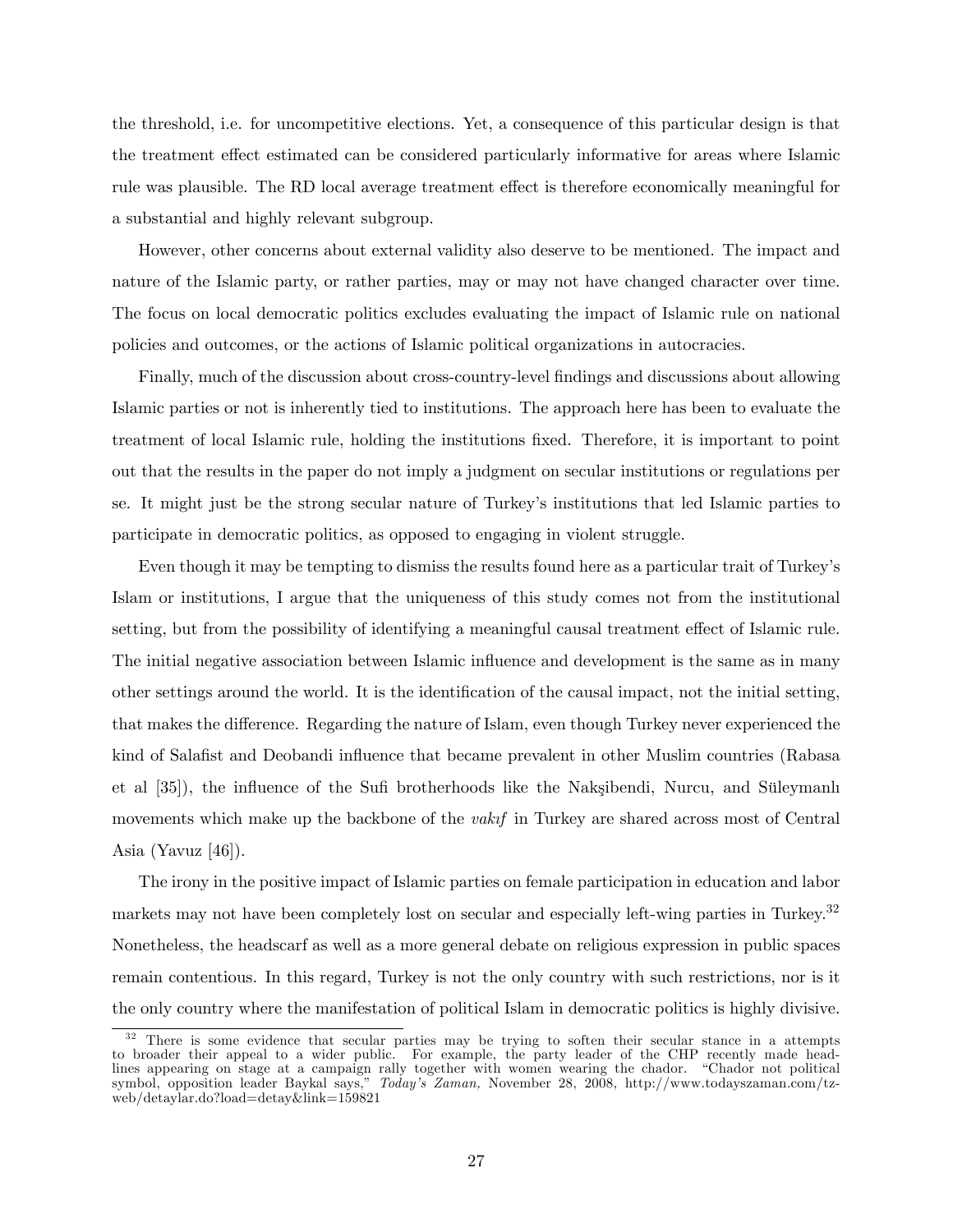The school ban on the headscarf exists in Singapore, Tunisia, Malaysia, France and some states in Germany (Saul [37]). Recent immigration into urban areas is also changing the demographics of European cities, resulting in a debate on and the compatibility between secular institutions and the preferences of a growing constituency of religious conservatives. In this regard, Turkey in the 1990s provides an example of where locally elected religious governments and organizations served to improve access to education for those citizens who may have needed it the most.

#### References

- [1] Angrist, Joshua and Victor Lavy, 1999, "Using Maimonides' Rule to Estimate The Effect of Class Size on Scholastic Achievement", The Quarterly Journal of Economics, May 1999, Vol. 114, No. 2, Pages 533-575.
- [2] Arat, Yesim, 1998, "Feminists, Islamists, and Political Change in Turkey", *Political Psychology*, Vol. 19, No. 1.
- [3] Ayata, Sencer, 1996, "Patronage, Party, and the State: The Politicization of Islam in Turkey," Middle East Journal, Vol. 50,No. 1, Winter.
- [4] Balli, Alper, "Dinci Yurtlara Dikkat" (Attention to Islamist dormitories), Cumhuriyet, July 11,1998.
- [5] Barro, Robert and Rachel McCleary, 2006, "Religion and Economy", *Journal of Economic Perspectives*, Volume 20, No. 2, Spring 2006, Pages  $49-72$ .
- [6] Bertrand, Marianne and Francis Kramarz, "Does Entry Regulation Hinder Job Creation? Evidence from the French Retail Industry", The Quarterly Journal of Economics, Vol. 117, No. 4 (Nov., 2002), pp. 1369-1413.
- [7] Carkoglu, Ali and Binnaz Toprak, 2006, "Religion, Society and Politics in Changing Turkey," TESEV, http://www.tesev.org.tr/.
- [8] Cheema, Ali, Asim Khwaja, and Adnan Qadir, "Local Government Reforms in Pakistan: Context, Content and Causes", Forthcoming in Decentralization and Local Governance in Developing Countries: A Comparative Perspective, (Eds. D. Mookherjee and P. Bardhan), MIT Press.
- [9] Colak, Basar, Nilay Etiler, and Umit Bicer, 2004, "Fatal Occupational Injuries in the Construction Sector in Kocaeli, Turkey, 1990–2001<sup>°</sup>, *Industrial Health*, Vol. 42, 424–430.
- [10] Cowell, Alan, "Toehold for Islam  $-$  A special report; Muslim Party Threatens Turks' Secular Heritage", *The New York Times*, November 30, 1994.
- [11] Donno, Daniela and Bruce Russett, 2004, "Islam, Authoritarianism, and Female Empowerment - What Are the Linkages?", World Politics, July, No. 56 582-607.
- [12] Esmer, Yilmaz, "At the Ballot Box: Determinants of Voting Behavior", in Politics Parties and Elections in Turkey, Esmer, Yilmaz and Sabri Sayari and (ed.), 2002, Lynne Rienner Publishers.
- [13] Esmer, Yilmaz and Sabri Sayari (ed.), Politics Parties and Elections in Turkey, 2002, Lynne Rienner Publishers.
- [14] Ferreira, Fernando, and Joe Gyorko, 2009, "Do Political Parties Matter? Evidence from U.S. Cities", The Quarterly Journal of Economics, Vol. 124, No. 1, February.
- [15] Fish, Steven M., "Islam and Authoritarianism", 2002, *World Politics*, October, No.  $55, 4-37$ .
- [16] Gülalp, Haldun, 2001, "Globalization and Political Islam: The Social Bases of Turkey's Welfare Party," International Journal of Middle East Studies, Vol 33, p. 433-448.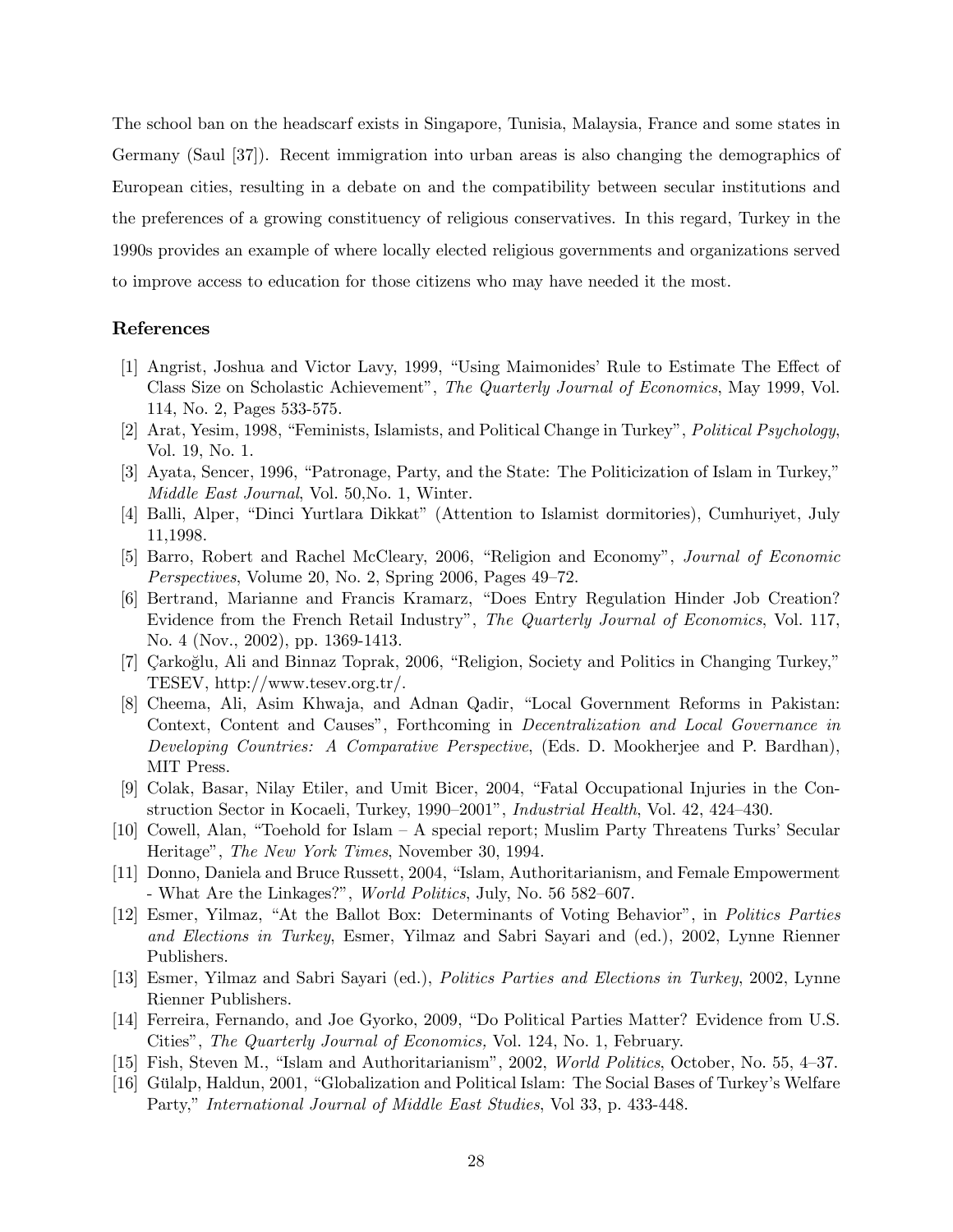- [17] Hahn, J., Todd, P., Van Der Klaauw, W., 2001. Identification and estimation of treatment effects with a regression discontinuity design. *Econometrica*, Vol. 69, p. 201–209.
- [18] Heckman, James J. and Richard Robb, "Alternative Methods for Evaluating the Impact of Interventions" in J. Heckman and B. Singer, eds., *Longitudinal Analysis of Labor Market Data*, Cambridge University Press, New York, 1985, 156-245.
- [19] Henderson, Vernon and Ari Kuncoro, 2009, "Corruption and Local Democratization in Indonesia: The Role of Islamic Parties," mimeo.
- [20] Hefner, Robert, Civil Islam Muslims and Democratization in Indonesia, Princeton University Press, 2000.
- [21] Imbens, Guido and Thomas Lemiuex, 2008, "Regression discontinuity designs: A guide to practice", Journal of Econometrics, Vol. 142, p. 615–635.
- [22] Kepel, Gilles, Jihad: The Trail of Political Islam, Belknap Press, 2002.
- [23] Kinzer, Stephen, "With Possibly Fateful Results, Turkey Debates Islamic Schools", The New York Times, May 19.
- [24] Koenker, R., and G. Bassett (1978): "Regression Quantiles," *Econometrica*, Vol. 46, pp. 33-50.
- [25] Kuran, Timur, Islam and Mammon: The Economic Predicaments of Islamism, Princeton University Press, 2005.
- [26] Kuran, Timur, 2001, "The Provision of Public Goods under Islamic Law: Origins, Impact, and Limitations of the Waqf System", Law and Society Review, Vol 35, No. 4, December, p. 841-897.
- [27] Lee, David S and Thomas Lemieux, 2009, "Regression Discontinuity Designs in Economics," NBER Working Paper, No. 14723.
- [28] Lee, D.S., Moretti, E., Butler, M., 2004, "Do voters affect or elect policies? Evidence from the U.S. house", *Quarterly Journal of Economics*, Vol. 119, p. 807–859.
- [29] Mango, Andrew, Atatürk, John Murray Publishers, 1999.
- [30] Masoud, Tarek, "Are They Democrats? Does It Matter?", Journal of Democracy, Vol. 19, No. 3, July.
- [31] McCrary, Justin, 2008, "Manipulation of the Running Variable in the Regression Discontinuity Design: A Density Test," Journal of Econometrics, February, Vol. 142, No. 2, p. 698–714.
- [32] Myerson, Roger, 2009, "Local Foundations For Strong Democracy Pakistan," mimeo, http://home.uchicago.edu/~rmyerson/research/paklocal.pdf.
- [33] OECD, 2006, "Making quality education accessible to the whole population", Chapter 5, OECD Economic Surveys: Turkey, OECD 2006.
- [34] Pettersson-Lidbom, Per, 2008, "Do Parties Matter for Economic Outcomes: A Regression-Discontinuity Approach", Journal of the European Economic Association, Vol. 6, No. 5, September.
- [35] Rabasa, Angel, and F. Stephen Larabee, "The Rise of Political Islam in Turkey", RAND National Defense Research Institute.
- [36] Roy, Olivier, The Failure of Political Islam, Harvard University Press, 1994.
- [37] Saul, Ben, 2008, "Wearing Thin: Restrictions on Islamic Headscarves and Other Religious Symbols", in J McAdam (ed), Forced Migration, Human Rights And Security, Hart Publishing: Oxford, p. 181-212.
- [38] Simsek, Sefa, Zerrin Polvan and Tayfun Yesilserit, 2006, "The Mosque as a Divisive Symbol in the Turkish Political Landscape", *Turkish Studies*, Vol. 7, No. 3,  $489-508$ , September.
- [39] The Economist, "When town halls turn to Mecca", December 4th 2008.
- [40] White, Jenny B., Islamist Mobilization in Turkey A Study in Vernacular Politics, University of Washington Press, 2002.
- [41] White, Jenny B., Money Makes Us Relatives Womenís Labor in Urban Turkey, Austin: Texas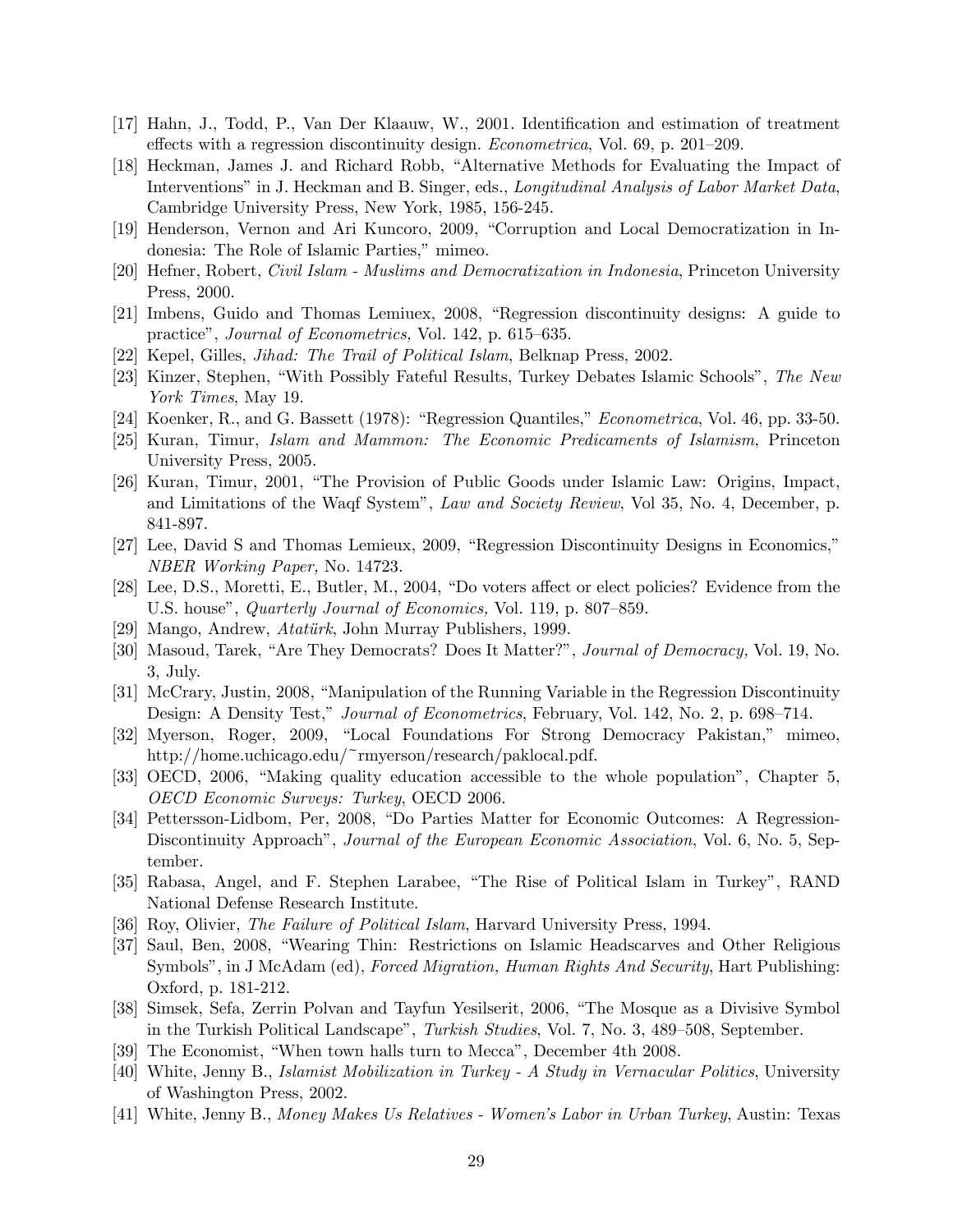University Press, 1994.

- [42] World Bank, 2004, "Turkey Municipal Sector Review Report on Turkish municipalities".
- [43] World Bank, 2006, "Turkey Labor Market Study", 2006, Report No. 33254-TR.
- [44] World Bank, 2000, "Economic Reforms, Living Standards and Social Welfare Study,", World Bank Report No. 20029-TU.
- [45] Yavuz, Hakan, 1997, "Political Islam and the Welfare (Refah) Party in Turkey," Comparative Politics, Vol. 10, No. 1, October, p. 68.
- [46] Yavuz, Hakan, Islamic Political Identiy in Turkey, Oxford Univeristy Press 2003.

## A. Appendix: Data and Sources

Source: Türkiye Istatistik Kurumu (Turkish Statistical Institute), www.tuik.gov.tr

#### A.1. Election Data (Mahalli Idareler Seçimi, Milletvekili Genel Seçimi)

- Islamic mayor in 1994 is a dummy variable taking on the value of 1 if the municipality received a mayor in 1994 from either the Welfare Party (Refah Partisi, RP), which received 19.4 % of the votes and was awarded 329 municipalities; or the Great Union Party (Büyük Birlik Partisi, BBP) which received 0.94 % of the votes and was awarded 11 municipalities. For the *Islamic mayor in 1989* variable, RP is the only Islamic party.
- $\bullet$  Islamic win margin is defined as the difference in vote share between the largest Islamic party and the largest secular party.
- Neighborhood-level RP vote share relative to municipal-level RP vote share in 1995 is the vote share of a neighborhoodís vote share in the national election in 1995 relative to the municipality's RP vote share in the same election.
- Municipality dummies: Dummy variables indicating whether a municipality is a district center, province center, metropolitan, or sub-metropolitan municipality

## A.2. Population Census 1990/2000 (Genel Nüfus Sayımları)

- Share of Population with High School Education is the number of individuals (male/female) recorded in the relevant census municipality or neighborhood as having obtained secondary education degree (Lise) divided by the total population (male/female) in the municipality or neighborhood.
- Share of Population with University Education is the number of individuals recorded in the relevant census municipality or neighborhood as having obtained university education degree (Yüksek Oğretim) divided by the total population (male/female) in the municipality or neighborhood.
- Share of Population with Primary Education is the number of individuals recorded in the relevant census municipality or neighborhood as having obtained primary education degree (Ilkokul or Ilkögretim) divided by the total population (male/female) in the municipality or neighborhood.
- Share of Population with Vocational Education is the number of individuals recorded in the relevant census municipality or neighborhood as having obtained vocational education degree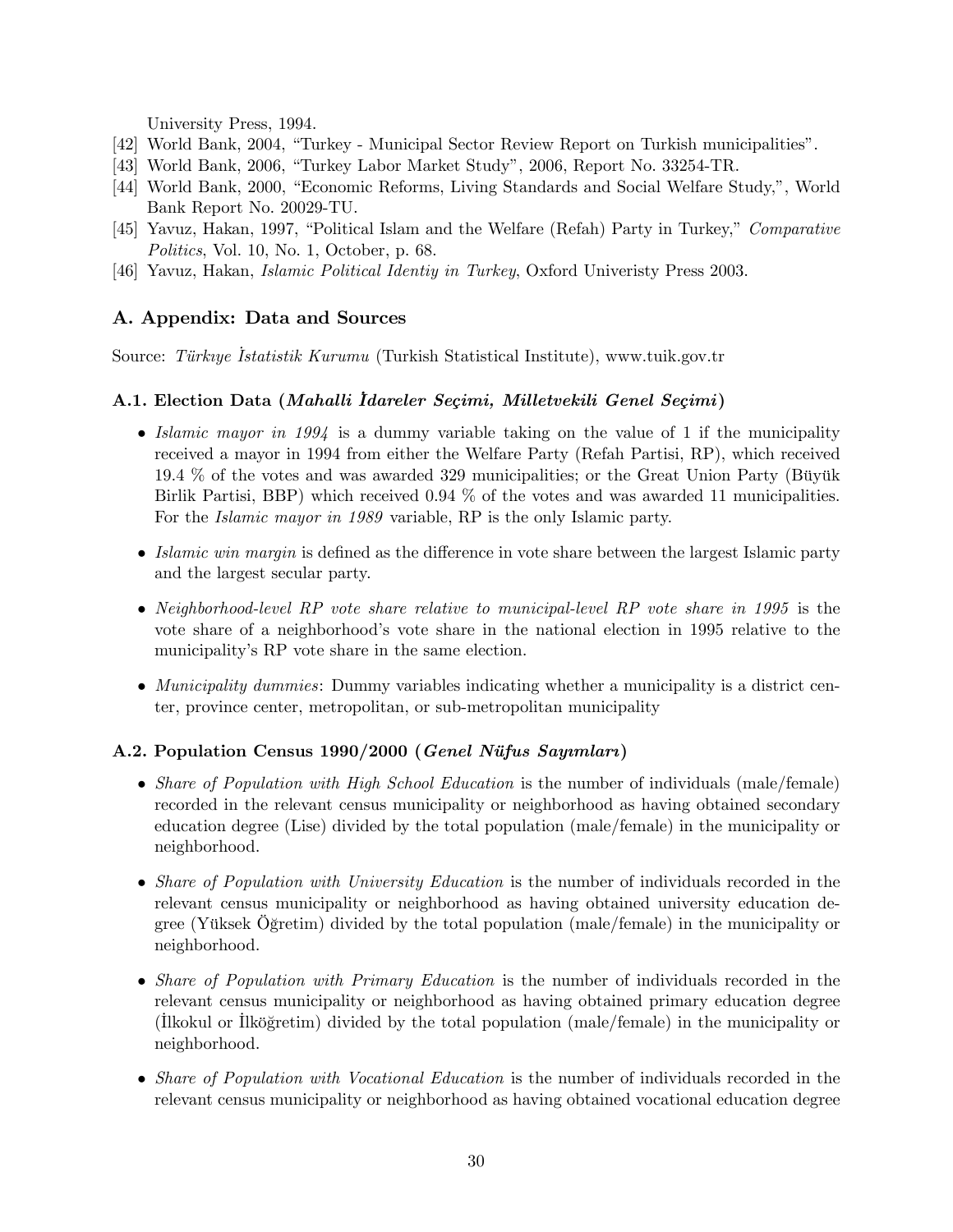(Lise dengi meslek) divided by the total population (male/female) in the municipality or neighborhood.

- $\bullet$  Age distribution shares: the share of the population below 20 years of age, and above 60 years of age.
- Gender ratio: ratio of female-to-male population
- *Household size:* Average of household population per household.
- *Children/women*: Number of children divided by number of women.

## A.3. Building Census 2000 (Bina Sayımı)

- Log Population Density 1990: The logarithm of total population in 1994 divided by total building floor space in 1990.
- Share of education floor space in 1990: Share of total municipal floor space stock, consisting of education facilities in 1990.
- Education Share of All Buildings: Share of total municipal floor space, constructed between 1990-2000, consisting of education facilities.
- $\bullet$  Privately-financed share of Education Buildings: Share of all education facilities in floor space, constructed between 1990-2000, consisting of privately-Önanced education facilities.
- Vakif-owned share of Education Buildings: Share of all education facilities in floor space, constructed between 1990-2000, consisting of vakif-owned education facilities.
- Municipal-owned share of Education Buildings: Share of all education facilities in floor space, constructed between 1990-2000, consisting of municipality-owned education facilities.
- Government-owned share of Education Buildings: Share of all education facilities in floor space, constructed between 1990-2000, consisting of central-government-owned education facilities.

## A.4. Building Permits 1991-2008 (Bina Ruhsatı)

- Education Share of All Building Permits: Share of building permits in floor space allocated to education facilities, by election periods (1991-1994, 1995-1999, 2000-2004, 2005-2008).
- Private Share of All Education Building Permits: Share of building permits in floor space allocated to education facilities that were privately-Önanced, by election periods (1991-1994, 1995-1999, 2000-2004, 2005-2008).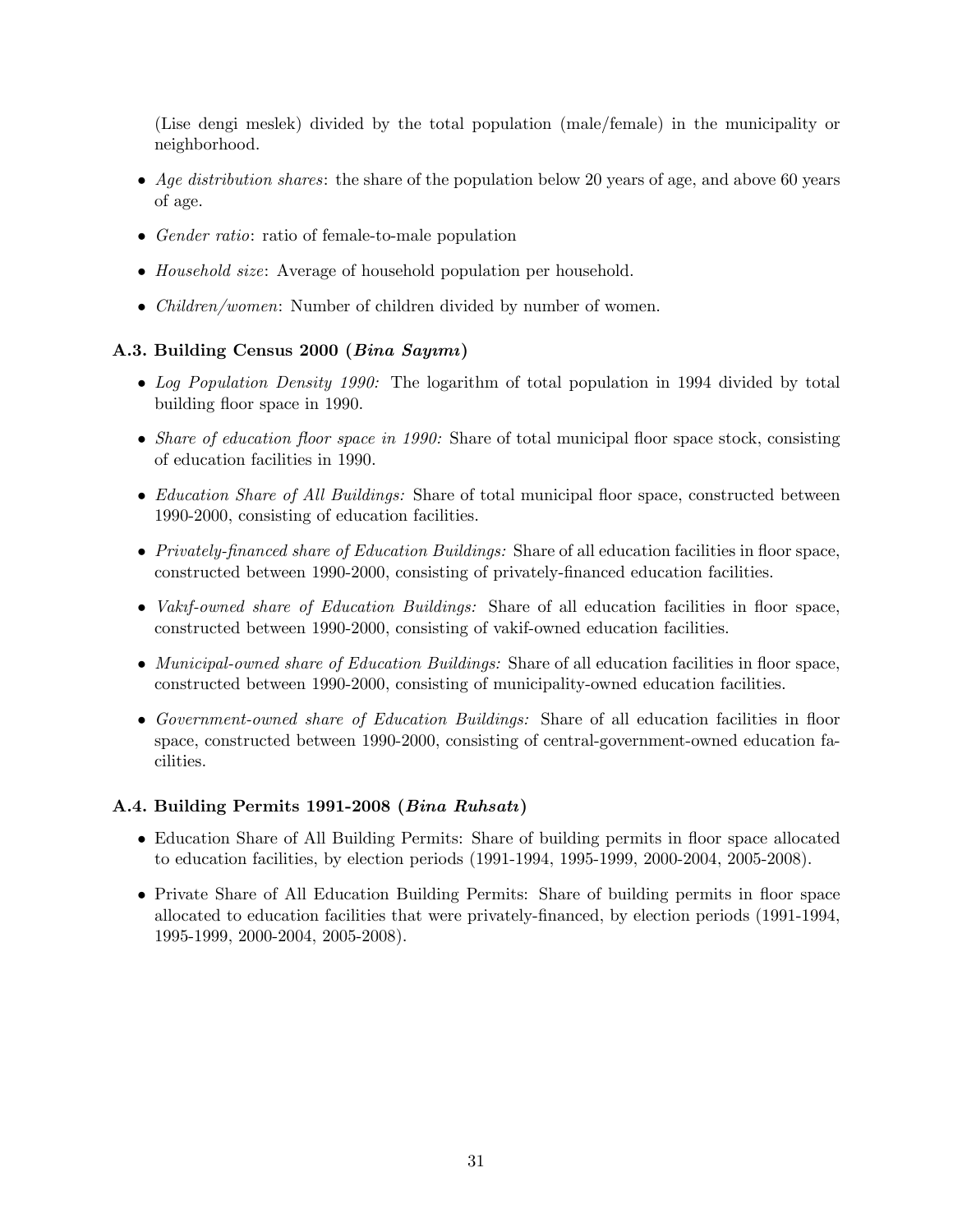|                              | (1)        | (2)        | (3)            | (4)         |
|------------------------------|------------|------------|----------------|-------------|
| Municipality Sample          | All        | Secular    | <b>Islamic</b> | Diff        |
|                              | $(N=2633)$ | $(N=2318)$ | $(N=315)$      | $(3)-(2)$   |
| Dependent Variables          |            |            |                |             |
| (1) Female High School Share | 0.163      | 0.166      | 0.140          | $-0.026***$ |
| 15-20 years of age           | (0.096)    | (0.097)    | (0.090)        | [0.006]     |
| (2) Male High School Share   | 0.193      | 0.192      | 0.196          | 0.004       |
| 15-20 years of age           | (0.077)    | (0.078)    | (0.076)        | [0.005]     |
| Main explanatory variable    |            |            |                |             |
| (4) Islamic mayor 1994       | 0.120      | 0.000      | 1.000          | 1.000       |
|                              | (0.325)    | (0.000)    | (0.000)        | [0.000]     |
| Covariates                   |            |            |                |             |
| (5) Log Population           | 7.840      | 7.776      | 8.315          | $0.540***$  |
|                              | (1.191)    | (1.074)    | (1.767)        | [0.071]     |
| (6) Share below 19           | 0.405      | 0.400      | 0.445          | $0.046***$  |
|                              | (0.083)    | (0.082)    | (0.075)        | [0.005]     |
| (7) Share between 20-59      | 0.503      | 0.506      | 0.482          | $-0.024***$ |
|                              | (0.062)    | (0.061)    | (0.060)        | [0.004]     |
| (8) Share above 60           | 0.092      | 0.095      | 0.073          | $-0.022***$ |
|                              | (0.040)    | (0.040)    | (0.031)        | [0.002]     |
| (9) Gender ratio             | 1.073      | 1.073      | 1.076          | 0.003       |
|                              | (0.253)    | (0.266)    | (0.117)        | [0.015]     |
| (10) Household size          | 5.834      | 5.751      | 6.445          | $0.694***$  |
|                              | (2.359)    | (2.375)    | (2.147)        | [0.141]     |
| (11) District center         | 0.345      | 0.338      | 0.394          | $0.055*$    |
|                              | (0.475)    | (0.473)    | (0.489)        | [0.029]     |
| (12) Province center         | 0.023      | 0.017      | 0.067          | $0.050***$  |
|                              | (0.149)    | (0.129)    | (0.250)        | [0.009]     |
| (13) Metropolitan            | 0.006      | 0.004      | 0.019          | $0.015***$  |
|                              | (0.075)    | (0.062)    | (0.137)        | [0.005]     |
| (14) Sub-metropolitan        | 0.022      | 0.015      | 0.076          | $0.062***$  |
|                              | (0.147)    | (0.120)    | (0.266)        | [0.009]     |
|                              |            |            |                |             |

# **Table 1. Descriptive statistics: Census 2000 outcomes and 1994 Local elections**

Standard deviations in paranthesis, standard errors in square brackets. \*\*\* p<0.01, \*\* p<0.05, \* p<0.1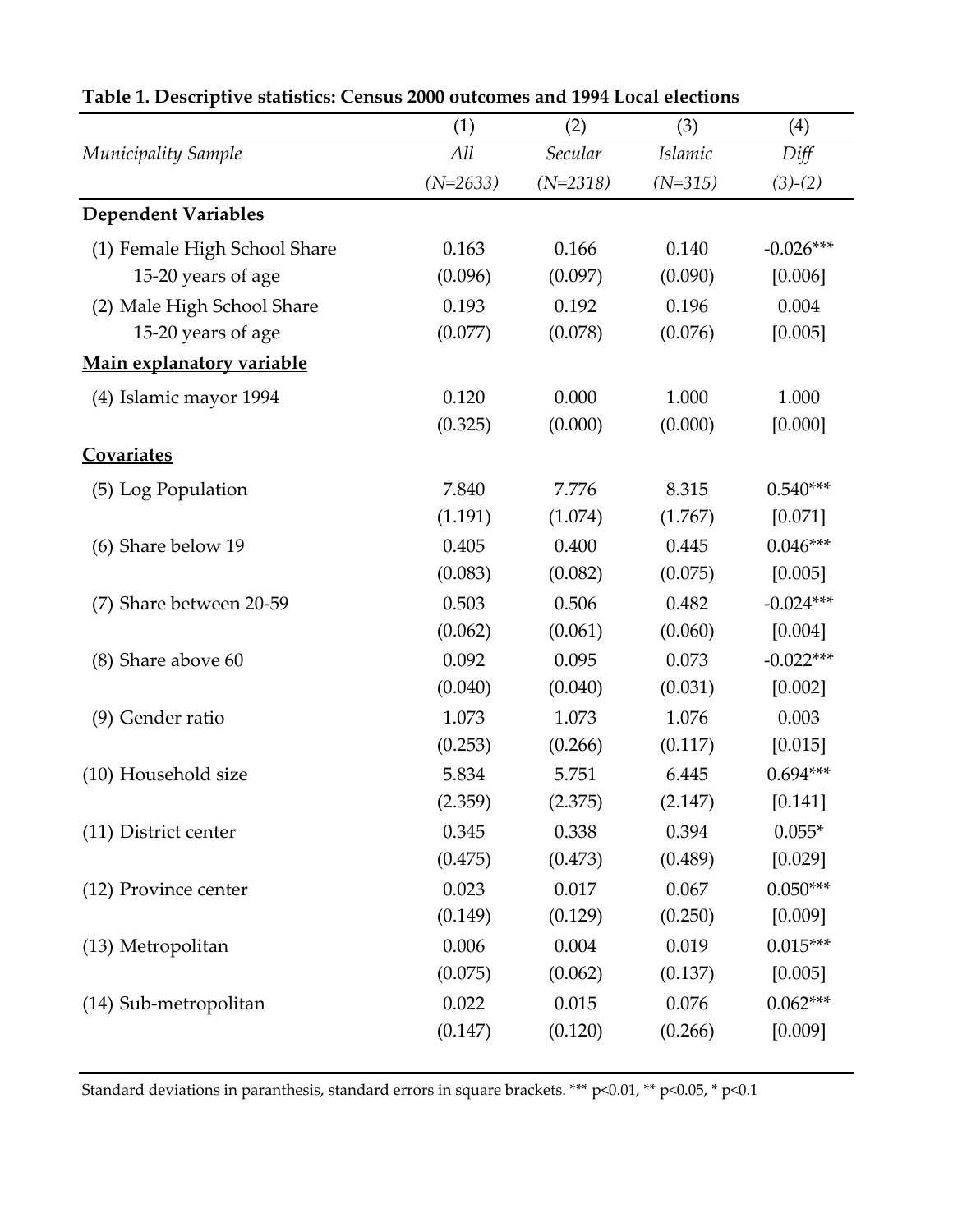| Dependent Variable | Share of Cohort with High School Degree |            |          |            |                |            |            | Student Share |  |
|--------------------|-----------------------------------------|------------|----------|------------|----------------|------------|------------|---------------|--|
| Cohort             |                                         |            |          | $15 - 20$  |                |            | $21 - 25$  | 15-30         |  |
| Specification      | <b>OLS</b>                              |            |          | RD Sample  |                | RD Control | RD Control | RD Control    |  |
| Covariates         | N                                       | Y          | N        | Y          | N              | Y          | Y          | Y             |  |
|                    | (1)                                     | (2)        | (3)      | (4)        | (5)            | (6)        | (7)        | (8)           |  |
|                    |                                         |            |          |            | Panel A. Women |            |            |               |  |
| Outcome mean       | 0.163                                   |            |          | 0.145      | 0.163          |            | 0.165      | 0.130         |  |
| Islamic Mayor 1994 | $-0.026***$                             | $-0.012**$ | $0.029*$ | $0.034***$ | $0.031**$      | $0.029***$ | $0.030***$ | $0.023***$    |  |
|                    | (0.006)                                 | (0.005)    | (0.014)  | (0.012)    | (0.014)        | (0.011)    | (0.011)    | (0.008)       |  |
|                    | Panel B. Men                            |            |          |            |                |            |            |               |  |
| Outcome mean       | 0.193                                   |            |          | 0.199      | 0.193          |            | 0.262      | 0.186         |  |
| Islamic Mayor 1994 | 0.004                                   | 0.008      | 0.023    | 0.02       | 0.015          | 0.011      | 0.008      | 0.007         |  |
|                    | (0.005)                                 | (0.005)    | (0.014)  | (0.013)    | (0.012)        | (0.011)    | (0.015)    | (0.010)       |  |
| Observations       | 2633                                    | 2633       | 102      | 102        | 2633           | 2633       | 2633       | 2633          |  |

## **Table 2. Education in 2000 and 1994 Local Elections**

Panel A reports high school attainment results for the female 15‐20 age cohort and panel B shows the same for the male 15‐20 cohort. The first row in each panel shows the mean for the relevant sample. Columns 1-2 are basic OLS specifications; columns 3-4 are reduced-sample specifications including observations where the absolute Islamic win margin was less than 2 percent; and columns 5-6 are full-sample polynomial specifications where a fourth-order polynomial in the Islamic win margin is estimated on each side of the threshold at zero. In column 7 the outcome is the share of women (panel A) or men (panel B) with high school degree in the age cohort <sup>21</sup>‐25, and in column <sup>8</sup> the outcome is the share of all women (panel A) or men (panel B) classified as students in the age cohort 15‐30. The Islamic win margin is defined as the difference in vote share between the largest Islamic party and the largest secular party in 1994. Covariates include the share of the total population under 19 years, the share of the total population above 60, five gender-specific age cohorts, the gender ratio, log total population and dummies for municipality types. Robust standard errors clustered by province in parentheses. \*\*\* p<0.01, \*\* p<0.05, \* p<0.1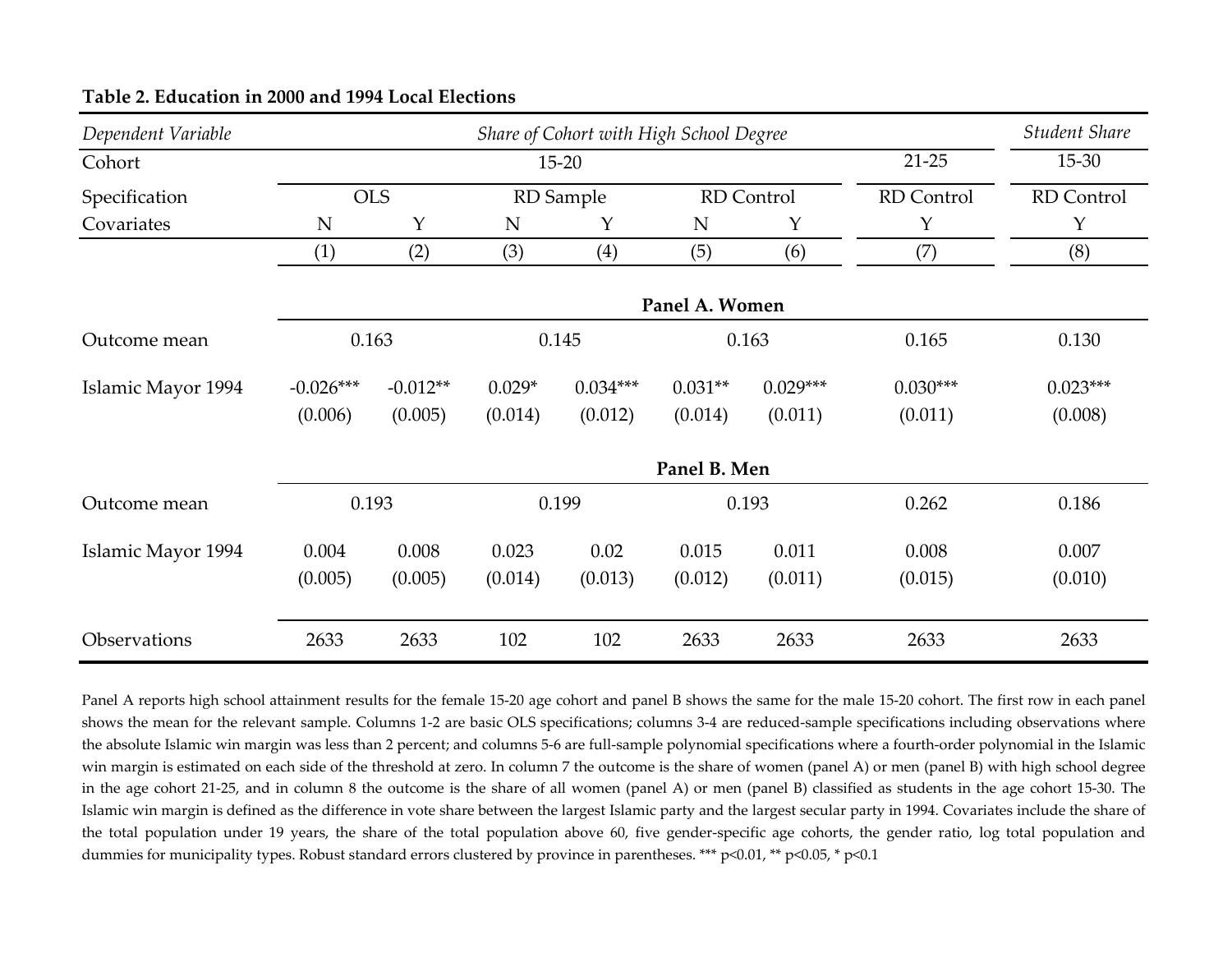|                                                  |                                          | Islamic-Left vs. Islamic-Right |                  | 1990 Census          | Long-<br>Difference | Building<br>Census   | Province              | Incumbent<br><i>Islamic</i> | Covariate            | <i>Margin</i>        | <i>Margin</i>        |
|--------------------------------------------------|------------------------------------------|--------------------------------|------------------|----------------------|---------------------|----------------------|-----------------------|-----------------------------|----------------------|----------------------|----------------------|
| Robustness Check                                 | All                                      | Isl./Left                      | Isl./Right       | Controls             | 1990-2000           | controls             | Fixed Effects         | Mayor                       | Polynomial           | ${}_{< 0.04}$        | ${}_{< 0.01}$        |
| Specification                                    | <b>RDC</b>                               | <b>RDS</b>                     | <b>RDS</b>       | <b>RDC</b>           | <b>RDC</b>          | <b>RDC</b>           | <b>RDC</b>            | <b>RDC</b>                  | <b>RDC</b>           | <b>RDS</b>           | <b>RDS</b>           |
| Covariates                                       | Y                                        | Υ                              | Y                | Υ                    | Y                   | Υ                    | Υ                     | Y                           | Y                    | Υ                    | Υ                    |
|                                                  | (1)                                      | (2)                            | (3)              | (4)                  | (5)                 | (6)                  | (7)                   | (8)                         | (9)                  | (10)                 | (11)                 |
| Islamic mayor<br>in 1994<br>Islamic-Left Contest | $0.024**$<br>(0.012)<br>0.074<br>(0.045) | 0.058<br>(0.056)               | 0.022<br>(0.017) | $0.024**$<br>(0.011) | $0.021*$<br>(0.011) | $0.024**$<br>(0.011) | $0.025***$<br>(0.009) | $0.026*$<br>(0.016)         | $0.024**$<br>(0.010) | $0.020**$<br>(0.008) | $0.042**$<br>(0.017) |
| Islamic mayor and I-<br>L interaction            | $1.474*$<br>(0.793)                      |                                |                  |                      |                     |                      |                       |                             |                      |                      |                      |
| Observations                                     | 2661                                     | 23                             | 79               | 1866                 | 1613                | 2615                 | 2661                  | 1915                        | 2661                 | 209                  | 56                   |

# **Table 3. Robustness Checks for Female 15‐20‐year‐olds with High School Degrees in <sup>2000</sup>**

All regressions are estimated using OLS, with RDS meaning a regression including only observations within 2 percent of the threshold, and RDC meaning a full-sample regression with a fourth‐ order polynomial in the running variable on each side of the threshold. Column <sup>1</sup> includes an interaction of the Islamic mayor dummy with <sup>a</sup> dummy denoting whether the contest was between an Islamic party and a left-wing secular party. Columns 2 and 3 show reduced sample regressions with the samples of Islamic versus left-wing and right-wing, respectively. Column 4 adds census 1990 controls including the female share of the population with high school attainment, employed, and married. Column <sup>5</sup> is <sup>a</sup> (long) difference equation of changes between 1990 and 2000. Column 6 includes log population density, log total floor space of all buildings and the share of education building space, all measured in 1990. Column 7 includes (80) province dummies. Column 8 adds a dummy for whether an Islamic mayor was elected in 1989. Column 9 includes fourth-order polynomials in all continuous covariates. Columns 10 and 11 are RD Sample regressions including observations not further than 4 and 1 percent, respectively, from the threshold. Robust standard errors clustered by province in parentheses. \*\*\* p<0.01, \*\* p<0.05, \* p<0.1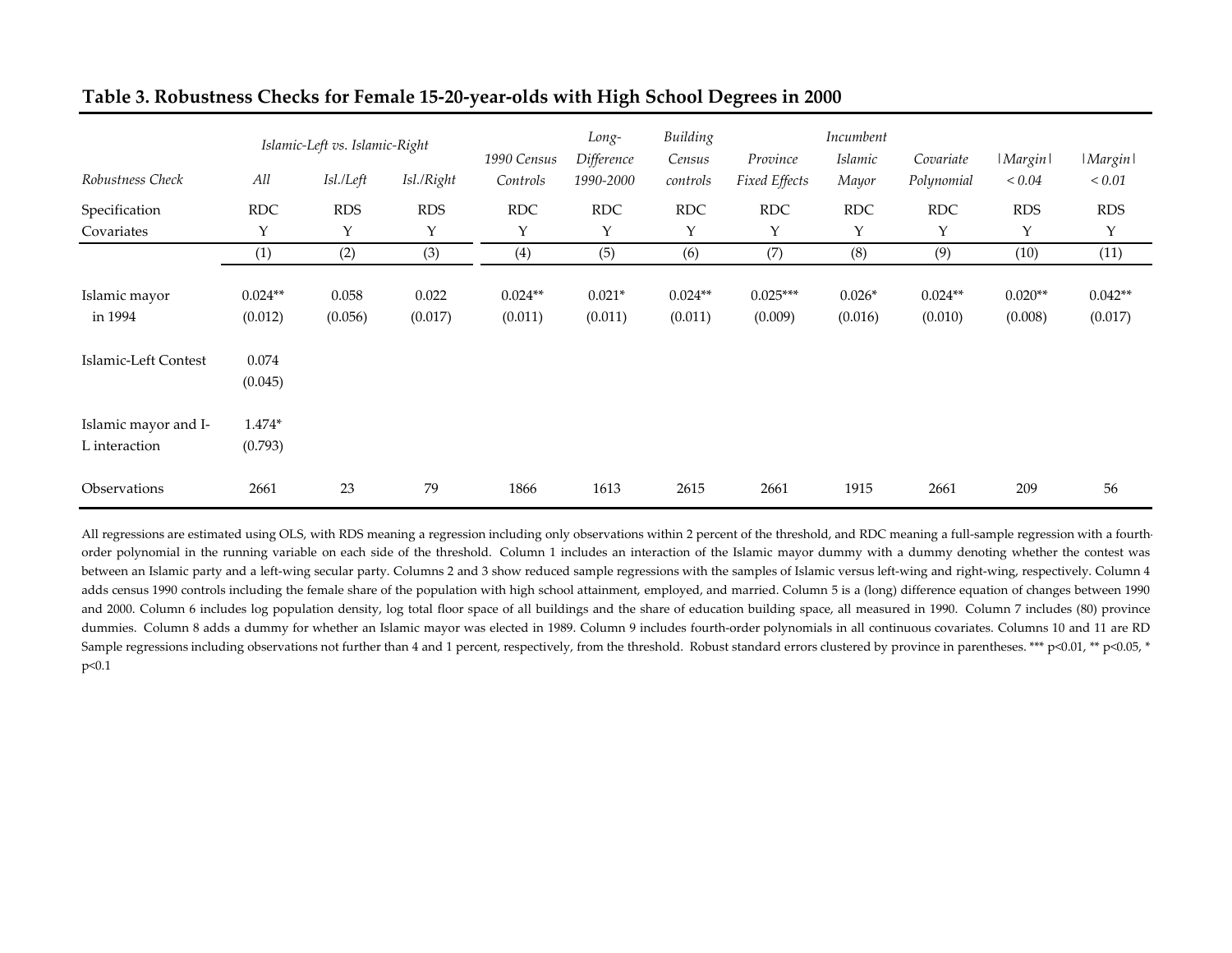|                                          | (1)                  | (2)                   | (3)                   | $\left( 4\right)$     | (5)                  |
|------------------------------------------|----------------------|-----------------------|-----------------------|-----------------------|----------------------|
|                                          | Share of Women       |                       | Share of Women        |                       | Share of Women       |
|                                          | with High School     | Share of Women        | with High School      | Share of Women        | with High School     |
| Outcome variable                         | Degrees              | who are Students      | Degrees               | who are Students      | Degrees              |
| Cohort                                   | $31 - 64$            | $15 - 30$             | $15 - 20$             | $15 - 30$             | $15 - 20$            |
| Islamic mayor 1994                       | $0.008**$<br>(0.003) | $0.023***$<br>(0.008) | $0.028***$<br>(0.011) | $0.016**$<br>(0.007)  | $0.018**$<br>(0.009) |
| Share with High School<br>$(ages 31-64)$ |                      |                       |                       | $0.808***$<br>(0.119) | 1.306***<br>(0.151)  |
| Observations                             | 2633                 | 2633                  | 2633                  | 2633                  | 2633                 |
| Relative size                            |                      |                       |                       | 0.70                  | 0.64                 |

# **Table 4. Direct effects and indirect effects**

Covariates include fourth‐order polynomial in Islamic win margin, log population, cohort population shares, gender ratio, and dummies for municipality type. Standard errors clustered by province in parentheses. \*\*\* p<0.01, \*\* p<0.05, \* p<0.1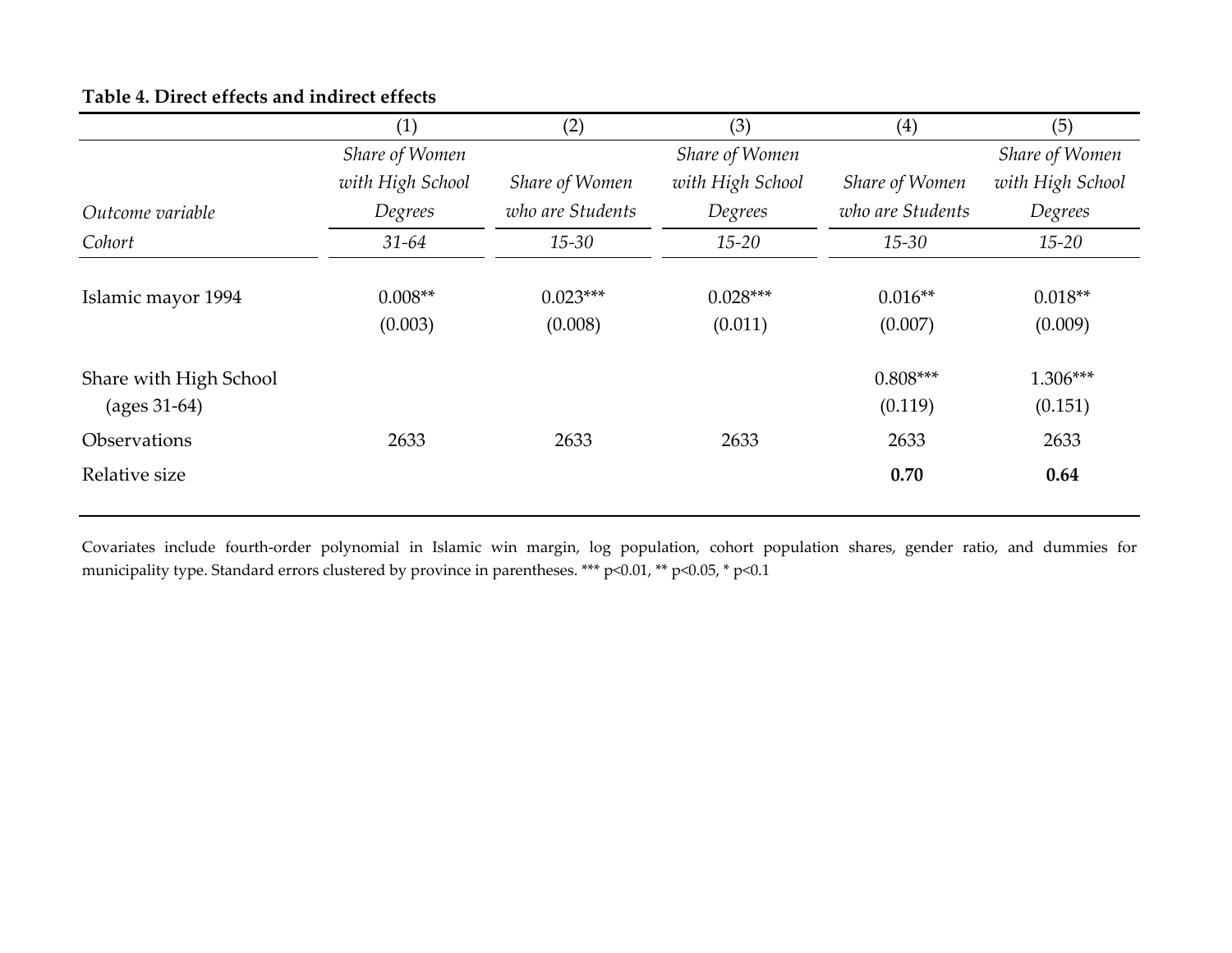|                              | (1)     | (2)      | (3)      | (4)            | (5)         | (6)        |
|------------------------------|---------|----------|----------|----------------|-------------|------------|
|                              | All     | Secular  | Close    | <b>Islamic</b> | Diff        | Diff       |
|                              |         | $x<-.02$ | x  < .02 | x > .02        | $(3)-(2)$   | $(3)-(4)$  |
| Women 15-20 with High School | 0.163   | 0.167    | 0.145    | 0.137          | $-0.023**$  | 0.007      |
|                              | (0.096) | (0.097)  | (0.091)  | (0.089)        | [0.010]     | [0.010]    |
| Men 15-20 with High School   | 0.193   | 0.192    | 0.199    | 0.194          | 0.007       | 0.005      |
|                              | (0.077) | (0.078)  | (0.078)  | (0.076)        | [0.008]     | [0.009]    |
| Log Population               | 7.840   | 7.771    | 8.096    | 8.343          | $0.326***$  | $-0.247$   |
|                              | (1.191) | (1.063)  | (1.547)  | (1.802)        | [0.110]     | [0.202]    |
| Share below 19               | 0.405   | 0.399    | 0.446    | 0.444          | $0.047***$  | 0.002      |
|                              | (0.083) | (0.082)  | (0.078)  | (0.075)        | [0.008]     | [0.009]    |
| Share between 20-59          | 0.503   | 0.506    | 0.474    | 0.484          | $-0.033***$ | $-0.010$   |
|                              | (0.062) | (0.061)  | (0.061)  | (0.059)        | [0.006]     | [0.007]    |
| Share above 60               | 0.092   | 0.095    | 0.080    | 0.072          | $-0.015***$ | $0.008**$  |
|                              | (0.040) | (0.040)  | (0.033)  | (0.031)        | [0.004]     | [0.004]    |
| Gender ratio                 | 1.073   | 1.074    | 1.047    | 1.079          | $-0.026$    | $-0.032**$ |
|                              | (0.253) | (0.268)  | (0.096)  | (0.120)        | [0.027]     | [0.013]    |
| Household size               | 5.834   | 5.742    | 6.332    | 6.439          | $0.590**$   | $-0.108$   |
|                              | (2.359) | (2.354)  | (2.734)  | (2.128)        | [0.240]     | [0.270]    |
| Children/Women               | 3.444   | 3.409    | 3.700    | 3.649          | $0.291***$  | 0.051      |
|                              | (0.749) | (0.742)  | (0.724)  | (0.766)        | [0.075]     | [0.088]    |
| Observations                 | 2633    | 2269     | 102      | 262            | 2371        | 364        |

**Table 5. RD Sample comparisons**

The table shows summary statistics for 1) the full sample, 2) secular municipalities where the *Islamic win margin* was smaller than ‐2 percent, 3) municipalities where the *absolute Islamic win margin* was below 2 percent, and 4) Islamic‐run municipalities where the *Islamic win margin* was larger than 2 percent. Standard deviations are in parenthesis and standard errors are in square brackets. \*p<0.1 \*\* p<0.05 \*\*\* p<0.01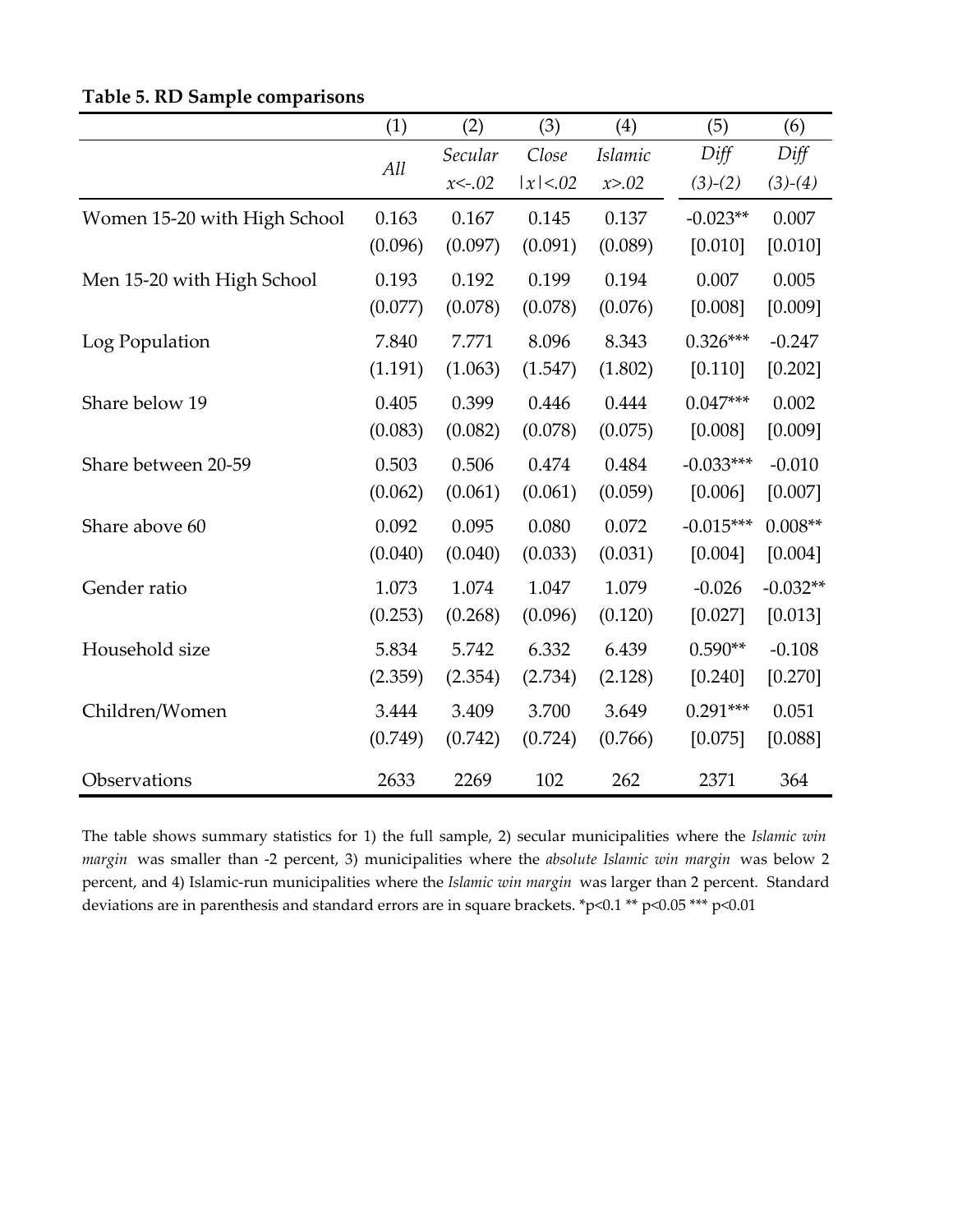|     |                                                                         | (1)  | (2)                  | (3)                  | (4)            |  |  |  |  |  |  |
|-----|-------------------------------------------------------------------------|------|----------------------|----------------------|----------------|--|--|--|--|--|--|
|     | Dependent Variable                                                      | Mean | <i>OLS</i>           | <b>RDC</b>           | Obs (Clust.)   |  |  |  |  |  |  |
|     | Panel A. Building Space Constructed between 1990-2000                   |      |                      |                      |                |  |  |  |  |  |  |
| (1) | <b>Education Share of All Bldgs</b>                                     | 0.04 | $-0.002$<br>(0.003)  | 0.000<br>(0.007)     | 2644<br>(80)   |  |  |  |  |  |  |
| (2) | Privately-financed share of Education Bldgs                             | 0.20 | $0.045**$<br>(0.018) | $0.085*$<br>(0.048)  | 2012<br>(80)   |  |  |  |  |  |  |
| (3) | <i>Vakif</i> -owned share of Education Bldgs                            | 0.02 | $0.016**$<br>(0.008) | $0.073**$<br>(0.028) | 2012<br>(80)   |  |  |  |  |  |  |
| (4) | Municipal-owned share of Education Bldgs                                | 0.02 | $-0.003$<br>(0.007)  | $-0.017$<br>(0.014)  | 2012<br>(80)   |  |  |  |  |  |  |
| (5) | Government-owned share of Education Bldgs                               | 0.58 | $-0.017$<br>(0.030)  | $-0.010$<br>(0.055)  | 2012<br>(80)   |  |  |  |  |  |  |
|     | Panel B. Municipal Building Permits for Educational Buildings 1991-2004 |      |                      |                      |                |  |  |  |  |  |  |
| (6) | Education Share of All Bldg. Permits                                    | 0.03 | 0.003<br>(0.005)     | 0.009<br>(0.017)     | 5867<br>(2573) |  |  |  |  |  |  |
| (7) | Private Share of All Education Bldg. Permits                            | 0.49 | 0.039<br>(0.024)     | $0.173**$<br>(0.088) | 2192<br>(1338) |  |  |  |  |  |  |

# **Table 6. Islamic Rule and Urban Planning**

All regressions are estimated with OLS and include controls for log population, age below 19, age below 60, gender ratio, and municipality types. Panel A shows results from the Building Census of 2001; row <sup>1</sup> shows the education share of all building space (in square meters) constructed between 1990 and 2000. Rows <sup>2</sup> through <sup>5</sup> show, for the same period, shares of education building spaces financed privately (row 2), owned by religious foundations (vakiflar, row 3), owned by municipalities (row 4), and owned by the central governmen<sup>t</sup> (row 5). Panel <sup>B</sup> shows panel regressions of the election period average of Education Share of Building Permits (in row 6) and Private Share of School Permits (row 7) on Islamic mayor at the start of the election period (either of 1989, 1994, or 1999). Regressions in panel A have standard errors clustered by province while regressions in panel A include election period-specific effects and have standard errors clustered by municipality. \*\*\* p<0.01, \*\* p<0.05, \* p<0.1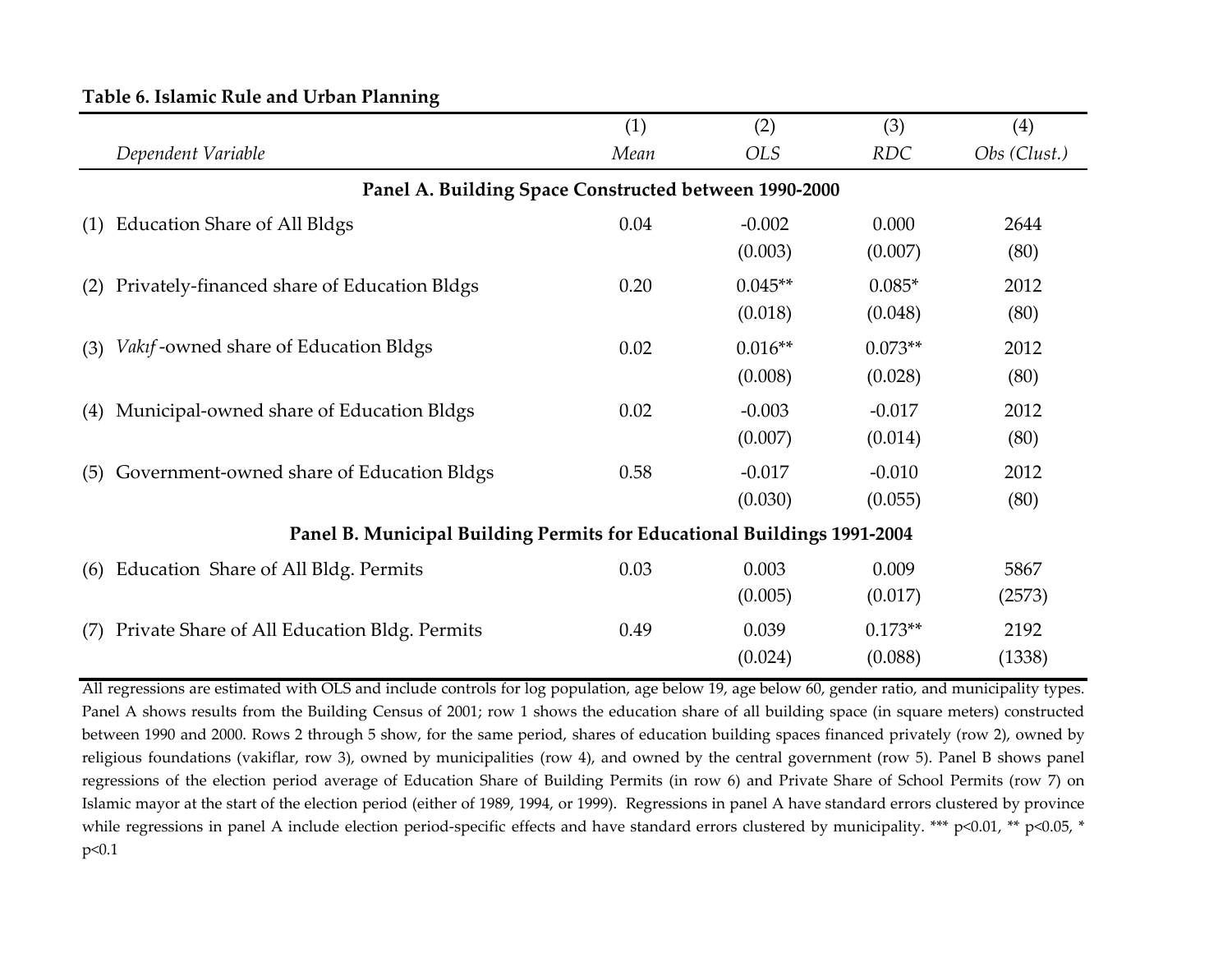|                         |       |                                                                  |             | Neighborhoods |             |            | Municipalities |
|-------------------------|-------|------------------------------------------------------------------|-------------|---------------|-------------|------------|----------------|
|                         |       | Mean (sd)                                                        | <b>OLS</b>  | <b>RDS</b>    | <b>RDC</b>  | <b>RDC</b> | <b>RDC</b>     |
|                         |       | (1)                                                              | (2)         | (3)           | (4)         | (5)        | (6)            |
|                         |       | Panel A. Economic Activity (shares of male or female population) |             |               |             |            |                |
| (1) Employment          | Men   | 0.460                                                            | 0.002       | $-0.006$      | $-0.013$    | $-0.018$   | $-0.029$       |
|                         |       | (0.143)                                                          | (0.008)     | (0.024)       | (0.025)     | (0.030)    | (0.024)        |
|                         | Women | 0.085                                                            | $-0.014***$ | 0.008         | $-0.008$    | 0.001      | $-0.003$       |
|                         |       | (0.071)                                                          | (0.004)     | (0.011)       | (0.011)     | (0.010)    | (0.010)        |
| (2) Housewives          | Women | 0.704                                                            | $0.034***$  | $-0.046***$   | $-0.025$    | $-0.033**$ | $-0.021$       |
|                         |       | (0.104)                                                          | (0.005)     | (0.017)       | (0.017)     | (0.015)    | (0.018)        |
|                         |       | Panel B. Form of Income (shares of men or women employed)        |             |               |             |            |                |
| (3) Wage-taker          | Men   | 0.660                                                            | $0.039***$  | 0.034         | 0.012       | $-0.029$   | $-0.013$       |
|                         |       | (0.152)                                                          | (0.009)     | (0.027)       | (0.026)     | (0.026)    | (0.023)        |
|                         | Women | 0.767                                                            | $0.038***$  | $0.105*$      | $0.086*$    | 0.04       | 0.042          |
|                         |       | (0.248)                                                          | (0.014)     | (0.054)       | (0.046)     | (0.040)    | (0.057)        |
| (4) Family-employed Men |       | 0.080                                                            | $-0.008*$   | $-0.018$      | $-0.009$    | $-0.004$   | 0.003          |
|                         |       | (0.072)                                                          | (0.004)     | (0.012)       | (0.010)     | (0.011)    | (0.010)        |
|                         | Women | 0.182                                                            | $-0.033**$  | $-0.088*$     | $-0.081*$   | $-0.04$    | $-0.043$       |
|                         |       | (0.233)                                                          | (0.013)     | (0.050)       | (0.043)     | (0.038)    | (0.055)        |
|                         |       | Panel C. Sector Employment (shares of men or women employed)     |             |               |             |            |                |
| (5) Agriculture         | Men   | 0.154                                                            | $-0.047***$ | $-0.055*$     | $-0.046*$   | $-0.033$   | $-0.007$       |
|                         |       | (0.169)                                                          | (0.010)     | (0.029)       | (0.026)     | (0.027)    | (0.019)        |
|                         | Women | 0.211                                                            | $-0.054***$ | $-0.112**$    | $-0.081$    | $-0.047$   | $-0.034$       |
|                         |       | (0.273)                                                          | (0.016)     | (0.055)       | (0.049)     | (0.043)    | (0.063)        |
| (6) Industry            | Men   | 0.163                                                            | $0.032***$  | $-0.002$      | $-0.023$    | $-0.048$   | $-0.035$       |
|                         |       | (0.126)                                                          | (0.009)     | (0.028)       | (0.027)     | (0.044)    | (0.027)        |
|                         | Women | 0.148                                                            | $0.033**$   | 0.014         | $-0.038$    | $-0.060$   | $-0.053$       |
|                         |       | (0.182)                                                          | (0.014)     | (0.042)       | (0.043)     | (0.058)    | (0.042)        |
| (7) Construction        | Men   | 0.100                                                            | 0.002       | $-0.035**$    | $-0.046***$ | $-0.028**$ | $-0.034**$     |
|                         |       | (0.081)                                                          | (0.004)     | (0.014)       | (0.013)     | (0.011)    | (0.014)        |
|                         | Women | 0.006                                                            | 0.000       | $-0.001$      | $-0.004***$ | $-0.002$   | $-0.002$       |
|                         |       | (0.026)                                                          | (0.001)     | (0.001)       | (0.002)     | (0.002)    | (0.001)        |
| (8) Services            | Men   | 0.580                                                            | 0.014       | $0.091***$    | $0.113***$  | $0.108***$ | $0.076**$      |
|                         |       | (0.167)                                                          | (0.012)     | (0.031)       | (0.034)     | (0.036)    | (0.029)        |
|                         | Women | 0.632                                                            | 0.02        | 0.100         | $0.122**$   | $0.109*$   | 0.087          |
|                         |       | (0.276)                                                          | (0.018)     | (0.065)       | (0.060)     | (0.060)    | (0.058)        |
| Observations            |       | 9,998                                                            | 9,998       | 653           | 9,998       | 9,998      | 907            |
| Covariates              |       |                                                                  | Υ           | Y             | Υ           | Υ          | Y              |
| Weighted                |       | $\mathbf Y$                                                      | $\mathbf Y$ | $\mathbf Y$   | $\mathbf Y$ | ${\bf N}$  | ${\bf N}$      |

# **Table 7. Labor Market Outcomes in Cities**

All regressions are estimated with OLS and include covariates for population, age, gender ratio and type of municipality. Columns 1 through 4 are weighted by the inverse number of neighborhoods within a municipality. Column 5 is unweighted. Coslumn 6 includes observations at the municipal level.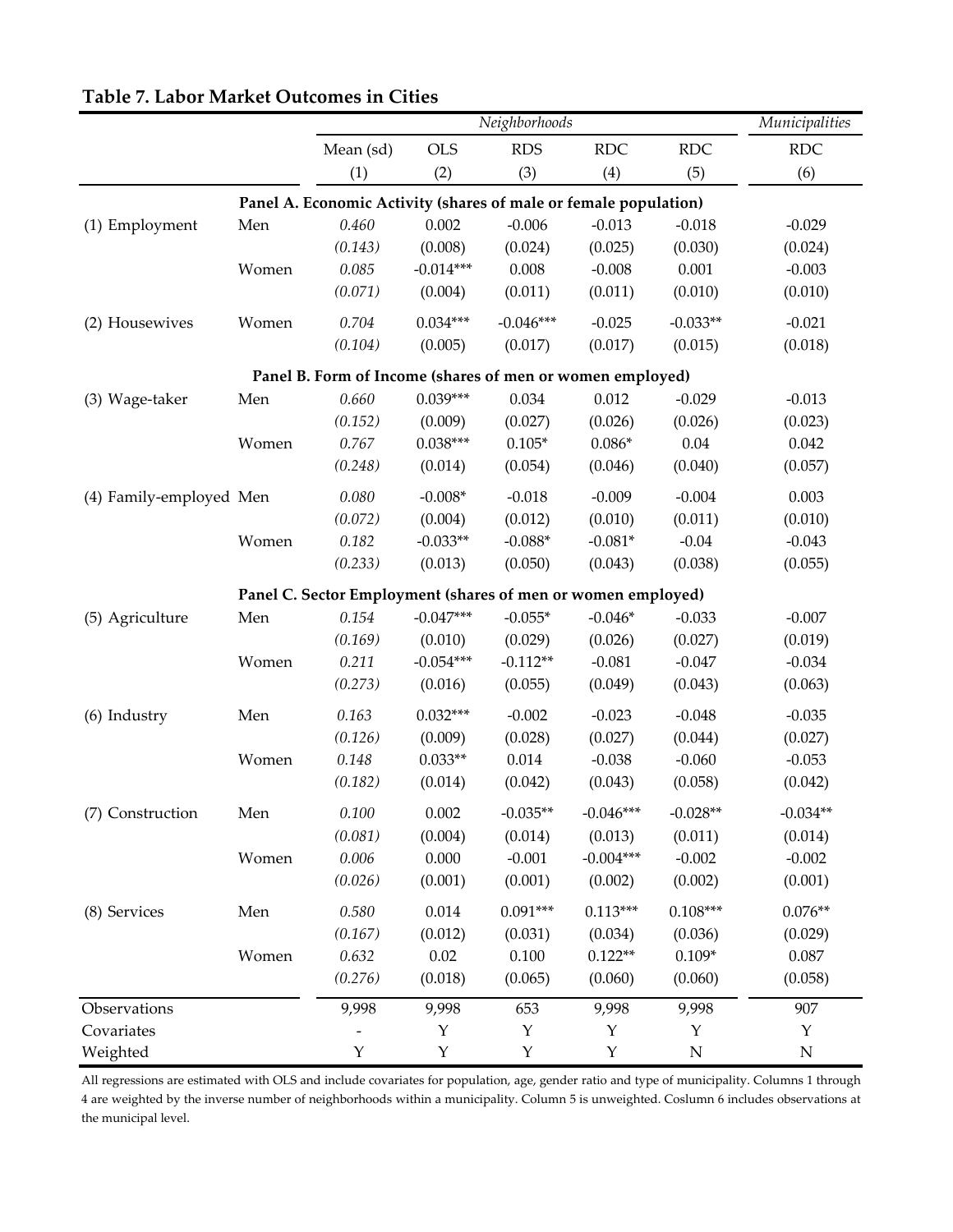| U                           |              | ပ                  |          |                |                 |           |  |  |  |
|-----------------------------|--------------|--------------------|----------|----------------|-----------------|-----------|--|--|--|
|                             | (1)          | (2)                | (3)      | (4)            | (5)             | (6)       |  |  |  |
|                             |              | <b>High School</b> |          |                | <b>Students</b> |           |  |  |  |
| Interaction                 | No           | Yes                | Yes-FE   | No             | Yes             | Yes-FE    |  |  |  |
|                             |              |                    |          | Panel A. Women |                 |           |  |  |  |
| Islamic mayor               | $0.026**$    | $-0.01$            |          | 0.015          | 0.011           |           |  |  |  |
|                             | (0.011)      | (0.025)            |          | (0.009)        | (0.019)         |           |  |  |  |
| Islamic mayor * Rel.vshr.   |              | 0.032              | $0.034*$ |                | 0.001           | $-0.008$  |  |  |  |
|                             |              | (0.022)            | (0.020)  |                | (0.013)         | (0.013)   |  |  |  |
| Relative Islamic vote share |              | 0.002              | 0.013    |                | $0.074***$      | $0.065**$ |  |  |  |
|                             |              | (0.035)            | (0.035)  |                | (0.027)         | (0.025)   |  |  |  |
| Adjusted R-squared          | 0.382        | 0.414              | 0.681    | 0.095          | 0.115           | 0.477     |  |  |  |
|                             | Panel B. Men |                    |          |                |                 |           |  |  |  |
| Islamic mayor               | $0.039***$   | $0.042*$           |          | 0.013          | 0.026           |           |  |  |  |
|                             | (0.013)      | (0.025)            |          | (0.011)        | (0.022)         |           |  |  |  |
| Islamic mayor * Rel.vshr.   |              | $-0.009$           | $-0.007$ |                | $-0.024$        | $-0.027$  |  |  |  |
|                             |              | (0.020)            | (0.019)  |                | (0.019)         | (0.017)   |  |  |  |
| Relative Islamic vote share |              | 0.026              | 0.002    |                | 0.025           | 0.042     |  |  |  |
|                             |              | (0.038)            | (0.039)  |                | (0.039)         | (0.039)   |  |  |  |
| Adjusted R-squared          | 0.248        | 0.276              | 0.651    | 0.427          | 0.443           | 0.661     |  |  |  |
|                             |              |                    |          | Panel C. Ratio |                 |           |  |  |  |
| Islamic mayor               | 0.032        | $-0.078$           |          | 0.009          | $-0.179$        |           |  |  |  |
|                             | (0.035)      | (0.088)            |          | (0.033)        | (0.133)         |           |  |  |  |
| Islamic mayor * Rel.vshr.   |              | 0.101              | 0.105    |                | $0.218*$        | 0.165     |  |  |  |
|                             |              | (0.085)            | (0.077)  |                | (0.128)         | (0.129)   |  |  |  |
| Relative Islamic vote share |              | $-0.24$            | $-0.028$ |                | 1.512           | 1.471     |  |  |  |
|                             |              | (0.156)            | (0.201)  |                | (0.950)         | (0.982)   |  |  |  |
| Adjusted R-squared          | 0.29         | 0.29               | 0.52     | 0.33           | 0.40            | 0.45      |  |  |  |
| Observations                | 10194        | 8056               | 8056     | 10194          | 8056            | 8056      |  |  |  |

|  | Table A1. Neighborhood-level heterogeneous effects |  |
|--|----------------------------------------------------|--|
|  |                                                    |  |

The graph shows neighborhood-level results on high school (columns 1-3) and students (columns 4-6) as a share of the female population (Panel A), the male population (Panel B), and the female-to-male ratio (Panel C). Columns 1 and 4 show results without interactions. Columns 2 and 5 show interaction results with the interacting variable defined as the neighborhood-level vote share for the Islamic party divided by the municipal-level vote share for the party. Columns 3 and 6 shows similar models including municipal‐fixed effects. All regressions include a fourth order polynomial on each side of the threshold at zero, covariates as described in the text, and the interacting variable is interacted with the polynomial control function and other covariates. Standard errors are clustered by municipality and observations are weighted by the inverse number of neighborhoods existing within a municipality.

# **Table A2. Heterogenous Effects by Share of Religious Buildings**

|                           | $\scriptstyle{(1)}$ | (2)                          | (3)      | $\left(4\right)$ | (5)                      | (6)      |  |  |
|---------------------------|---------------------|------------------------------|----------|------------------|--------------------------|----------|--|--|
|                           |                     | <b>High School Education</b> |          |                  | <b>Primary Education</b> |          |  |  |
|                           | <b>Women</b>        | Men                          | Ratio    | Women            | Men                      | Ratio    |  |  |
| Islamic mayor             | $-0.006$            | 0.003                        | $-0.019$ | $-0.014$         | $-0.007$                 | $-0.01$  |  |  |
|                           | (0.012)             | (0.017)                      | (0.035)  | (0.020)          | (0.011)                  | (0.028)  |  |  |
| Islamic mayor * Shr.Rel.  | $1.624**$           | 1.359                        | 3.659    | 0.214            | 0.355                    | $-0.568$ |  |  |
|                           | (0.784)             | (1.224)                      | (2.660)  | (1.501)          | (0.725)                  | (2.196)  |  |  |
| Share Religious Buildings | $-6.131$            | $-4.925$                     | $-9.975$ | 3.871            | 0.166                    | 3.849    |  |  |
|                           | (4.189)             | (4.620)                      | (8.797)  | (5.587)          | (3.517)                  | (8.652)  |  |  |
| Adjusted R-squared        | 0.54                | 0.44                         | 0.51     | 0.63             | 0.72                     | 0.40     |  |  |
| Observations              | 2643                | 2643                         | 2643     | 2643             | 2643                     | 2643     |  |  |

The graph shows municipal‐level results on high school (columns 1‐3) and primary education (columns 4‐6) as a share of the female population (columns 1 and 4), the male population (columns 2 and 5), and the female‐to‐male ratio (columns 3 and 6). All regressions include a fourth‐order polynomial in the Islamic win margin on each side of the threshold at zero, and covariates as described in the text. The interacting variable is the share of a municipalityʹs building floor space composed of religious buildings. Robust standard errors in parenthesis. \*\*\* p<0.01, \*\* p<0.05, \* p<0.1.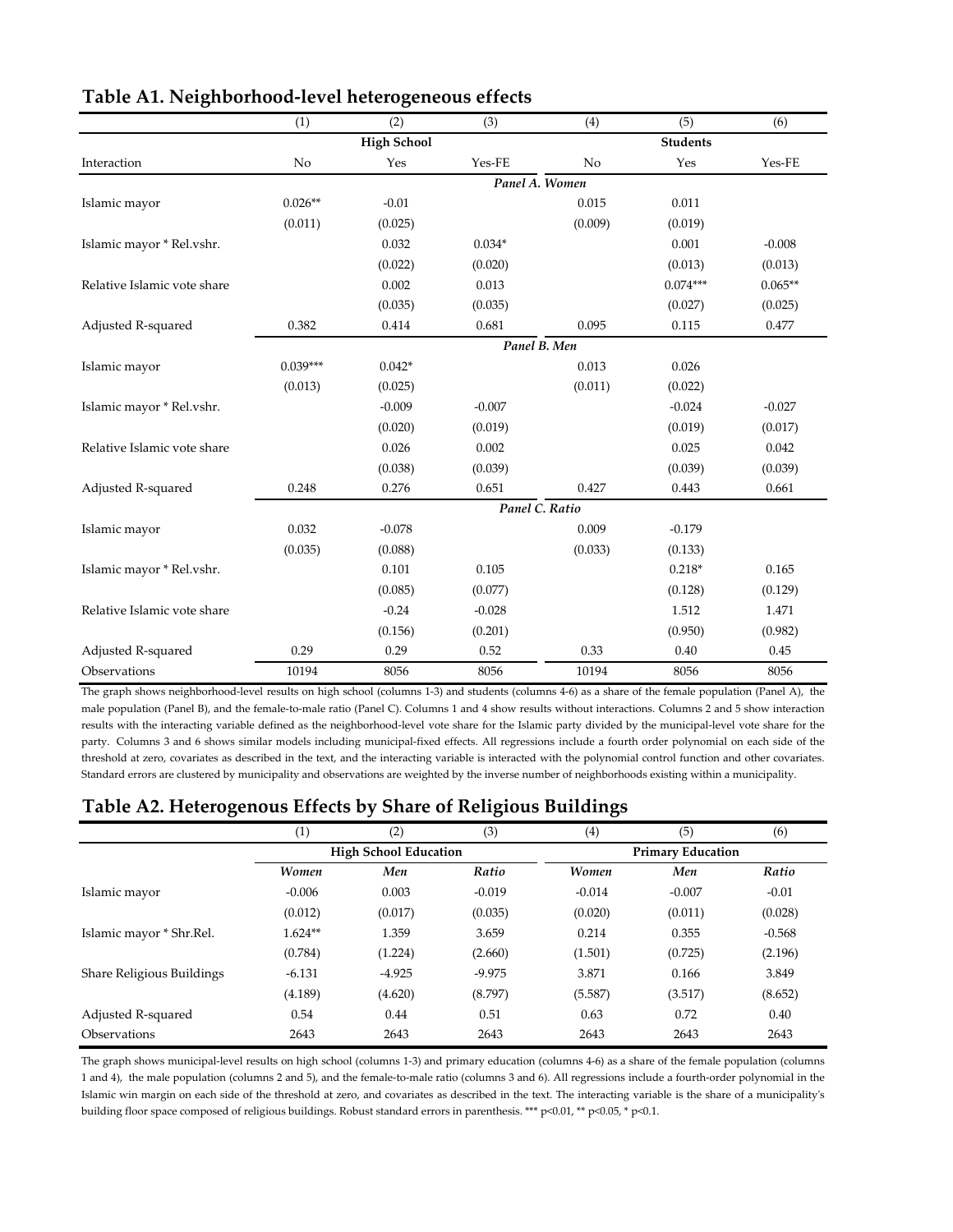



The graphs show results from <sup>a</sup> survey of 1500 individuals by TESEV in 2006. Fig 1a: Religiosity measures the degree to which respondents defined themselves as being religious Muslims. The Islamist index allows respondents to place themselves on <sup>a</sup> range from <sup>1</sup> to 10, with <sup>1</sup> being "Secularist" and 10 being "Islamist". Fig 1b: Share of female respondents who wear some form of headcover. Source: Çarkoğlu, Ali and Binnaz Toprak, **"**Religion, Society and Politics in Changing Turkey," TESEV (2006), http://www.tesev.org.tr/



The graph shows province‐level Log GDP per Capita (x‐axis), its distribution (lowest y‐axis), female high school education attainment (middle y‐axis), and log mosques per population (upper y‐axis). Observations are weighted by population and fitted by fractional polynomials, weighted (black) and unweighted (gray).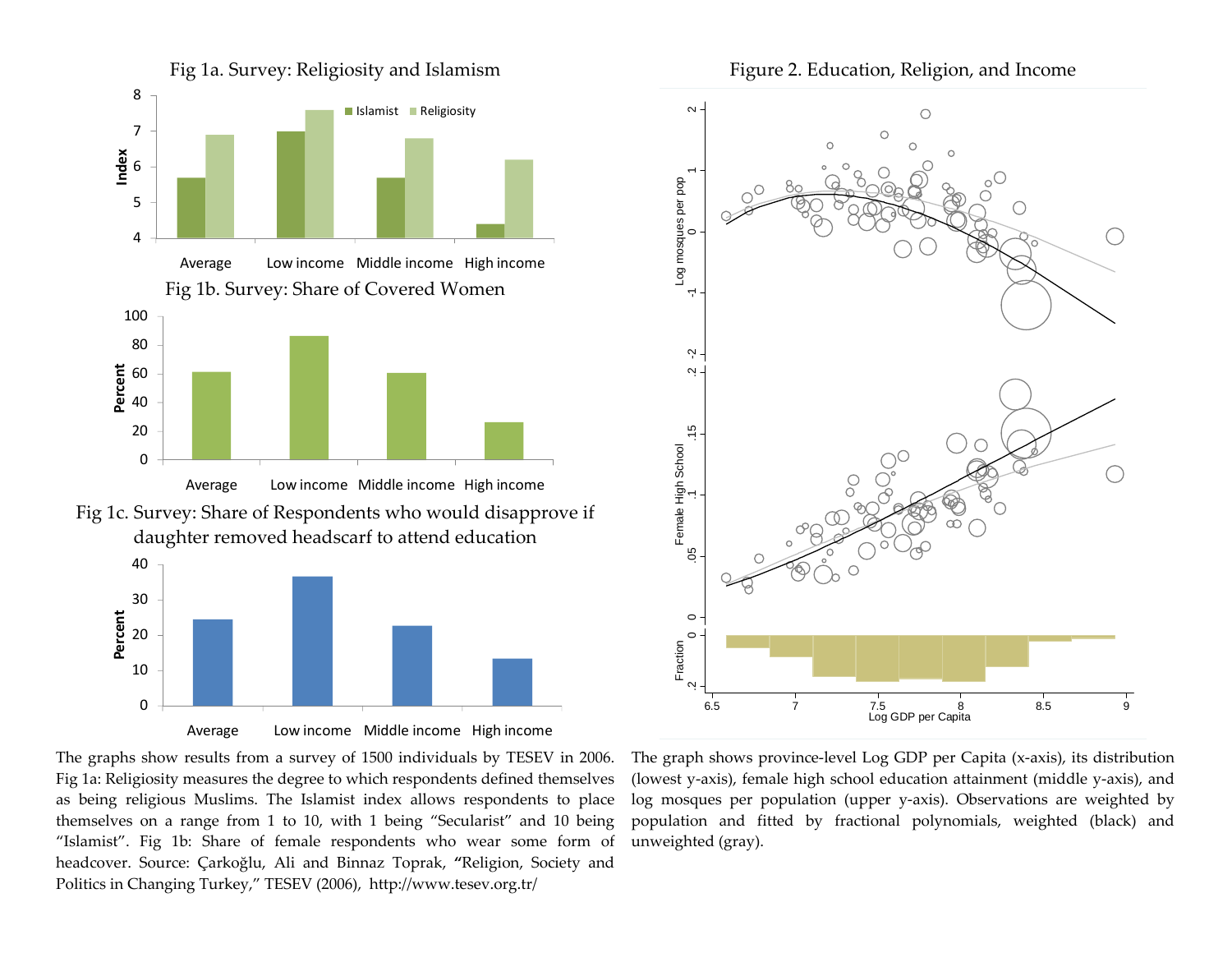

Graph shows histogram of the Islamic winning margin in 1994 for the full range in <sup>5</sup> percen<sup>t</sup> bins (upper graph) and for <sup>a</sup> smaller range for bins of <sup>1</sup> percent.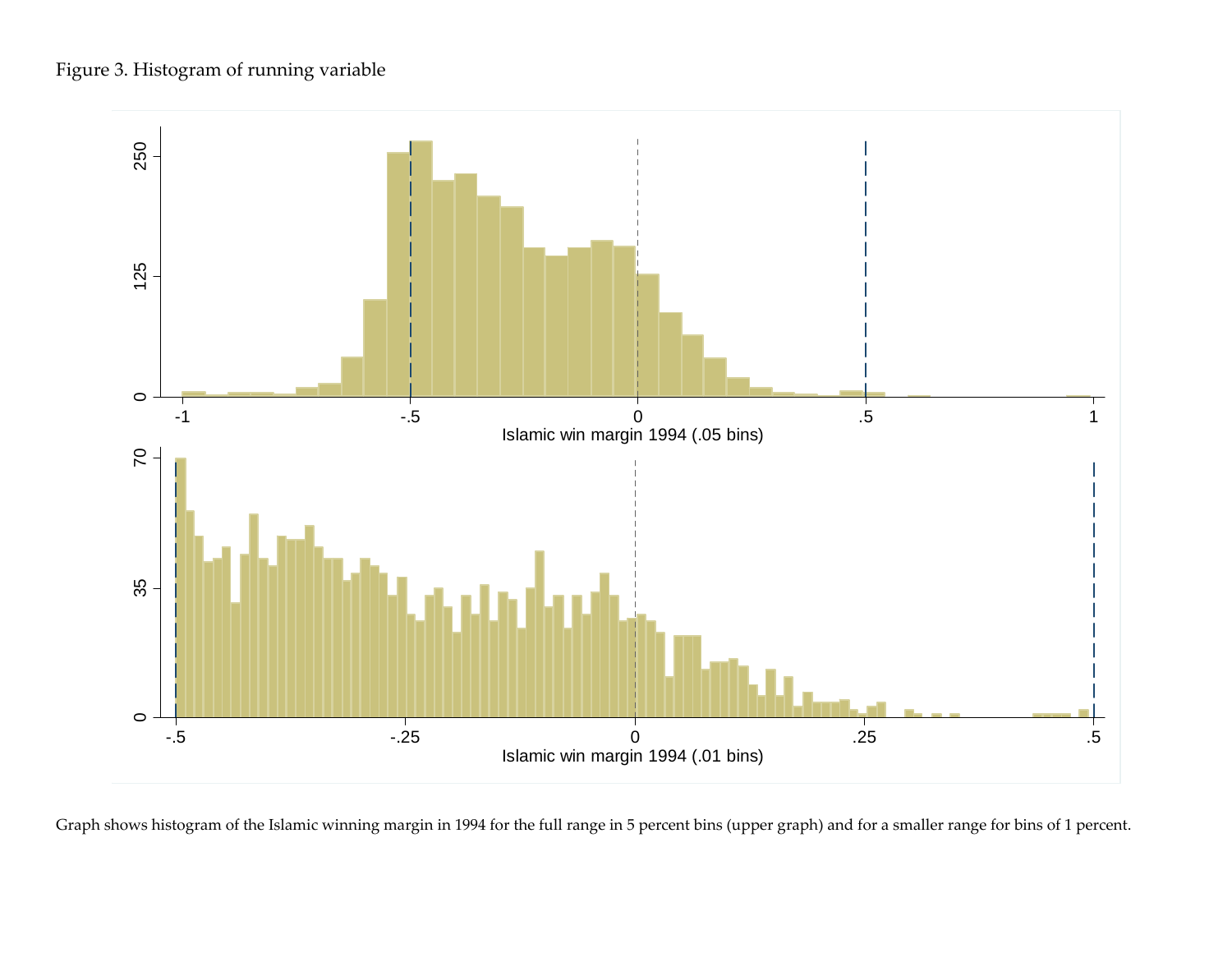



The graphs show unconditional means in one‐percen<sup>t</sup> bins for the share of women (left) and men (right) respectively between 15‐20 years of age with <sup>a</sup> high school degree. The solid represent the predicted values of a fourth-order polynomial fit estimated on each side of the threshold at zero. The outer gray lines denote 95 percen<sup>t</sup> confidence intervals.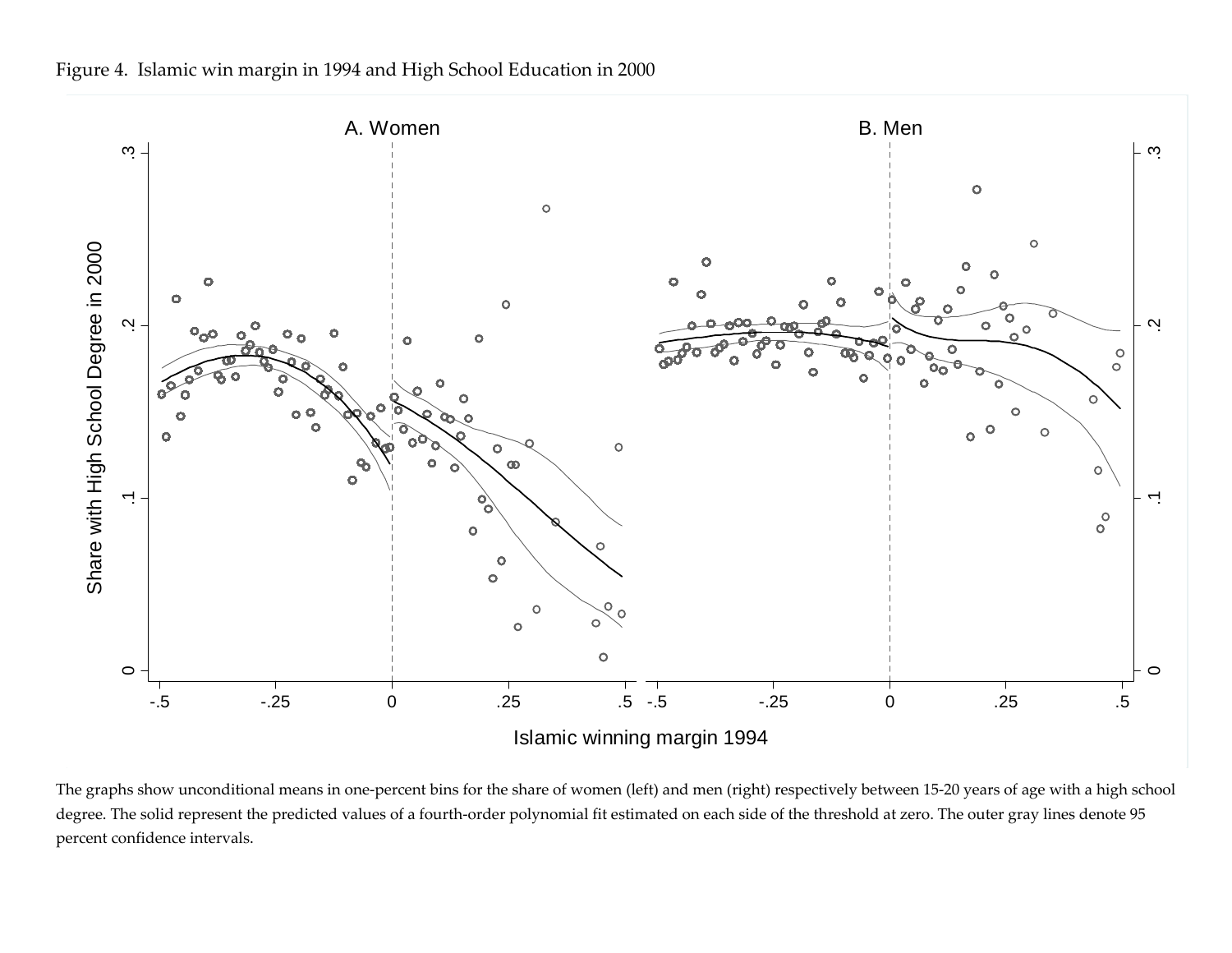Figure 5. Islamic Mayor and Education by Type.



The graphs show unconditional means in one‐percen<sup>t</sup> bins for the share of women (left within panel) and men (right within panel) with high school degree in the cohort 15‐20 (panel A), primary school in the cohort 15‐20 (panel B), enrollment in the cohort 15‐30 (panel C), and vocational high school in the cohort 15‐20 (panel D). The solid represent the predicted values of a fourth-order polynomial fit estimated on each side of the threshold at zero. The outer gray lines denote 95 percent confidence intervals.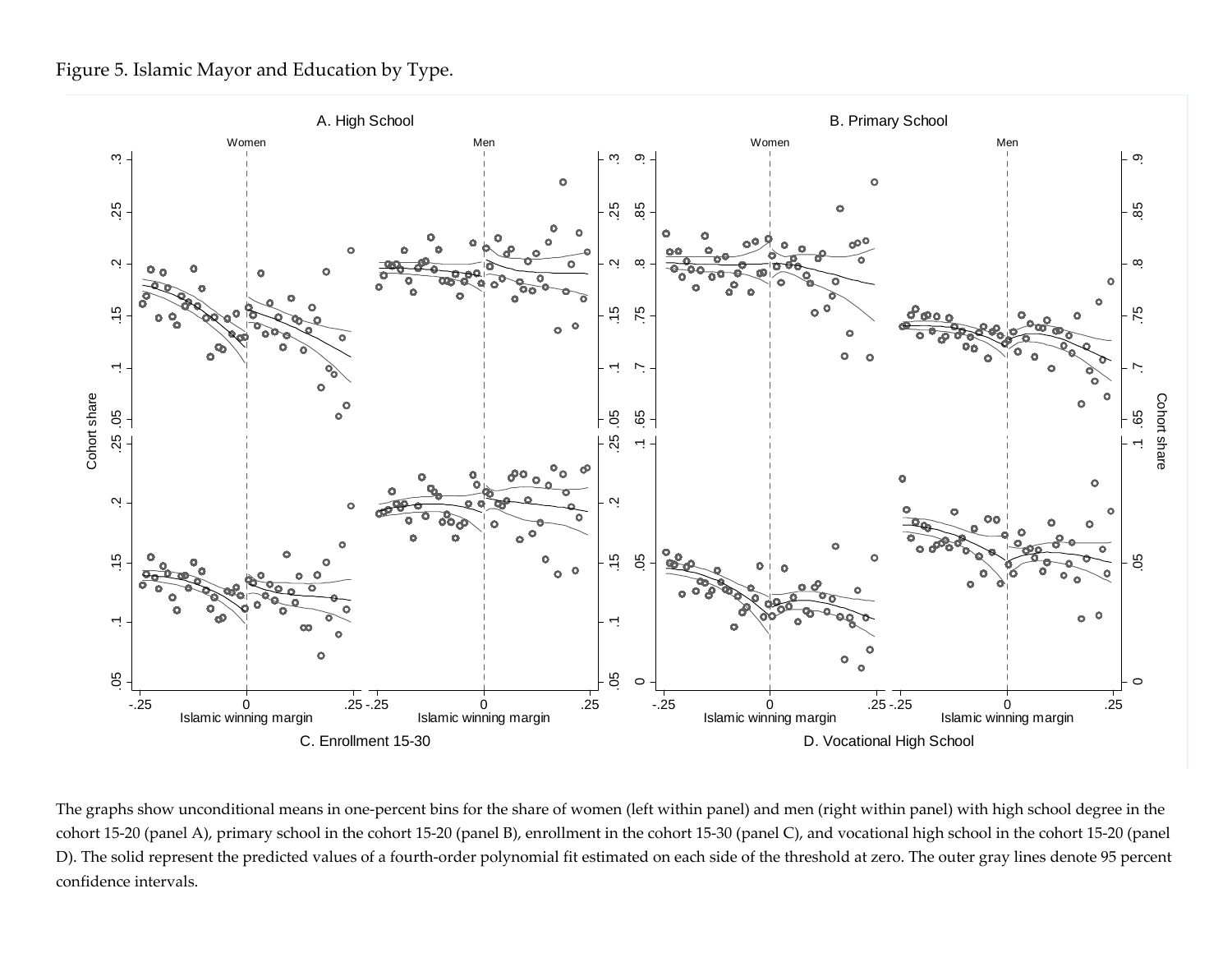

The panels refer to the following municipality characteristics: Share of the population aged below 19, share the of population aged above 60, gender ratio, log population, sub-metro municipality indicator, district municipality indicator, number of parties, and the share of female 15‐20‐year‐olds with a high school degree in 1990. Each circle corresponds to the unconditional mean in bins of one percent by the Islamic win margin in mayoral elections 1994. The solid line represents the predicted values of a fourth‐order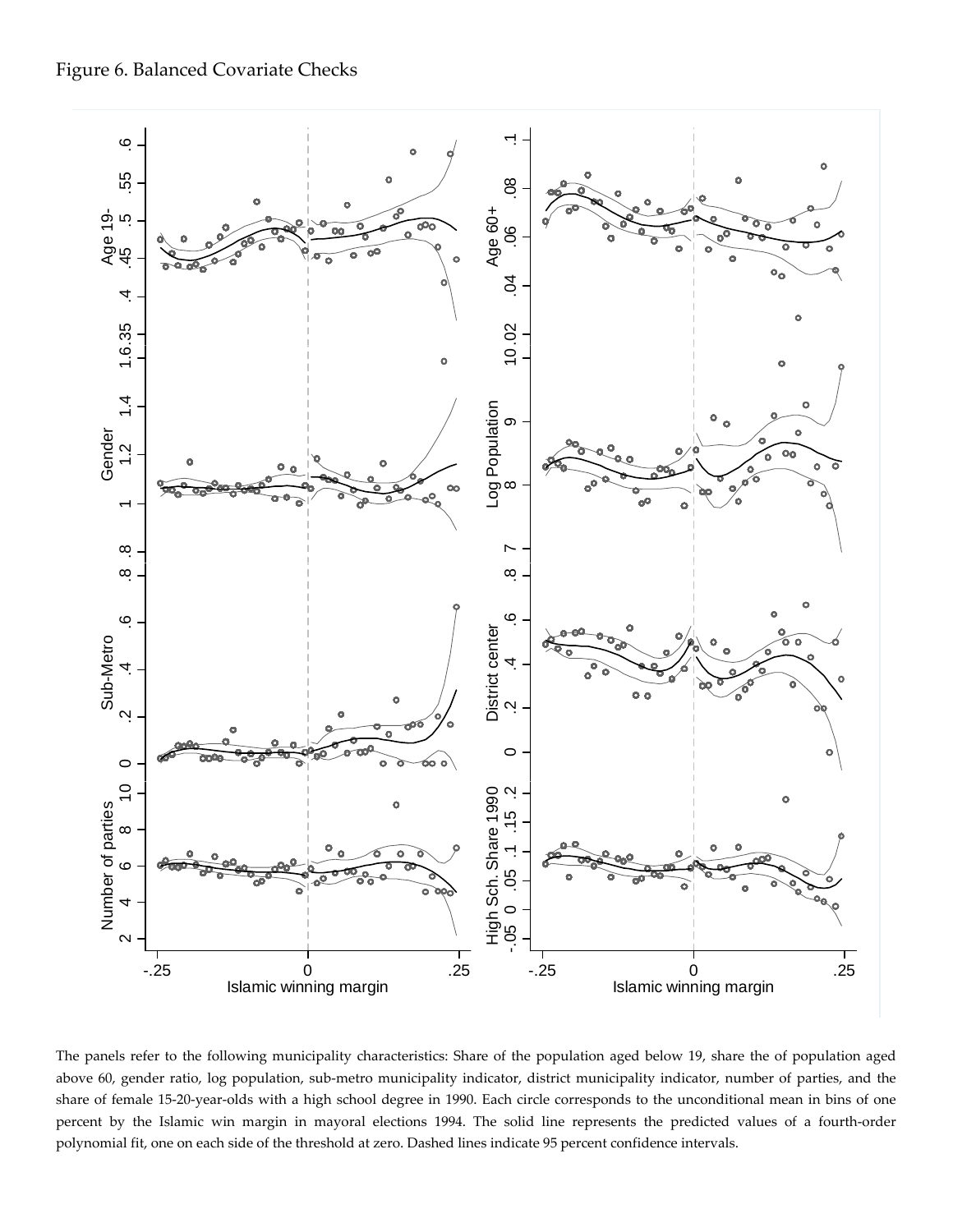

The graph shows the McCrary (2008) test of whether there is a discontinuity in the density of the Islamic win margin. Theta=‐0.016, S.E=0.141, bin width=0.009, bandwidth=0.165.





The graph shows, on the left-hand side, absolute t-statistics of placebo RD estimates at various thresholds, where a fourthorder polynomial in the Islamic win margin is estimated on each side of the threshold. The points included have at least 50 observations within a bandwidth of .25. The right‐hand side shows the distribution of the t‐statistics, with the threshold at zero indicated by a black circle.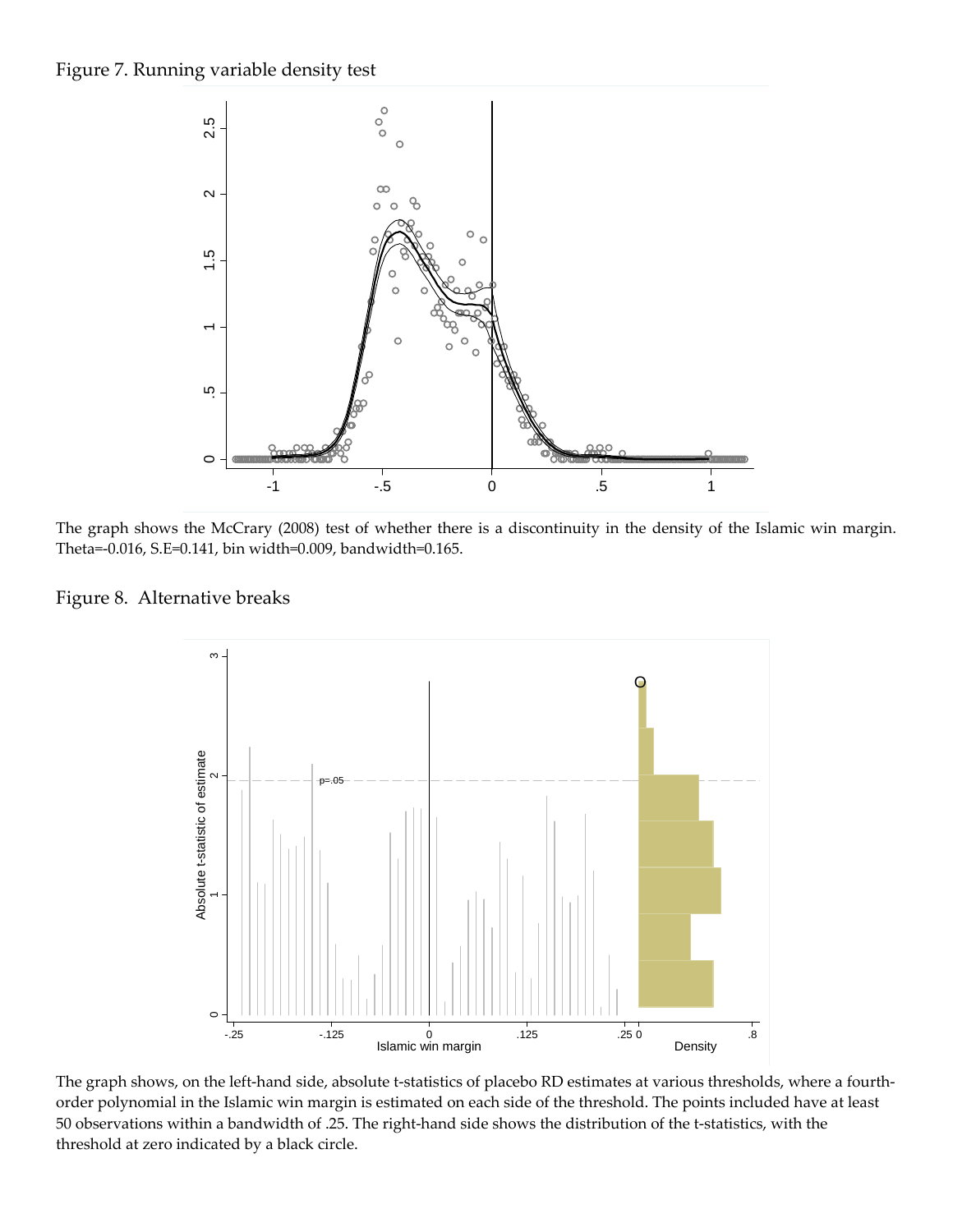Figure 9. Islamic win margin and Islamic vote share



The graph shows the absolute vote share for the Islamic party plotted against the Islamic win margin, both in 1994. Observations less than <sup>2</sup> percentage points away from the threshold at zero are in black. The diagonal line is the hypothetical one-to-one relationship between the two variables in an election with only two parties.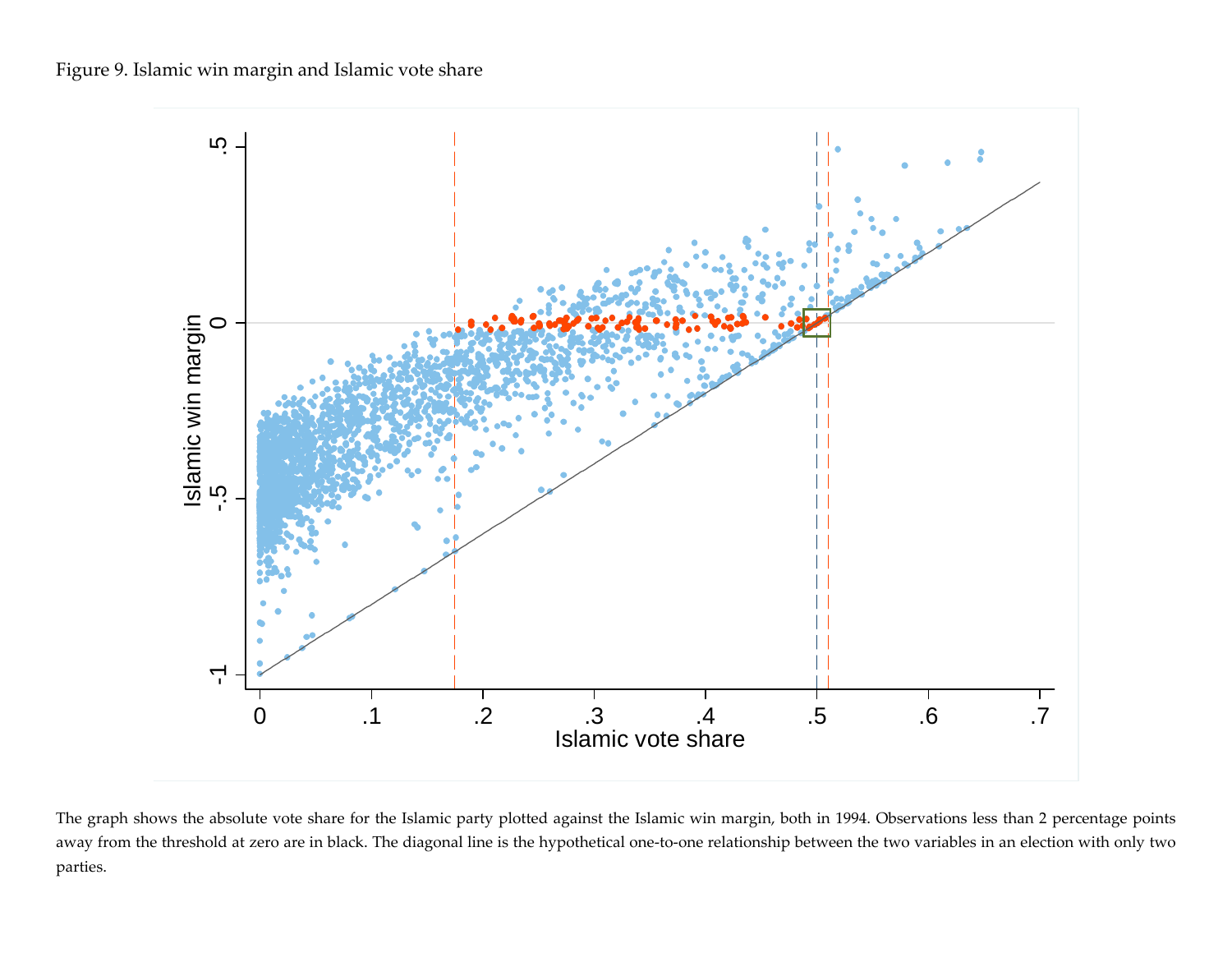



The panels show quantile RD estimates (black line) high school attainment cohorts for ages 15‐20. The gray lines indicate 95 percen<sup>t</sup> confidence intervals, where standard errors are bootstrapped using 1000 replications and clustered by province. The gray bars show quantile means of the dependent variable. All regressions include controls for log population, total population below 19, total population above 60, five female age cohorts, gender ratio, and type of municipality.